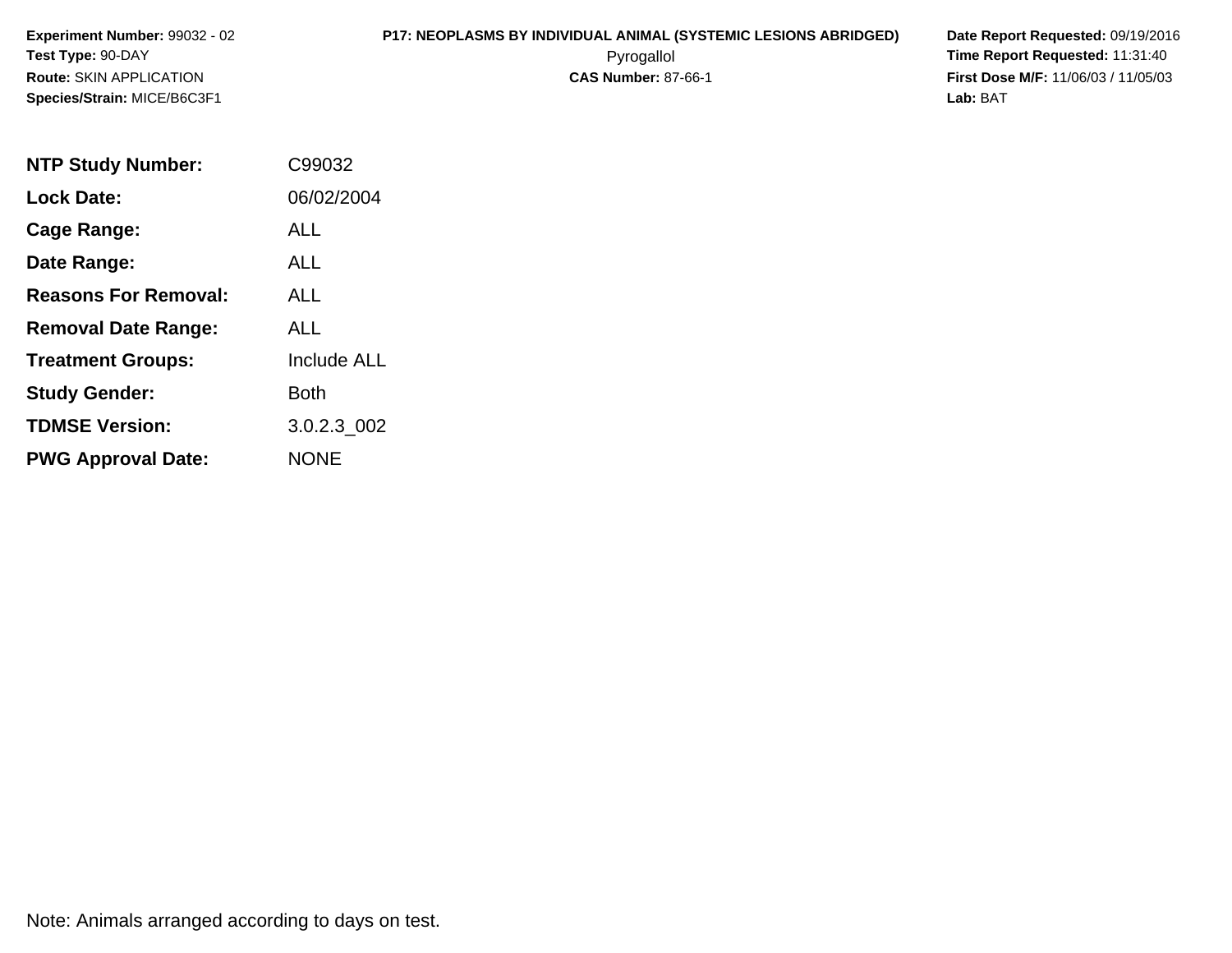I .. Insufficient tissue

### **P17: NEOPLASMS BY INDIVIDUAL ANIMAL (SYSTEMIC LESIONS ABRIDGED) Date Report Requested:** 09/19/2016 Pyrogallol **Time Report Requested:** 11:31:40

| <b>B6C3F1 MICE MALE</b>                                 | DAY ON TEST                                                                     | $_{\rm 0}^{\rm 0}$<br>$\frac{9}{3}$                           | $_{\rm 0}^{\rm 0}$<br>$\frac{9}{3}$                                     | $\pmb{0}$<br>0<br>$\boldsymbol{9}$<br>$\mathbf{3}$ | $\mathsf 0$<br>$\mathbf 0$<br>$9\,$<br>$\overline{3}$                      | $\pmb{0}$<br>$\ddot{\mathbf{0}}$<br>9<br>$\overline{3}$           | $\begin{smallmatrix}0\0\0\end{smallmatrix}$<br>$\boldsymbol{9}$<br>$\overline{3}$ | $\pmb{0}$<br>$\overline{0}$<br>$\frac{9}{3}$                       | $\mathbf 0$<br>$\mathbf 0$<br>9<br>$\overline{3}$             | $\mathbf 0$<br>$\ddot{\mathbf{0}}$<br>$9\,$<br>$\mathbf{3}$        | $\pmb{0}$<br>$\mathbf{0}$<br>9<br>$\mathbf{3}$       |                                                                                               |          |
|---------------------------------------------------------|---------------------------------------------------------------------------------|---------------------------------------------------------------|-------------------------------------------------------------------------|----------------------------------------------------|----------------------------------------------------------------------------|-------------------------------------------------------------------|-----------------------------------------------------------------------------------|--------------------------------------------------------------------|---------------------------------------------------------------|--------------------------------------------------------------------|------------------------------------------------------|-----------------------------------------------------------------------------------------------|----------|
| 0 MG/KG                                                 | <b>ANIMAL ID</b>                                                                | $\,0\,$<br>$\boldsymbol{0}$<br>$\pmb{0}$<br>$\mathbf 0$<br>-1 | $\pmb{0}$<br>$\overline{0}$ <sub>0</sub><br>$\pmb{0}$<br>$\overline{2}$ | 0<br>0<br>0<br>$\mathbf 0$<br>3                    | $\mathbf 0$<br>$\mathbf 0$<br>$\mathbf 0$<br>$\mathbf 0$<br>$\overline{4}$ | $\pmb{0}$<br>$\mathsf{O}\xspace$<br>$\mathbf 0$<br>$\pmb{0}$<br>5 | 0<br>$\mathbf 0$<br>$\mathsf{O}\xspace$<br>$\mathsf{O}\xspace$<br>6               | $\pmb{0}$<br>$\pmb{0}$<br>$\pmb{0}$<br>$\pmb{0}$<br>$\overline{7}$ | $\mathbf 0$<br>$\mathbf 0$<br>$\mathbf 0$<br>$\mathbf 0$<br>8 | $\boldsymbol{0}$<br>$\mathbf 0$<br>$\mathbf 0$<br>$\mathbf 0$<br>9 | 0<br>0<br>$\mathbf 0$<br>$\mathbf{1}$<br>$\mathbf 0$ |                                                                                               | * TOTALS |
| <b>ALIMENTARY SYSTEM</b>                                |                                                                                 |                                                               |                                                                         |                                                    |                                                                            |                                                                   |                                                                                   |                                                                    |                                                               |                                                                    |                                                      |                                                                                               |          |
| Esophagus                                               |                                                                                 |                                                               |                                                                         |                                                    |                                                                            |                                                                   |                                                                                   |                                                                    |                                                               |                                                                    | $\overline{+}$                                       |                                                                                               | 10       |
| Gallbladder                                             |                                                                                 |                                                               |                                                                         |                                                    |                                                                            |                                                                   |                                                                                   |                                                                    |                                                               |                                                                    | $^{+}$                                               |                                                                                               | 10       |
| Intestine Large, Cecum                                  |                                                                                 |                                                               |                                                                         |                                                    |                                                                            |                                                                   |                                                                                   |                                                                    |                                                               |                                                                    | $+$                                                  |                                                                                               | 10       |
| Intestine Large, Colon                                  |                                                                                 |                                                               |                                                                         |                                                    |                                                                            |                                                                   |                                                                                   |                                                                    |                                                               |                                                                    | $\ddot{}$                                            |                                                                                               | 10       |
| Intestine Large, Rectum                                 |                                                                                 |                                                               |                                                                         |                                                    |                                                                            |                                                                   |                                                                                   |                                                                    |                                                               |                                                                    | $\ddot{}$                                            |                                                                                               | 10       |
| Intestine Small, Duodenum                               |                                                                                 | $+$                                                           |                                                                         |                                                    |                                                                            |                                                                   |                                                                                   |                                                                    |                                                               |                                                                    | $+$                                                  |                                                                                               | 10       |
| Intestine Small, Ileum                                  |                                                                                 | $+$                                                           |                                                                         |                                                    |                                                                            |                                                                   |                                                                                   |                                                                    |                                                               |                                                                    | $^{+}$                                               |                                                                                               | 10       |
| Intestine Small, Jejunum                                |                                                                                 |                                                               |                                                                         |                                                    |                                                                            |                                                                   |                                                                                   |                                                                    |                                                               |                                                                    | $+$                                                  |                                                                                               | 10       |
| Liver                                                   |                                                                                 |                                                               |                                                                         |                                                    |                                                                            |                                                                   |                                                                                   |                                                                    |                                                               |                                                                    | $\ddot{}$                                            |                                                                                               | 10       |
| Pancreas                                                |                                                                                 |                                                               |                                                                         |                                                    |                                                                            |                                                                   |                                                                                   |                                                                    |                                                               |                                                                    | $\ddot{}$                                            |                                                                                               | 10       |
| Salivary Glands                                         |                                                                                 | $+$                                                           |                                                                         |                                                    |                                                                            |                                                                   |                                                                                   |                                                                    |                                                               |                                                                    | $+$                                                  |                                                                                               | 10       |
| Stomach, Forestomach                                    |                                                                                 |                                                               |                                                                         |                                                    |                                                                            |                                                                   |                                                                                   |                                                                    |                                                               |                                                                    | $+$                                                  |                                                                                               | 10       |
| Stomach, Glandular                                      |                                                                                 | $+$                                                           |                                                                         |                                                    |                                                                            |                                                                   |                                                                                   |                                                                    |                                                               |                                                                    | $+$                                                  |                                                                                               | 10       |
| <b>CARDIOVASCULAR SYSTEM</b>                            |                                                                                 |                                                               |                                                                         |                                                    |                                                                            |                                                                   |                                                                                   |                                                                    |                                                               |                                                                    |                                                      |                                                                                               |          |
| <b>Blood Vessel</b>                                     |                                                                                 |                                                               |                                                                         |                                                    |                                                                            |                                                                   |                                                                                   |                                                                    |                                                               |                                                                    | $\ddot{}$                                            |                                                                                               | 10       |
| Heart                                                   |                                                                                 |                                                               |                                                                         |                                                    |                                                                            |                                                                   |                                                                                   |                                                                    |                                                               |                                                                    | $+$                                                  |                                                                                               | 10       |
| +  Tissue examined microscopically<br>X  Lesion present | *  Total animals with tissue examined microscopically; Total animals with tumor |                                                               |                                                                         |                                                    |                                                                            |                                                                   |                                                                                   |                                                                    |                                                               |                                                                    |                                                      | M  Missing tissue<br>A  Autolysis precludes evaluation<br>BLANK  Not examined microscopically |          |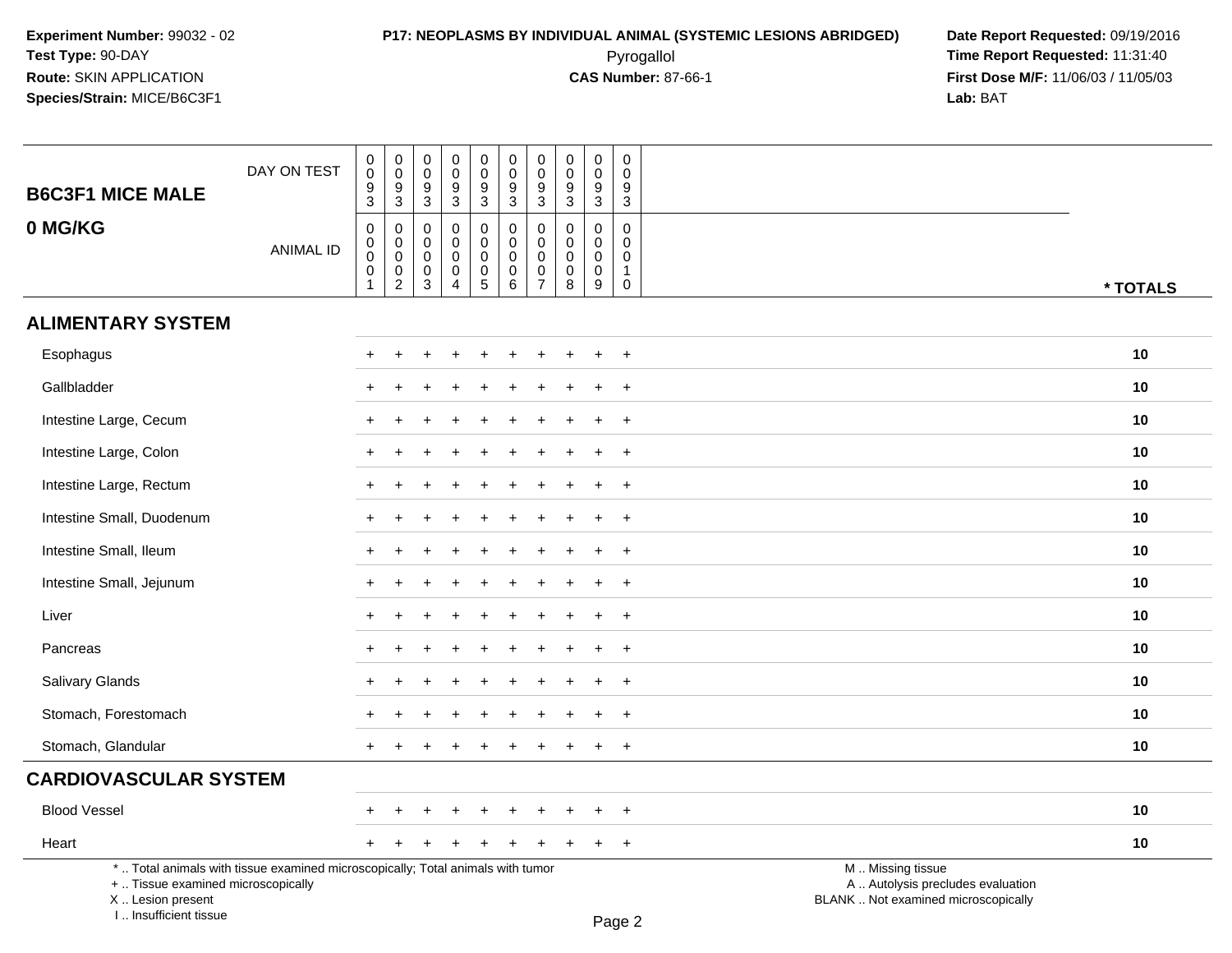### **P17: NEOPLASMS BY INDIVIDUAL ANIMAL (SYSTEMIC LESIONS ABRIDGED) Date Report Requested:** 09/19/2016 Pyrogallol **Time Report Requested:** 11:31:40

**First Dose M/F:** 11/06/03 / 11/05/03<br>Lab: BAT **Lab:** BAT

| <b>B6C3F1 MICE MALE</b>     | DAY ON TEST      | $\boldsymbol{0}$<br>$\mathbf 0$<br>$\frac{9}{3}$                     | $\pmb{0}$<br>$\,0\,$<br>$\frac{9}{3}$                                    | 0<br>$\pmb{0}$<br>$\frac{9}{3}$      | $\pmb{0}$<br>$\mathbf 0$<br>$\frac{9}{3}$                    | $\pmb{0}$<br>$\mathbf 0$<br>$\frac{9}{3}$                                      | $\pmb{0}$<br>$\mathsf{O}\xspace$<br>$\frac{9}{3}$ | $\pmb{0}$<br>$\pmb{0}$<br>$\frac{9}{3}$                        | $\pmb{0}$<br>0<br>9          | $\pmb{0}$<br>$\pmb{0}$<br>$\boldsymbol{9}$        | $\mathbf 0$<br>$\mathbf 0$<br>9  |           |
|-----------------------------|------------------|----------------------------------------------------------------------|--------------------------------------------------------------------------|--------------------------------------|--------------------------------------------------------------|--------------------------------------------------------------------------------|---------------------------------------------------|----------------------------------------------------------------|------------------------------|---------------------------------------------------|----------------------------------|-----------|
|                             |                  |                                                                      |                                                                          |                                      |                                                              |                                                                                |                                                   |                                                                | $\sqrt{3}$                   | $\mathbf{3}$                                      | 3                                |           |
| 0 MG/KG                     | <b>ANIMAL ID</b> | $\boldsymbol{0}$<br>$\mathbf 0$<br>$\overline{0}$<br>$\pmb{0}$<br>-1 | $\pmb{0}$<br>$\,0\,$<br>$\overline{0}$<br>$\boldsymbol{0}$<br>$\sqrt{2}$ | 0<br>0<br>0<br>$\boldsymbol{0}$<br>3 | 0<br>$\mathbf 0$<br>$\pmb{0}$<br>$\pmb{0}$<br>$\overline{4}$ | $\pmb{0}$<br>$\mathsf 0$<br>$\pmb{0}$<br>$\begin{array}{c} 0 \\ 5 \end{array}$ | 0<br>0<br>$\pmb{0}$<br>$_{6}^{\rm 0}$             | 0<br>$\mathbf 0$<br>$\mathbf 0$<br>$\pmb{0}$<br>$\overline{7}$ | 0<br>$\Omega$<br>0<br>0<br>8 | 0<br>$\mathbf 0$<br>$\mathbf 0$<br>$\pmb{0}$<br>9 | 0<br>$\mathbf{0}$<br>0<br>1<br>0 | * TOTALS  |
| <b>ENDOCRINE SYSTEM</b>     |                  |                                                                      |                                                                          |                                      |                                                              |                                                                                |                                                   |                                                                |                              |                                                   |                                  |           |
| <b>Adrenal Cortex</b>       |                  |                                                                      |                                                                          |                                      |                                                              |                                                                                |                                                   |                                                                |                              |                                                   | $\ddot{}$                        | 10        |
| Adrenal Medulla             |                  | $\pm$                                                                |                                                                          |                                      |                                                              | $\div$                                                                         | +                                                 |                                                                |                              | $\pm$                                             | $+$                              | 10        |
| Islets, Pancreatic          |                  | $\pm$                                                                |                                                                          |                                      |                                                              |                                                                                |                                                   |                                                                |                              |                                                   | $+$                              | 10        |
| Parathyroid Gland           |                  | м                                                                    | $+$                                                                      | $\ddot{}$                            | М                                                            | M                                                                              | M                                                 | $+$                                                            | $+$                          | $M +$                                             |                                  | ${\bf 5}$ |
| <b>Pituitary Gland</b>      |                  | $\pm$                                                                |                                                                          |                                      |                                                              |                                                                                |                                                   |                                                                |                              |                                                   | $+$                              | 10        |
| <b>Thyroid Gland</b>        |                  | $\pm$                                                                |                                                                          |                                      |                                                              |                                                                                | +                                                 |                                                                |                              | $\ddot{}$                                         | $+$                              | 10        |
| <b>GENERAL BODY SYSTEM</b>  |                  |                                                                      |                                                                          |                                      |                                                              |                                                                                |                                                   |                                                                |                              |                                                   |                                  |           |
| <b>NONE</b>                 |                  |                                                                      |                                                                          |                                      |                                                              |                                                                                |                                                   |                                                                |                              |                                                   |                                  |           |
| <b>GENITAL SYSTEM</b>       |                  |                                                                      |                                                                          |                                      |                                                              |                                                                                |                                                   |                                                                |                              |                                                   |                                  |           |
| Epididymis                  |                  |                                                                      |                                                                          |                                      |                                                              |                                                                                |                                                   |                                                                |                              |                                                   | $\div$                           | 10        |
| <b>Preputial Gland</b>      |                  | $\ddot{}$                                                            |                                                                          |                                      |                                                              | $\ddot{}$                                                                      | $\ddot{}$                                         |                                                                |                              | ÷                                                 | $+$                              | 10        |
| Prostate                    |                  | $+$                                                                  |                                                                          |                                      |                                                              | $\div$                                                                         | ٠                                                 |                                                                |                              | +                                                 | $+$                              | 10        |
| Seminal Vesicle             |                  | $+$                                                                  |                                                                          |                                      |                                                              |                                                                                |                                                   |                                                                |                              |                                                   | $+$                              | 10        |
| <b>Testes</b>               |                  | $+$                                                                  | $+$                                                                      | $\ddot{}$                            |                                                              | $\ddot{}$                                                                      | $+$                                               | $\ddot{}$                                                      | $\ddot{}$                    | $+$                                               | $+$                              | 10        |
| <b>HEMATOPOIETIC SYSTEM</b> |                  |                                                                      |                                                                          |                                      |                                                              |                                                                                |                                                   |                                                                |                              |                                                   |                                  |           |

Bone Marrow<sup>+</sup> <sup>+</sup> <sup>+</sup> <sup>+</sup> <sup>+</sup> <sup>+</sup> <sup>+</sup> <sup>+</sup> <sup>+</sup> <sup>+</sup> **<sup>10</sup>**

\* .. Total animals with tissue examined microscopically; Total animals with tumor

+ .. Tissue examined microscopically

 Lesion present BLANK .. Not examined microscopicallyX .. Lesion present

I .. Insufficient tissue

 M .. Missing tissuey the contract of the contract of the contract of the contract of the contract of  $\mathsf A$  . Autolysis precludes evaluation

Page 3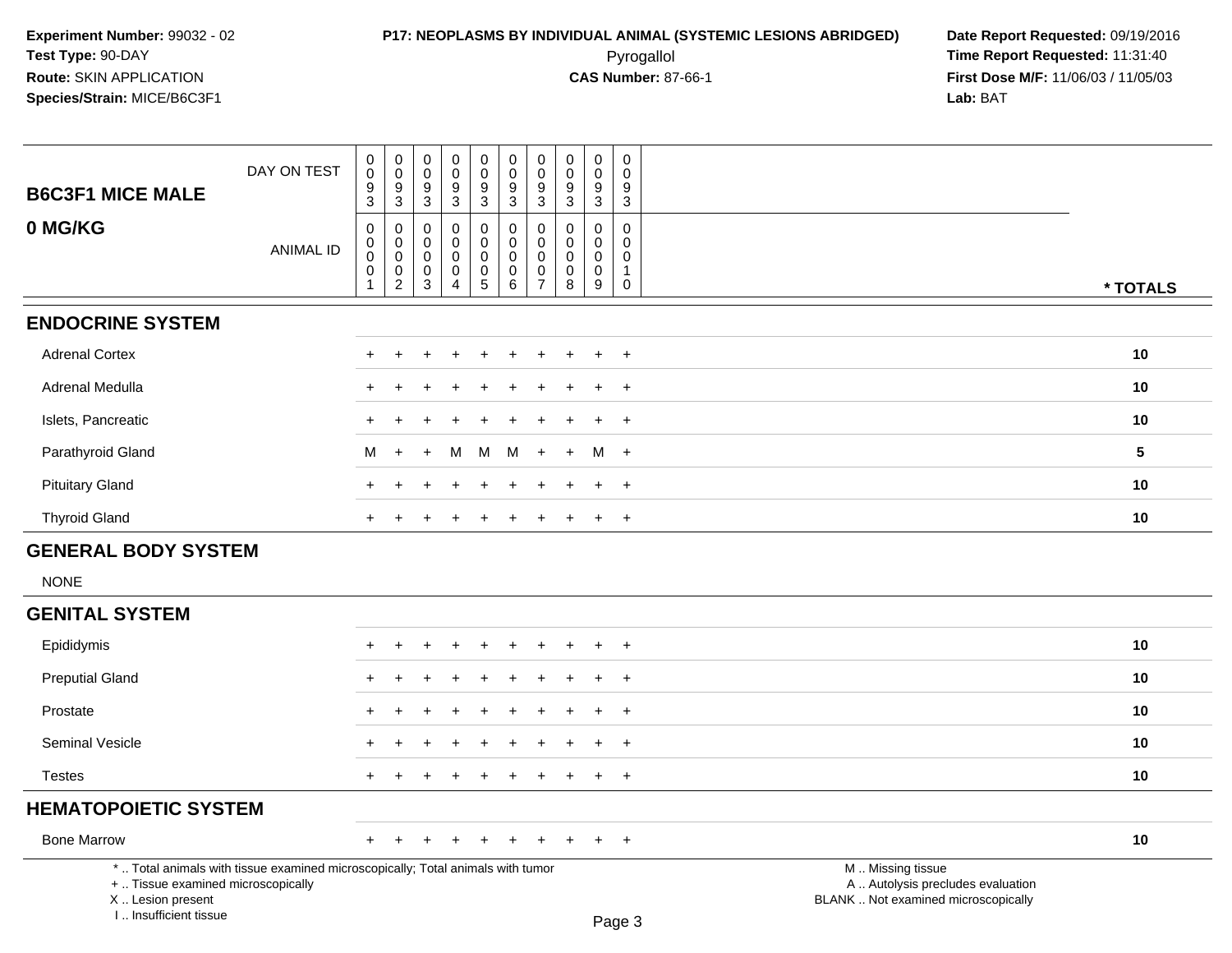### **P17: NEOPLASMS BY INDIVIDUAL ANIMAL (SYSTEMIC LESIONS ABRIDGED) Date Report Requested:** 09/19/2016 Pyrogallol **Time Report Requested:** 11:31:40

| <b>B6C3F1 MICE MALE</b>                                                                                                                                             | DAY ON TEST      | $\boldsymbol{0}$<br>$\pmb{0}$<br>$9\,$<br>3                                          | $\,0\,$<br>$\mathbf 0$<br>9<br>3                                         | 0<br>$\mathsf 0$<br>9<br>3                          | $\mathbf 0$<br>$\mathsf{O}\xspace$<br>$\overline{9}$<br>$\overline{3}$ | $\pmb{0}$<br>$\mathbf 0$<br>$\overline{9}$<br>3        | $\mathbf 0$<br>$\mathbf 0$<br>9<br>$\mathbf{3}$                   | 0<br>$\pmb{0}$<br>9<br>3                                      | $\pmb{0}$<br>$\pmb{0}$<br>9<br>3                        | $\pmb{0}$<br>$\mathsf{O}\xspace$<br>$\boldsymbol{9}$<br>3 | $\pmb{0}$<br>$\mathbf 0$<br>9<br>$\mathsf 3$                          |                                                                                               |                  |
|---------------------------------------------------------------------------------------------------------------------------------------------------------------------|------------------|--------------------------------------------------------------------------------------|--------------------------------------------------------------------------|-----------------------------------------------------|------------------------------------------------------------------------|--------------------------------------------------------|-------------------------------------------------------------------|---------------------------------------------------------------|---------------------------------------------------------|-----------------------------------------------------------|-----------------------------------------------------------------------|-----------------------------------------------------------------------------------------------|------------------|
| 0 MG/KG                                                                                                                                                             | <b>ANIMAL ID</b> | $\boldsymbol{0}$<br>$\mathbf 0$<br>$\boldsymbol{0}$<br>$\mathbf 0$<br>$\overline{1}$ | $\pmb{0}$<br>$\mathbf 0$<br>$\mathbf 0$<br>$\mathbf 0$<br>$\overline{c}$ | $\mathbf 0$<br>$\mathbf 0$<br>0<br>$\mathbf 0$<br>3 | $\mathsf{O}$<br>$\mathbf 0$<br>0<br>$\mathbf 0$<br>4                   | 0<br>$\pmb{0}$<br>$\pmb{0}$<br>$\pmb{0}$<br>$\sqrt{5}$ | $\mathbf 0$<br>$\mathbf 0$<br>$\mathsf 0$<br>$\mathbf 0$<br>$\,6$ | $\mathbf 0$<br>$\Omega$<br>$\mathbf 0$<br>0<br>$\overline{7}$ | $\Omega$<br>$\Omega$<br>$\mathbf 0$<br>$\mathbf 0$<br>8 | 0<br>$\Omega$<br>0<br>$\mathbf 0$<br>9                    | $\mathbf 0$<br>$\Omega$<br>$\mathbf 0$<br>$\mathbf{1}$<br>$\mathbf 0$ |                                                                                               | * TOTALS         |
| Lymph Node, Mandibular                                                                                                                                              |                  |                                                                                      |                                                                          |                                                     |                                                                        |                                                        |                                                                   |                                                               | $\ddot{}$                                               | M                                                         | $+$                                                                   |                                                                                               | $\boldsymbol{9}$ |
| Lymph Node, Mesenteric                                                                                                                                              |                  |                                                                                      |                                                                          |                                                     |                                                                        |                                                        |                                                                   |                                                               |                                                         |                                                           | $\ddot{}$                                                             |                                                                                               | 10               |
| Spleen                                                                                                                                                              |                  |                                                                                      |                                                                          |                                                     |                                                                        |                                                        |                                                                   |                                                               |                                                         | $\div$                                                    | $\ddot{}$                                                             |                                                                                               | 10               |
| Thymus                                                                                                                                                              |                  | $+$                                                                                  | $\ddot{}$                                                                | $\div$                                              | $\div$                                                                 | $\ddot{}$                                              | $\ddot{}$                                                         | $\ddot{}$                                                     | $\ddot{}$                                               | $+$                                                       | $+$                                                                   |                                                                                               | 10               |
| <b>INTEGUMENTARY SYSTEM</b>                                                                                                                                         |                  |                                                                                      |                                                                          |                                                     |                                                                        |                                                        |                                                                   |                                                               |                                                         |                                                           |                                                                       |                                                                                               |                  |
| Mammary Gland                                                                                                                                                       |                  | M                                                                                    | M                                                                        | M                                                   | M                                                                      | M                                                      | M                                                                 | M                                                             |                                                         | M M M                                                     |                                                                       |                                                                                               | $\mathbf 0$      |
| Skin                                                                                                                                                                |                  | $+$                                                                                  | $\ddot{}$                                                                |                                                     | $\div$                                                                 | ٠                                                      | $\pm$                                                             | $\ddot{}$                                                     | $\pm$                                                   | $\ddot{}$                                                 | $+$                                                                   |                                                                                               | 10               |
| <b>MUSCULOSKELETAL SYSTEM</b>                                                                                                                                       |                  |                                                                                      |                                                                          |                                                     |                                                                        |                                                        |                                                                   |                                                               |                                                         |                                                           |                                                                       |                                                                                               |                  |
| <b>Bone</b>                                                                                                                                                         |                  | $+$                                                                                  |                                                                          |                                                     |                                                                        | $\ddot{}$                                              | $\ddot{}$                                                         | $\ddot{}$                                                     | $\ddot{}$                                               | $\overline{+}$                                            | $+$                                                                   |                                                                                               | 10               |
| <b>NERVOUS SYSTEM</b>                                                                                                                                               |                  |                                                                                      |                                                                          |                                                     |                                                                        |                                                        |                                                                   |                                                               |                                                         |                                                           |                                                                       |                                                                                               |                  |
| <b>Brain</b>                                                                                                                                                        |                  | $\ddot{}$                                                                            |                                                                          |                                                     |                                                                        |                                                        |                                                                   |                                                               |                                                         | $\ddot{}$                                                 | $+$                                                                   |                                                                                               | 10               |
| <b>RESPIRATORY SYSTEM</b>                                                                                                                                           |                  |                                                                                      |                                                                          |                                                     |                                                                        |                                                        |                                                                   |                                                               |                                                         |                                                           |                                                                       |                                                                                               |                  |
| Lung                                                                                                                                                                |                  |                                                                                      |                                                                          |                                                     |                                                                        |                                                        |                                                                   |                                                               |                                                         | $\ddot{}$                                                 | $\ddot{}$                                                             |                                                                                               | 10               |
| Nose                                                                                                                                                                |                  |                                                                                      |                                                                          |                                                     |                                                                        |                                                        |                                                                   |                                                               |                                                         |                                                           | $\ddot{}$                                                             |                                                                                               | 10               |
| Trachea                                                                                                                                                             |                  | $+$                                                                                  |                                                                          |                                                     |                                                                        | $\div$                                                 |                                                                   |                                                               |                                                         | $\ddot{}$                                                 | $+$                                                                   |                                                                                               | 10               |
| <b>SPECIAL SENSES SYSTEM</b>                                                                                                                                        |                  |                                                                                      |                                                                          |                                                     |                                                                        |                                                        |                                                                   |                                                               |                                                         |                                                           |                                                                       |                                                                                               |                  |
| Eye                                                                                                                                                                 |                  | $+$                                                                                  | $+$                                                                      | $\ddot{}$                                           | $\ddot{}$                                                              | $+$                                                    | $+$                                                               | $\ddot{}$                                                     | $\ddot{}$                                               | $+$                                                       | $+$                                                                   |                                                                                               | 10               |
| *  Total animals with tissue examined microscopically; Total animals with tumor<br>+  Tissue examined microscopically<br>X  Lesion present<br>I Insufficient tissue |                  |                                                                                      |                                                                          |                                                     |                                                                        |                                                        |                                                                   |                                                               |                                                         |                                                           | $P$ ane $\Lambda$                                                     | M  Missing tissue<br>A  Autolysis precludes evaluation<br>BLANK  Not examined microscopically |                  |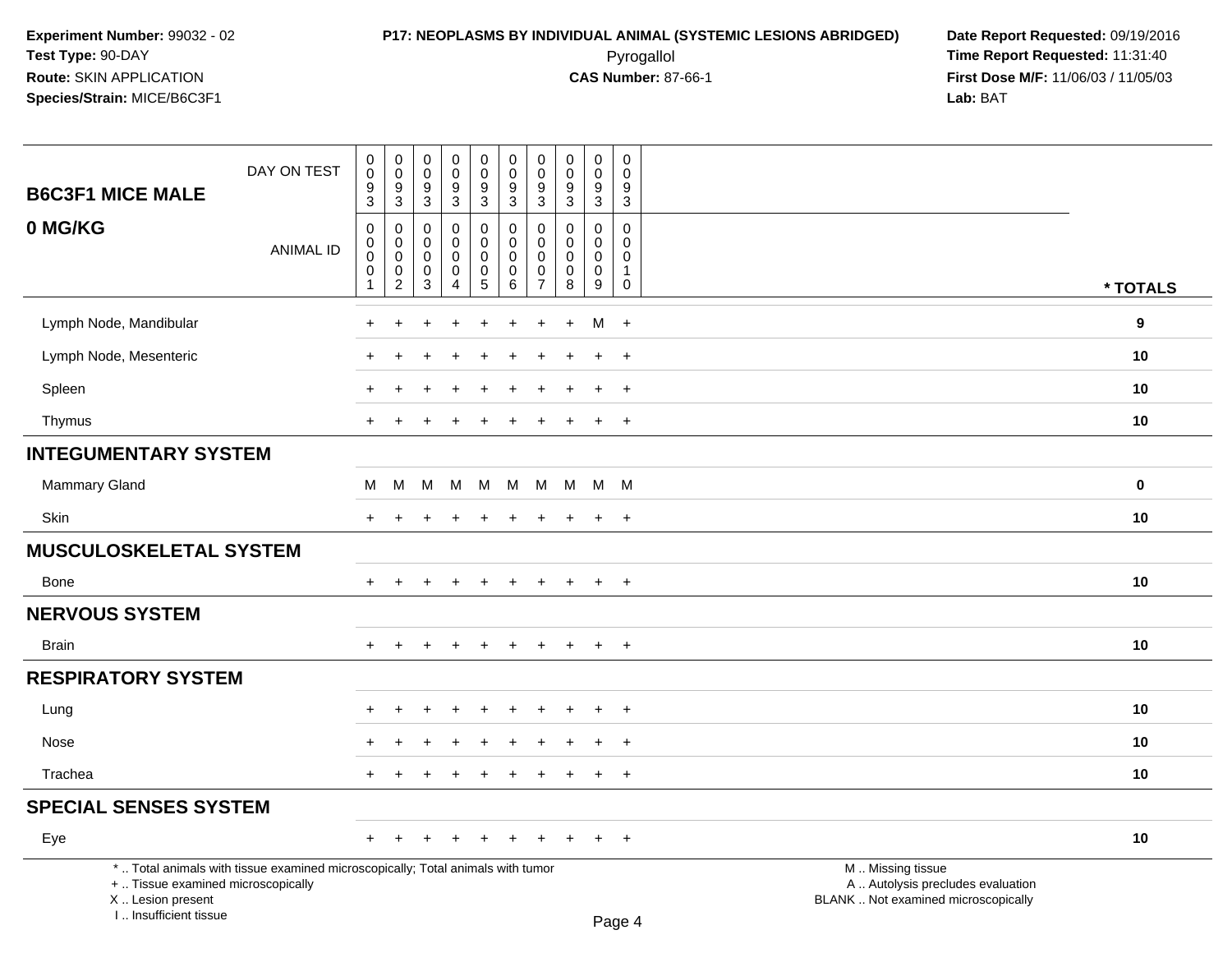### **P17: NEOPLASMS BY INDIVIDUAL ANIMAL (SYSTEMIC LESIONS ABRIDGED) Date Report Requested:** 09/19/2016 Pyrogallol **Time Report Requested:** 11:31:40

**First Dose M/F:** 11/06/03 / 11/05/03<br>Lab: BAT **Lab:** BAT

| <b>B6C3F1 MICE MALE</b> | DAY ON TEST      | $\mathbf 0$<br>$\pmb{0}$<br>9<br>3   | $\pmb{0}$<br>$\pmb{0}$<br>9<br>3 | $\pmb{0}$<br>$\boldsymbol{0}$<br>$\frac{9}{3}$                   | $\mathbf 0$<br>0<br>$\frac{9}{3}$                          | $\begin{smallmatrix} 0\\0 \end{smallmatrix}$<br>$\frac{9}{3}$            | $\begin{smallmatrix} 0\\0 \end{smallmatrix}$<br>$\frac{9}{3}$ | 0<br>$\mathbf 0$<br>9<br>3         | $\begin{smallmatrix}0\\0\end{smallmatrix}$<br>9<br>3 | $\begin{smallmatrix}0\0\0\end{smallmatrix}$<br>9<br>3 | 0<br>0<br>9<br>$\mathbf{3}$ |          |
|-------------------------|------------------|--------------------------------------|----------------------------------|------------------------------------------------------------------|------------------------------------------------------------|--------------------------------------------------------------------------|---------------------------------------------------------------|------------------------------------|------------------------------------------------------|-------------------------------------------------------|-----------------------------|----------|
| 0 MG/KG                 | <b>ANIMAL ID</b> | 0<br>$\mathbf 0$<br>$\mathbf 0$<br>0 | 0<br>0<br>$\pmb{0}$<br>0<br>2    | 0<br>$\mathbf 0$<br>$\mathbf 0$<br>$\mathbf 0$<br>$\overline{3}$ | 0<br>0<br>0<br>$\begin{smallmatrix}0\0\4\end{smallmatrix}$ | $_{\rm 0}^{\rm 0}$<br>$\pmb{0}$<br>$\begin{array}{c} 0 \\ 5 \end{array}$ | $\pmb{0}$<br>$\pmb{0}$<br>$\pmb{0}$<br>$_{6}^{\rm 0}$         | 0<br>0<br>0<br>0<br>$\overline{ }$ | 8                                                    | 0<br>0<br>0<br>0<br>9                                 | 0<br>0<br>0<br>0            | * TOTALS |
| Harderian Gland         |                  | $+$                                  | $\div$                           | $+$                                                              | $+$                                                        | $+$                                                                      | $+$                                                           |                                    | $+ + + +$                                            |                                                       |                             | 10       |
| <b>URINARY SYSTEM</b>   |                  |                                      |                                  |                                                                  |                                                            |                                                                          |                                                               |                                    |                                                      |                                                       |                             |          |
| Kidney                  |                  | $+$                                  |                                  |                                                                  | $\ddot{}$                                                  | $+$                                                                      | $+$                                                           | $+$                                | $+$                                                  | $+$ $+$                                               |                             | 10       |
| <b>Urinary Bladder</b>  |                  | $+$                                  |                                  |                                                                  | $\pm$                                                      | $+$                                                                      | $\pm$                                                         | $\pm$                              | $+$                                                  | $+$                                                   | $+$                         | 10       |
| <b>SYSTEMIC LESIONS</b> |                  |                                      |                                  |                                                                  |                                                            |                                                                          |                                                               |                                    |                                                      |                                                       |                             |          |
| Multiple Organ          |                  |                                      |                                  |                                                                  | $\pm$                                                      | $+$                                                                      | $\pm$                                                         | ÷                                  |                                                      | $+$                                                   | $+$                         | 10       |

\* .. Total animals with tissue examined microscopically; Total animals with tumor

+ .. Tissue examined microscopically

X .. Lesion present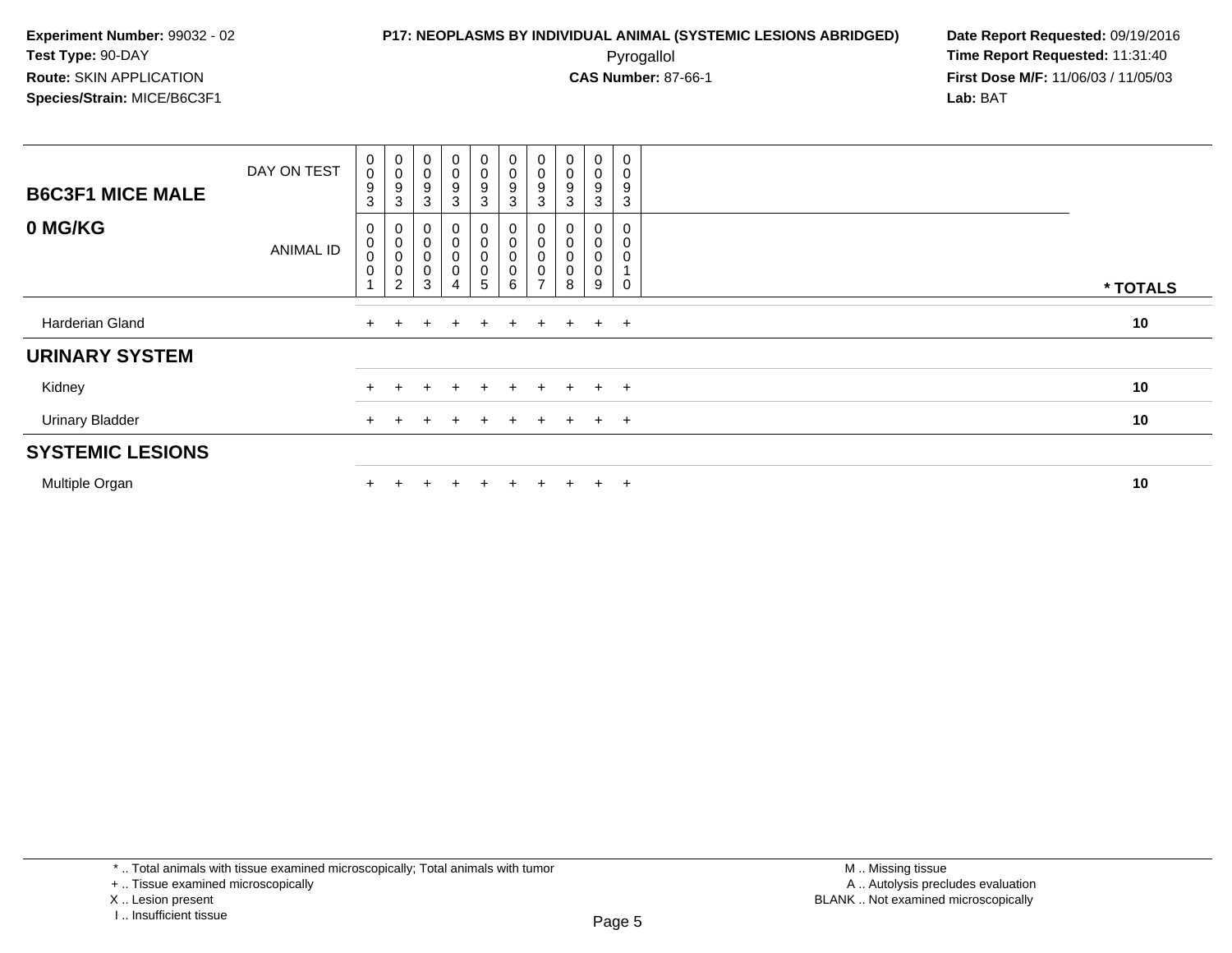000000000

| <b>B6C3F1 MICE MALE</b>                    | DAY ON TEST                                                                     | $\mathbf 0$<br>9    | 0<br>9                                       | 0<br>9                 | 0<br>9                 | $\mathbf 0$<br>9               | $\mathbf 0$<br>$\boldsymbol{9}$        | 0<br>9                              | 0<br>9          | 0<br>9                      | 0<br>9                        |                                                        |          |
|--------------------------------------------|---------------------------------------------------------------------------------|---------------------|----------------------------------------------|------------------------|------------------------|--------------------------------|----------------------------------------|-------------------------------------|-----------------|-----------------------------|-------------------------------|--------------------------------------------------------|----------|
|                                            |                                                                                 | $\overline{3}$      | 3                                            | 3                      | 3                      | 3                              | $\overline{3}$                         | $\mathbf{3}$                        | 3               | $\mathbf{3}$                | 3                             |                                                        |          |
| <b>38 MG/KG</b>                            | <b>ANIMAL ID</b>                                                                | 0<br>0<br>$\pmb{0}$ | 0<br>0                                       | $\Omega$<br>0          | 0<br>0                 | $\Omega$<br>$\mathbf 0$        | $\mathbf 0$<br>0                       | $\Omega$<br>$\Omega$<br>$\mathbf 0$ | 0<br>0          | $\mathbf 0$<br>$\mathbf{0}$ | $\Omega$<br>$\Omega$<br>0     |                                                        |          |
|                                            |                                                                                 | 1<br>$\mathbf{1}$   | $\mathbf 0$<br>$\mathbf 1$<br>$\overline{a}$ | 0<br>$\mathbf{1}$<br>3 | 0<br>$\mathbf{1}$<br>4 | $\mathbf 0$<br>1<br>$\sqrt{5}$ | $\mathbf 0$<br>$\mathbf{1}$<br>$\,6\,$ | $\mathbf{1}$<br>$\overline{7}$      | 0<br>1<br>8     | 0<br>$\mathbf{1}$<br>$9\,$  | $\overline{a}$<br>$\mathbf 0$ |                                                        |          |
|                                            |                                                                                 |                     |                                              |                        |                        |                                |                                        |                                     |                 |                             |                               |                                                        | * TOTALS |
| <b>ALIMENTARY SYSTEM</b>                   |                                                                                 |                     |                                              |                        |                        |                                |                                        |                                     |                 |                             |                               |                                                        |          |
| <b>NONE</b>                                |                                                                                 |                     |                                              |                        |                        |                                |                                        |                                     |                 |                             |                               |                                                        |          |
| <b>CARDIOVASCULAR SYSTEM</b>               |                                                                                 |                     |                                              |                        |                        |                                |                                        |                                     |                 |                             |                               |                                                        |          |
| <b>NONE</b>                                |                                                                                 |                     |                                              |                        |                        |                                |                                        |                                     |                 |                             |                               |                                                        |          |
| <b>ENDOCRINE SYSTEM</b>                    |                                                                                 |                     |                                              |                        |                        |                                |                                        |                                     |                 |                             |                               |                                                        |          |
| <b>NONE</b>                                |                                                                                 |                     |                                              |                        |                        |                                |                                        |                                     |                 |                             |                               |                                                        |          |
| <b>GENERAL BODY SYSTEM</b>                 |                                                                                 |                     |                                              |                        |                        |                                |                                        |                                     |                 |                             |                               |                                                        |          |
| <b>NONE</b>                                |                                                                                 |                     |                                              |                        |                        |                                |                                        |                                     |                 |                             |                               |                                                        |          |
| <b>GENITAL SYSTEM</b>                      |                                                                                 |                     |                                              |                        |                        |                                |                                        |                                     |                 |                             |                               |                                                        |          |
| <b>NONE</b>                                |                                                                                 |                     |                                              |                        |                        |                                |                                        |                                     |                 |                             |                               |                                                        |          |
| <b>HEMATOPOIETIC SYSTEM</b>                |                                                                                 |                     |                                              |                        |                        |                                |                                        |                                     |                 |                             |                               |                                                        |          |
| Spleen                                     |                                                                                 | $+$                 | $+$                                          | $+$                    | $+$                    | $+$                            | $+$                                    | $+$                                 | $+$             |                             | $+$ $+$                       |                                                        | 10       |
| <b>INTEGUMENTARY SYSTEM</b>                |                                                                                 |                     |                                              |                        |                        |                                |                                        |                                     |                 |                             |                               |                                                        |          |
| Skin                                       |                                                                                 | $+$                 | $+$                                          |                        |                        |                                |                                        |                                     | + + + + + + + + |                             |                               |                                                        | 10       |
| <b>MUSCULOSKELETAL SYSTEM</b>              |                                                                                 |                     |                                              |                        |                        |                                |                                        |                                     |                 |                             |                               |                                                        |          |
| <b>NONE</b>                                |                                                                                 |                     |                                              |                        |                        |                                |                                        |                                     |                 |                             |                               |                                                        |          |
| <b>NERVOUS SYSTEM</b>                      |                                                                                 |                     |                                              |                        |                        |                                |                                        |                                     |                 |                             |                               |                                                        |          |
| +  Tissue examined microscopically         | *  Total animals with tissue examined microscopically; Total animals with tumor |                     |                                              |                        |                        |                                |                                        |                                     |                 |                             |                               | M  Missing tissue<br>A  Autolysis precludes evaluation |          |
| X  Lesion present<br>I Insufficient tissue |                                                                                 |                     |                                              |                        |                        |                                |                                        |                                     |                 |                             |                               | BLANK  Not examined microscopically                    |          |
|                                            |                                                                                 |                     |                                              |                        |                        |                                |                                        |                                     |                 |                             | $D_{200}$ $R$                 |                                                        |          |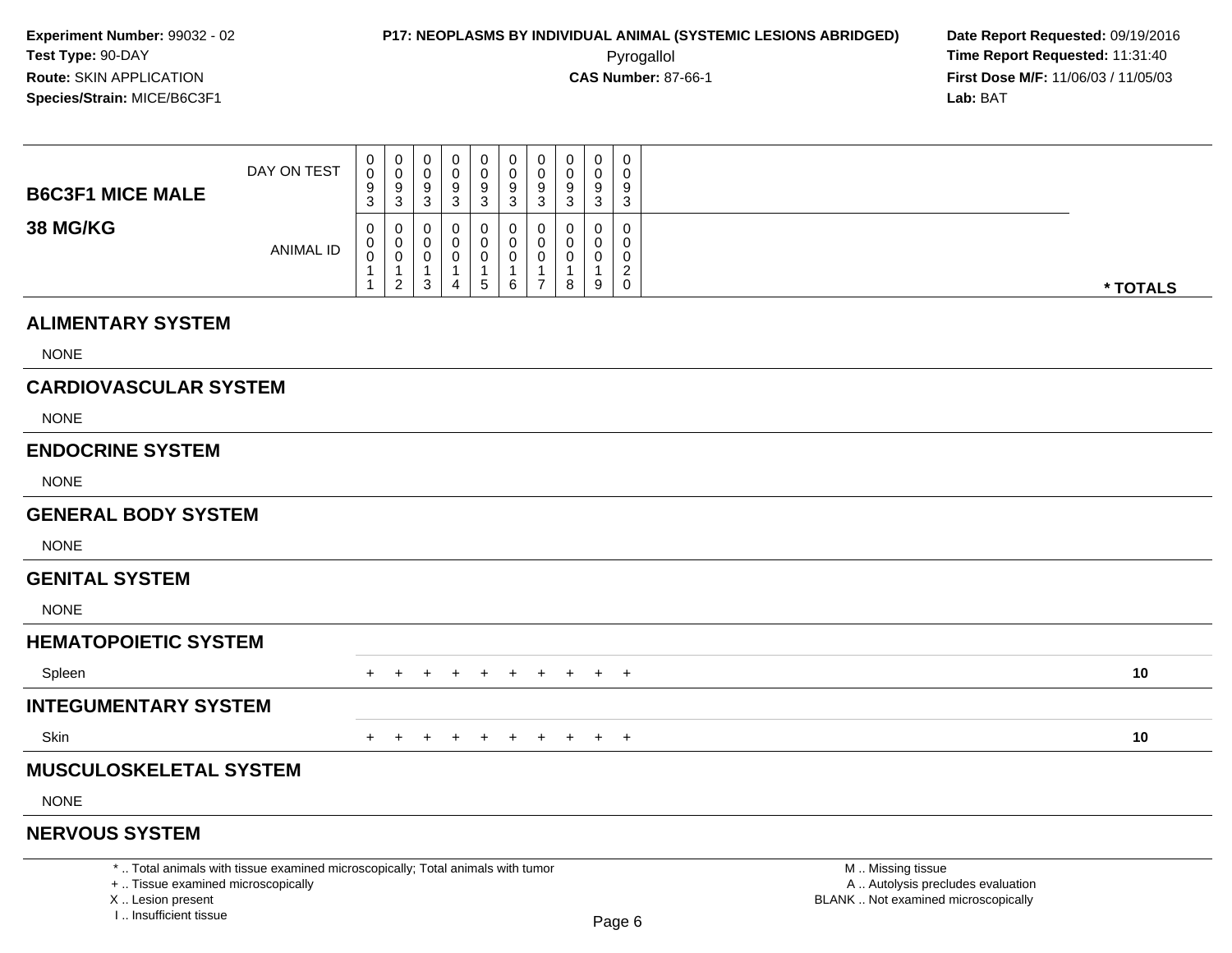**First Dose M/F:** 11/06/03 / 11/05/03<br>**Lab:** BAT **Lab:** BAT

| <b>B6C3F1 MICE MALE</b>   | DAY ON TEST | $\begin{matrix} 0 \\ 0 \end{matrix}$<br>$\frac{9}{3}$ | $\overline{0}$<br>0<br>9 | 0<br>$\pmb{0}$<br>9        | $\mathbf{0}$<br>$\sim$<br>9 | 0<br>$\pmb{0}$<br>9 | 0<br>0<br>$\boldsymbol{9}$ | 0<br>0<br>9 | 0<br>$\pmb{0}$<br>$\boldsymbol{9}$ | 0<br>$\sim$<br>v<br>9 | $\mathbf 0$<br>$\pmb{0}$<br>$\boldsymbol{9}$ |          |
|---------------------------|-------------|-------------------------------------------------------|--------------------------|----------------------------|-----------------------------|---------------------|----------------------------|-------------|------------------------------------|-----------------------|----------------------------------------------|----------|
| <b>38 MG/KG</b>           |             | 0                                                     | 3<br>0                   | 3<br>0                     | 3                           | 3<br>0              | 3<br>0                     | 3<br>0      | 3<br>0                             | 3<br>U                | 3<br>$\mathbf 0$                             |          |
|                           | ANIMAL ID   | $_{\rm 0}^{\rm 0}$                                    | U<br>U                   | $\mathbf 0$<br>$\mathbf 0$ |                             | 0<br>0              | 0<br>0                     | 0<br>0      | $\pmb{0}$<br>$\mathbf 0$           | U<br>U                | 0<br>$\mathbf 0$<br>$\overline{2}$           |          |
|                           |             |                                                       | $\overline{2}$           | 3                          | 4                           | 5                   | 6                          |             | 8                                  | 9                     | $\mathbf 0$                                  | * TOTALS |
| <b>NONE</b>               |             |                                                       |                          |                            |                             |                     |                            |             |                                    |                       |                                              |          |
| <b>RESPIRATORY SYSTEM</b> |             |                                                       |                          |                            |                             |                     |                            |             |                                    |                       |                                              |          |
| <b>NONE</b>               |             |                                                       |                          |                            |                             |                     |                            |             |                                    |                       |                                              |          |

### **SPECIAL SENSES SYSTEM**

NONE

### **URINARY SYSTEM**

NONE

### **SYSTEMIC LESIONS**

Multiple Organn  $+$ 

<sup>+</sup> <sup>+</sup> <sup>+</sup> <sup>+</sup> <sup>+</sup> <sup>+</sup> <sup>+</sup> <sup>+</sup> <sup>+</sup> **<sup>10</sup>**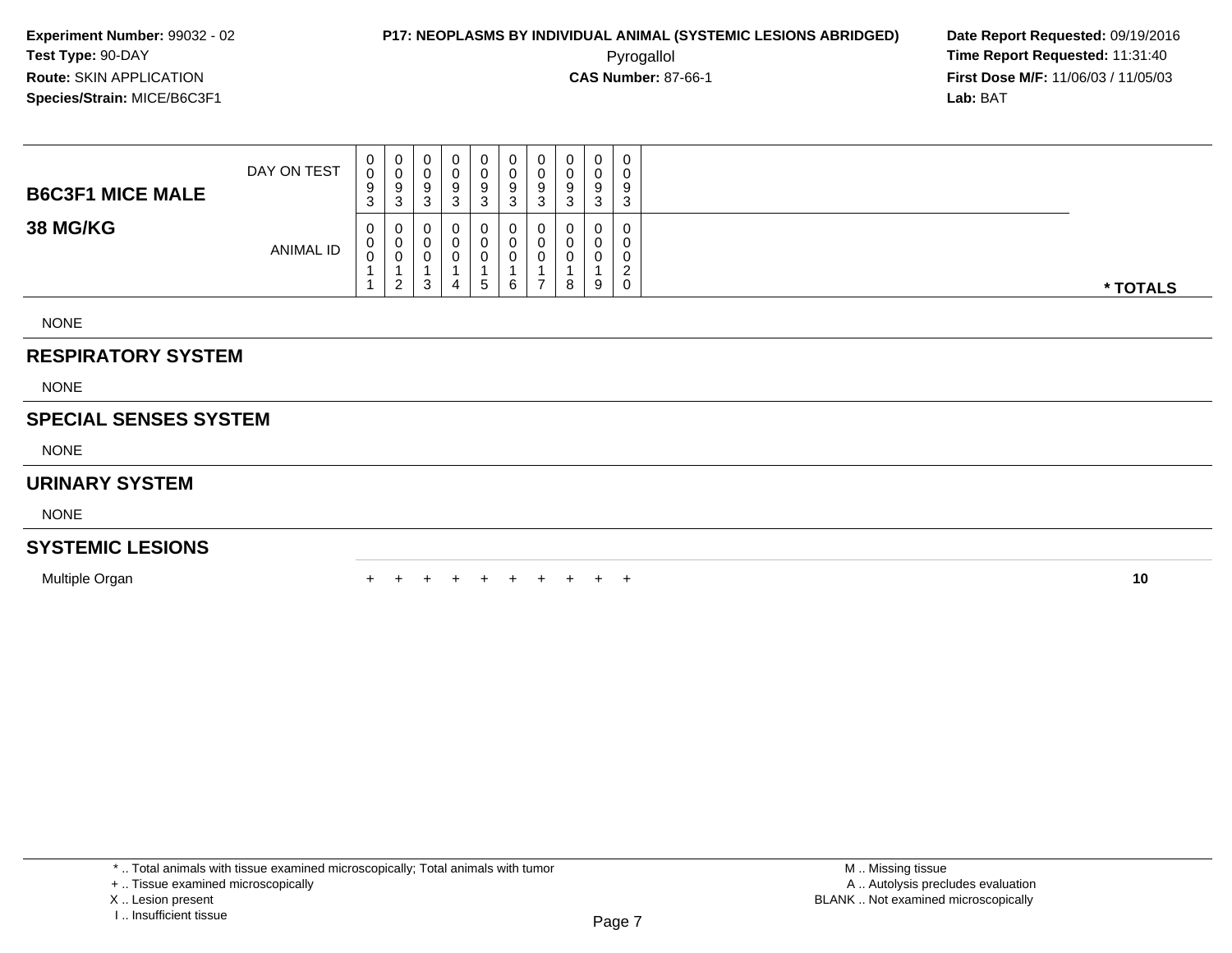I .. Insufficient tissue

000000000

|                                                         | DAY ON TEST                                                                     | 0<br>9           | 0<br>$\boldsymbol{9}$ | 0<br>9        | 0<br>9                        | $\pmb{0}$<br>$\boldsymbol{9}$ | $\mathbf 0$<br>9           | 0<br>$9\,$    | 0<br>9                        | 0<br>9                                 | 0<br>9                     |                                                                                               |
|---------------------------------------------------------|---------------------------------------------------------------------------------|------------------|-----------------------|---------------|-------------------------------|-------------------------------|----------------------------|---------------|-------------------------------|----------------------------------------|----------------------------|-----------------------------------------------------------------------------------------------|
| <b>B6C3F1 MICE MALE</b>                                 |                                                                                 | $\overline{3}$   | 3                     | 3             | 3                             | $\mathbf{3}$                  | $\mathbf{3}$               | 3             | 3                             | 3                                      | $\mathbf{3}$               |                                                                                               |
| <b>75 MG/KG</b>                                         |                                                                                 | $\mathbf 0$<br>0 | 0<br>0                | $\Omega$<br>0 | $\Omega$<br>0                 | $\mathbf 0$<br>0              | $\mathbf 0$<br>$\mathbf 0$ | $\Omega$<br>0 | 0<br>0                        | 0<br>0                                 | $\mathbf 0$<br>$\mathbf 0$ |                                                                                               |
|                                                         | <b>ANIMAL ID</b>                                                                | $\pmb{0}$        | $\mathbf 0$           | $\mathbf 0$   | $\mathbf 0$<br>$\overline{c}$ | $\pmb{0}$                     | $\mathbf 0$                | $\mathbf 0$   | $\mathbf 0$<br>$\overline{c}$ | $\mathbf 0$<br>$\overline{\mathbf{c}}$ | 0<br>$\sqrt{3}$            |                                                                                               |
|                                                         |                                                                                 | $\frac{2}{1}$    | $\frac{2}{2}$         | $\frac{2}{3}$ | $\overline{4}$                | $rac{2}{5}$                   | $\frac{2}{6}$              | $\frac{2}{7}$ | 8                             | 9                                      | 0                          | * TOTALS                                                                                      |
| <b>ALIMENTARY SYSTEM</b>                                |                                                                                 |                  |                       |               |                               |                               |                            |               |                               |                                        |                            |                                                                                               |
| <b>NONE</b>                                             |                                                                                 |                  |                       |               |                               |                               |                            |               |                               |                                        |                            |                                                                                               |
| <b>CARDIOVASCULAR SYSTEM</b>                            |                                                                                 |                  |                       |               |                               |                               |                            |               |                               |                                        |                            |                                                                                               |
| <b>NONE</b>                                             |                                                                                 |                  |                       |               |                               |                               |                            |               |                               |                                        |                            |                                                                                               |
| <b>ENDOCRINE SYSTEM</b>                                 |                                                                                 |                  |                       |               |                               |                               |                            |               |                               |                                        |                            |                                                                                               |
| <b>NONE</b>                                             |                                                                                 |                  |                       |               |                               |                               |                            |               |                               |                                        |                            |                                                                                               |
| <b>GENERAL BODY SYSTEM</b>                              |                                                                                 |                  |                       |               |                               |                               |                            |               |                               |                                        |                            |                                                                                               |
| <b>NONE</b>                                             |                                                                                 |                  |                       |               |                               |                               |                            |               |                               |                                        |                            |                                                                                               |
| <b>GENITAL SYSTEM</b>                                   |                                                                                 |                  |                       |               |                               |                               |                            |               |                               |                                        |                            |                                                                                               |
| <b>NONE</b>                                             |                                                                                 |                  |                       |               |                               |                               |                            |               |                               |                                        |                            |                                                                                               |
| <b>HEMATOPOIETIC SYSTEM</b>                             |                                                                                 |                  |                       |               |                               |                               |                            |               |                               |                                        |                            |                                                                                               |
| Spleen                                                  |                                                                                 | $^+$             |                       |               |                               | $\pm$                         | $\pm$                      |               |                               |                                        | $+$                        | 10                                                                                            |
| <b>INTEGUMENTARY SYSTEM</b>                             |                                                                                 |                  |                       |               |                               |                               |                            |               |                               |                                        |                            |                                                                                               |
| <b>Skin</b>                                             |                                                                                 | $+$              | $+$                   | $+$           | $+$                           | $+$                           | $+$                        | $+$           | $+$                           |                                        | $+$ $+$                    | 10                                                                                            |
| <b>MUSCULOSKELETAL SYSTEM</b>                           |                                                                                 |                  |                       |               |                               |                               |                            |               |                               |                                        |                            |                                                                                               |
| <b>NONE</b>                                             |                                                                                 |                  |                       |               |                               |                               |                            |               |                               |                                        |                            |                                                                                               |
| <b>NERVOUS SYSTEM</b>                                   |                                                                                 |                  |                       |               |                               |                               |                            |               |                               |                                        |                            |                                                                                               |
| +  Tissue examined microscopically<br>X  Lesion present | *  Total animals with tissue examined microscopically; Total animals with tumor |                  |                       |               |                               |                               |                            |               |                               |                                        |                            | M  Missing tissue<br>A  Autolysis precludes evaluation<br>BLANK  Not examined microscopically |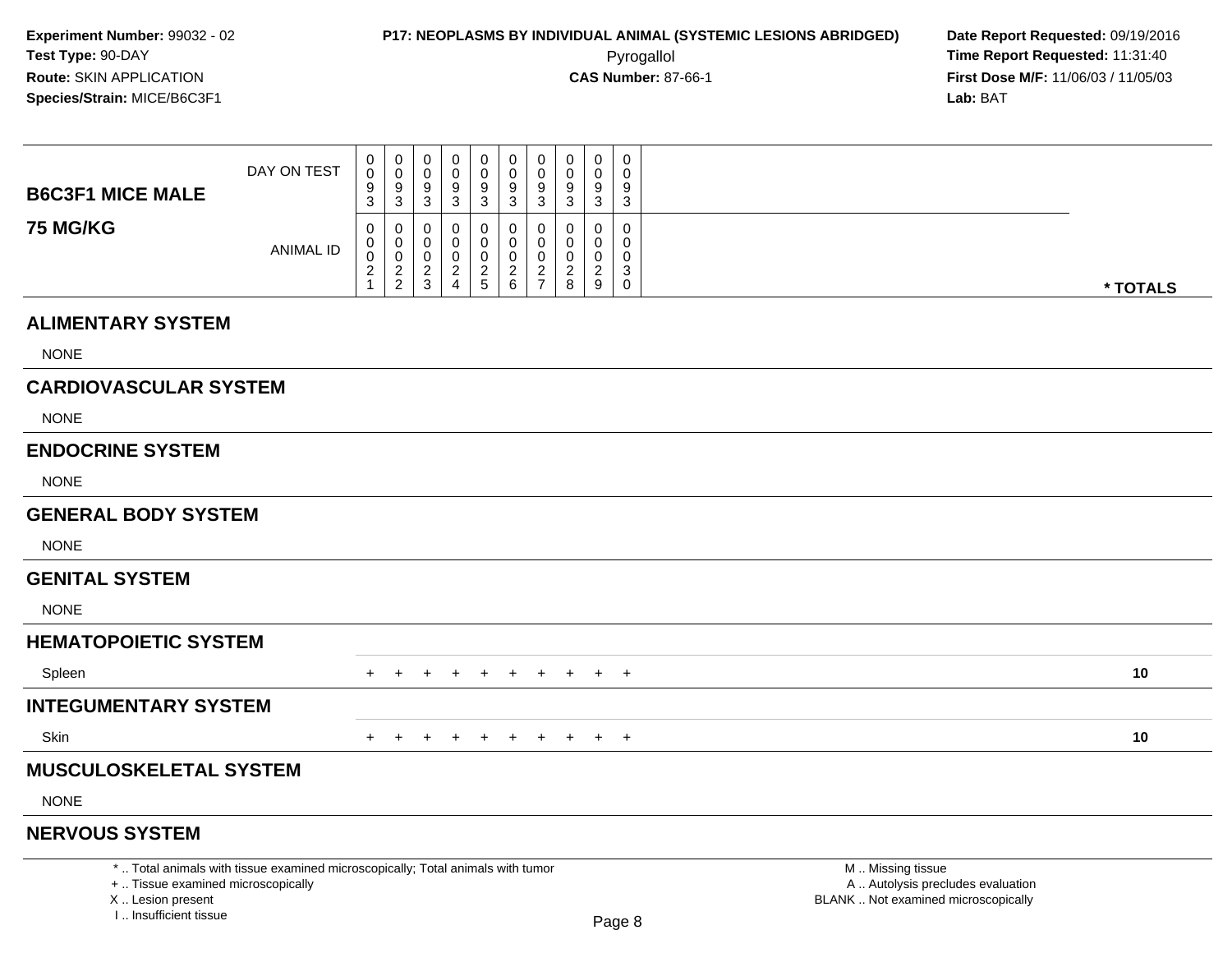### **P17: NEOPLASMS BY INDIVIDUAL ANIMAL (SYSTEMIC LESIONS ABRIDGED) Date Report Requested:** 09/19/2016 Pyrogallol **Time Report Requested:** 11:31:40

**First Dose M/F:** 11/06/03 / 11/05/03<br>**Lab:** BAT **Lab:** BAT

| <b>B6C3F1 MICE MALE</b>      | DAY ON TEST | 0<br>0<br>9<br>3 | 0<br>$\mathbf 0$<br>9<br>3                     | $\boldsymbol{0}$<br>0<br>9<br>3 | 0<br>0<br>9<br>3                 | 0<br>$\pmb{0}$<br>$\boldsymbol{9}$<br>3              | $\mathbf 0$<br>$_{9}^{\rm 0}$<br>3 | 0<br>$\pmb{0}$<br>9<br>3         | 0<br>0<br>9<br>3   | $\pmb{0}$<br>$\pmb{0}$<br>9<br>3 | 0<br>0<br>9<br>3                |          |
|------------------------------|-------------|------------------|------------------------------------------------|---------------------------------|----------------------------------|------------------------------------------------------|------------------------------------|----------------------------------|--------------------|----------------------------------|---------------------------------|----------|
| <b>75 MG/KG</b>              | ANIMAL ID   | 0<br>v<br>ົ<br>∠ | $\theta$<br>U<br>$\sim$<br>∠<br>$\overline{2}$ | υ<br>2<br>3                     | 0<br>$\Omega$<br>$\epsilon$<br>4 | 0<br>0<br>$\begin{array}{c} 0 \\ 2 \\ 5 \end{array}$ | 0<br>0<br>0<br>$\frac{2}{6}$       | $\overline{c}$<br>$\overline{ }$ | $\Omega$<br>∠<br>8 | 0<br>n<br>U<br>ົ<br>ے<br>9       | 0<br>0<br>0<br>3<br>$\mathbf 0$ | * TOTALS |
| <b>NONE</b>                  |             |                  |                                                |                                 |                                  |                                                      |                                    |                                  |                    |                                  |                                 |          |
| <b>RESPIRATORY SYSTEM</b>    |             |                  |                                                |                                 |                                  |                                                      |                                    |                                  |                    |                                  |                                 |          |
| <b>NONE</b>                  |             |                  |                                                |                                 |                                  |                                                      |                                    |                                  |                    |                                  |                                 |          |
| <b>SPECIAL SENSES SYSTEM</b> |             |                  |                                                |                                 |                                  |                                                      |                                    |                                  |                    |                                  |                                 |          |

NONE

#### **URINARY SYSTEM**

NONE

#### **SYSTEMIC LESIONS**

Multiple Organn  $+$ 

<sup>+</sup> <sup>+</sup> <sup>+</sup> <sup>+</sup> <sup>+</sup> <sup>+</sup> <sup>+</sup> <sup>+</sup> <sup>+</sup> **<sup>10</sup>**

<sup>+ ..</sup> Tissue examined microscopically

X .. Lesion present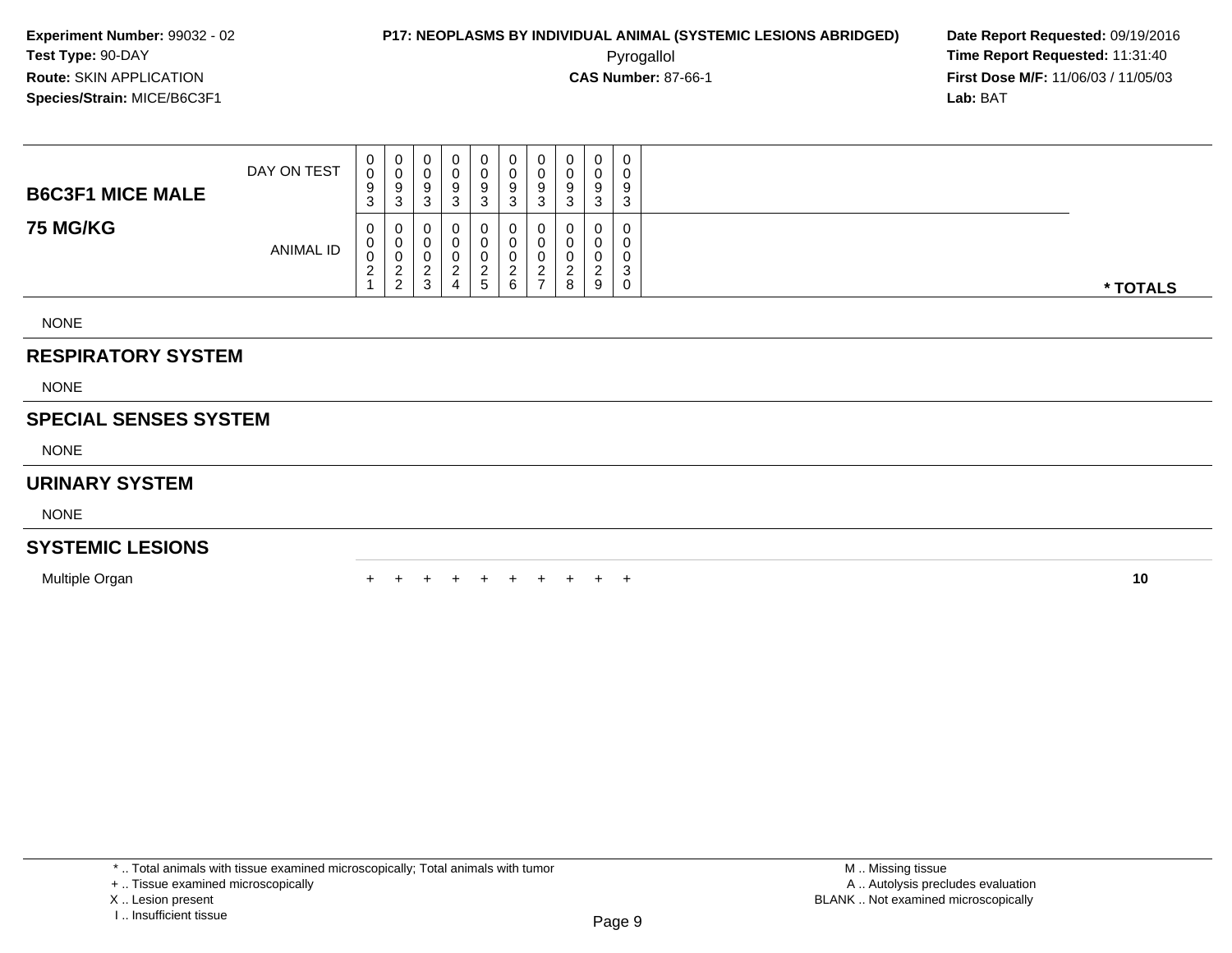000000000

**First Dose M/F:** 11/06/03 / 11/05/03<br>Lab: BAT **Lab:** BAT

| <b>B6C3F1 MICE MALE</b>            | DAY ON TEST                                                                     | U<br>0<br>9                     | U<br>$\mathbf 0$<br>9                                           | 0<br>$\mathbf 0$<br>9                   | U<br>$\mathbf 0$<br>9                               | U<br>U<br>0<br>0<br>9<br>9                                                                        | U<br>$\mathbf 0$<br>9                                                       | U<br>$\mathbf 0$<br>9                           | U<br>$\mathbf 0$<br>9                          | U<br>$\mathbf 0$<br>9                       |                                                        |          |
|------------------------------------|---------------------------------------------------------------------------------|---------------------------------|-----------------------------------------------------------------|-----------------------------------------|-----------------------------------------------------|---------------------------------------------------------------------------------------------------|-----------------------------------------------------------------------------|-------------------------------------------------|------------------------------------------------|---------------------------------------------|--------------------------------------------------------|----------|
| <b>150 MG/KG</b>                   | <b>ANIMAL ID</b>                                                                | 3<br>0<br>0<br>$\mathbf 0$<br>3 | 3<br>$\mathbf 0$<br>$\mathbf 0$<br>$\mathbf 0$<br>$\frac{3}{2}$ | 3<br>0<br>0<br>0<br>3<br>$\overline{3}$ | $\mathbf{3}$<br>0<br>$\Omega$<br>0<br>$\frac{3}{4}$ | 3<br>3<br>$\mathbf 0$<br>0<br>$\Omega$<br>0<br>$\mathbf 0$<br>0<br>$\frac{3}{6}$<br>$\frac{3}{5}$ | $\mathbf{3}$<br>$\mathbf 0$<br>$\mathbf{0}$<br>$\mathbf 0$<br>$\frac{3}{7}$ | 3<br>$\Omega$<br>$\Omega$<br>$\Omega$<br>3<br>8 | 3<br>$\mathbf 0$<br>0<br>$\mathbf 0$<br>3<br>9 | 3<br>0<br>$\Omega$<br>0<br>4<br>$\mathsf 0$ |                                                        | * TOTALS |
| <b>ALIMENTARY SYSTEM</b>           |                                                                                 |                                 |                                                                 |                                         |                                                     |                                                                                                   |                                                                             |                                                 |                                                |                                             |                                                        |          |
| <b>NONE</b>                        |                                                                                 |                                 |                                                                 |                                         |                                                     |                                                                                                   |                                                                             |                                                 |                                                |                                             |                                                        |          |
| <b>CARDIOVASCULAR SYSTEM</b>       |                                                                                 |                                 |                                                                 |                                         |                                                     |                                                                                                   |                                                                             |                                                 |                                                |                                             |                                                        |          |
| <b>NONE</b>                        |                                                                                 |                                 |                                                                 |                                         |                                                     |                                                                                                   |                                                                             |                                                 |                                                |                                             |                                                        |          |
| <b>ENDOCRINE SYSTEM</b>            |                                                                                 |                                 |                                                                 |                                         |                                                     |                                                                                                   |                                                                             |                                                 |                                                |                                             |                                                        |          |
| <b>NONE</b>                        |                                                                                 |                                 |                                                                 |                                         |                                                     |                                                                                                   |                                                                             |                                                 |                                                |                                             |                                                        |          |
| <b>GENERAL BODY SYSTEM</b>         |                                                                                 |                                 |                                                                 |                                         |                                                     |                                                                                                   |                                                                             |                                                 |                                                |                                             |                                                        |          |
| <b>NONE</b>                        |                                                                                 |                                 |                                                                 |                                         |                                                     |                                                                                                   |                                                                             |                                                 |                                                |                                             |                                                        |          |
| <b>GENITAL SYSTEM</b>              |                                                                                 |                                 |                                                                 |                                         |                                                     |                                                                                                   |                                                                             |                                                 |                                                |                                             |                                                        |          |
| <b>NONE</b>                        |                                                                                 |                                 |                                                                 |                                         |                                                     |                                                                                                   |                                                                             |                                                 |                                                |                                             |                                                        |          |
| <b>HEMATOPOIETIC SYSTEM</b>        |                                                                                 |                                 |                                                                 |                                         |                                                     |                                                                                                   |                                                                             |                                                 |                                                |                                             |                                                        |          |
| Spleen                             |                                                                                 | $+$                             | $+$                                                             | $+$                                     | $+$<br>$+$                                          | $+$                                                                                               | $+$                                                                         |                                                 | $+$ $+$ $+$                                    |                                             |                                                        | 10       |
| <b>INTEGUMENTARY SYSTEM</b>        |                                                                                 |                                 |                                                                 |                                         |                                                     |                                                                                                   |                                                                             |                                                 |                                                |                                             |                                                        |          |
| Skin                               |                                                                                 |                                 |                                                                 |                                         | $+$                                                 | $^{+}$                                                                                            | $+$                                                                         | $+$                                             |                                                | $+$ $+$                                     |                                                        | $10$     |
| <b>MUSCULOSKELETAL SYSTEM</b>      |                                                                                 |                                 |                                                                 |                                         |                                                     |                                                                                                   |                                                                             |                                                 |                                                |                                             |                                                        |          |
| <b>NONE</b>                        |                                                                                 |                                 |                                                                 |                                         |                                                     |                                                                                                   |                                                                             |                                                 |                                                |                                             |                                                        |          |
| <b>NERVOUS SYSTEM</b>              |                                                                                 |                                 |                                                                 |                                         |                                                     |                                                                                                   |                                                                             |                                                 |                                                |                                             |                                                        |          |
| +  Tissue examined microscopically | *  Total animals with tissue examined microscopically; Total animals with tumor |                                 |                                                                 |                                         |                                                     |                                                                                                   |                                                                             |                                                 |                                                |                                             | M  Missing tissue<br>A  Autolysis precludes evaluation |          |

 Lesion present BLANK .. Not examined microscopicallyX .. Lesion present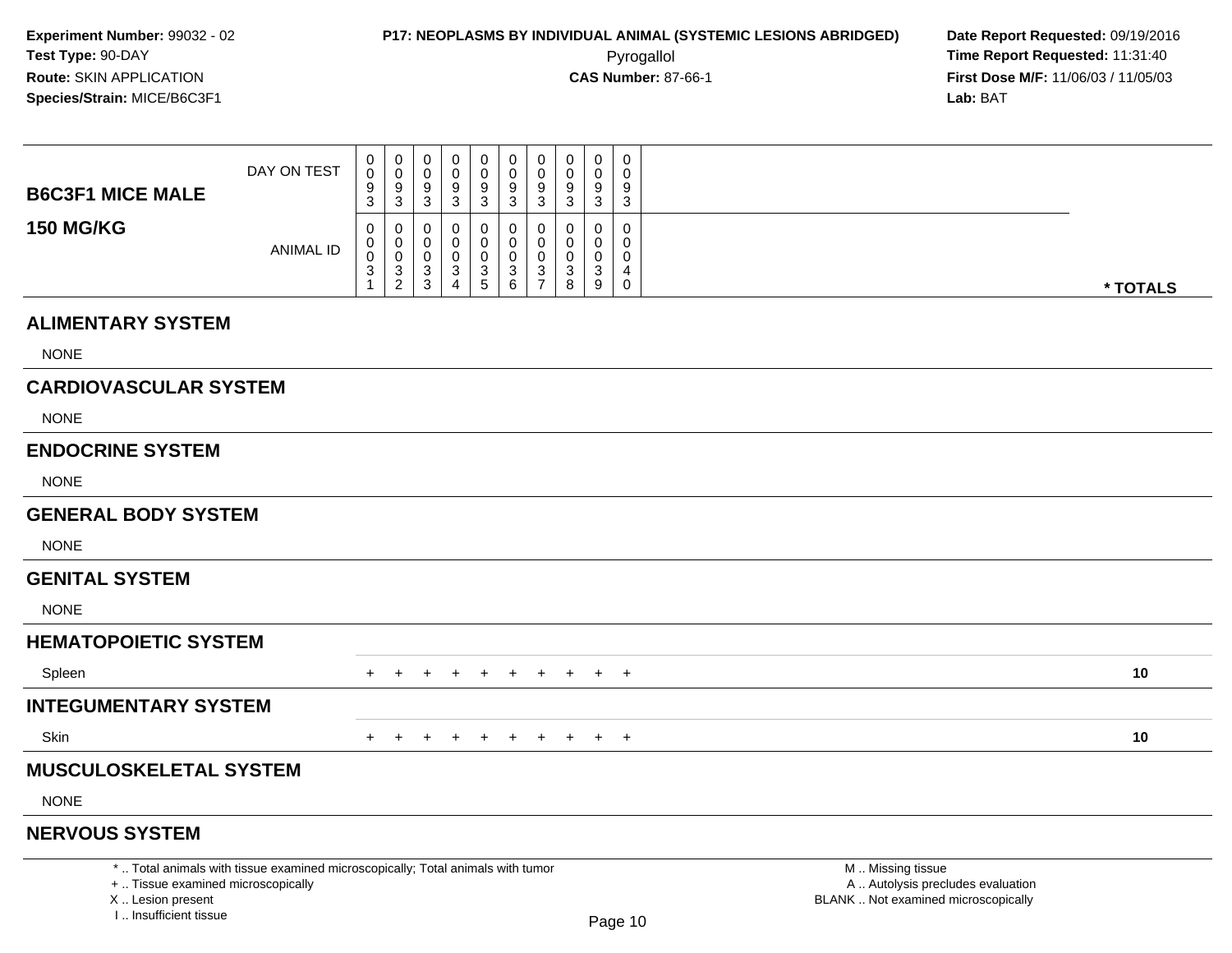### **P17: NEOPLASMS BY INDIVIDUAL ANIMAL (SYSTEMIC LESIONS ABRIDGED) Date Report Requested:** 09/19/2016 Pyrogallol **Time Report Requested:** 11:31:40

**First Dose M/F:** 11/06/03 / 11/05/03<br>**Lab:** BAT **Lab:** BAT

| <b>B6C3F1 MICE MALE</b>      | DAY ON TEST | 0<br>$\mathbf 0$<br>9<br>3 | $\overline{0}$<br>$_{9}^{\rm 0}$<br>3 | 0<br>0<br>9<br>3                 | 0<br>$\pmb{0}$<br>$\overline{9}$<br>3 | $\mathbf 0$<br>$\pmb{0}$<br>$\bar{9}$<br>3    | 0<br>0<br>9<br>3      | 0<br>0<br>9<br>3    | 0<br>0<br>9<br>3      | 0<br>0<br>9<br>3 | 0<br>0<br>9<br>3              |          |
|------------------------------|-------------|----------------------------|---------------------------------------|----------------------------------|---------------------------------------|-----------------------------------------------|-----------------------|---------------------|-----------------------|------------------|-------------------------------|----------|
| <b>150 MG/KG</b>             | ANIMAL ID   | 0<br>0<br>0<br>3           | 0<br>0<br>0<br>3<br>$\overline{2}$    | 0<br>0<br>U<br>$\mathbf{3}$<br>3 | 0<br>0<br>0<br>$\sqrt{3}$<br>4        | 0<br>0<br>0<br>$\ensuremath{\mathsf{3}}$<br>5 | 0<br>0<br>0<br>3<br>6 | 3<br>$\overline{ }$ | 0<br>0<br>0<br>3<br>8 | 0<br>0<br>3<br>9 | 0<br>0<br>0<br>4<br>$\pmb{0}$ | * TOTALS |
| <b>NONE</b>                  |             |                            |                                       |                                  |                                       |                                               |                       |                     |                       |                  |                               |          |
| <b>RESPIRATORY SYSTEM</b>    |             |                            |                                       |                                  |                                       |                                               |                       |                     |                       |                  |                               |          |
| <b>NONE</b>                  |             |                            |                                       |                                  |                                       |                                               |                       |                     |                       |                  |                               |          |
| <b>SPECIAL SENSES SYSTEM</b> |             |                            |                                       |                                  |                                       |                                               |                       |                     |                       |                  |                               |          |

NONE

#### **URINARY SYSTEM**

NONE

#### **SYSTEMIC LESIONS**

Multiple Organn  $+$ 

<sup>+</sup> <sup>+</sup> <sup>+</sup> <sup>+</sup> <sup>+</sup> <sup>+</sup> <sup>+</sup> <sup>+</sup> <sup>+</sup> **<sup>10</sup>**

I .. Insufficient tissue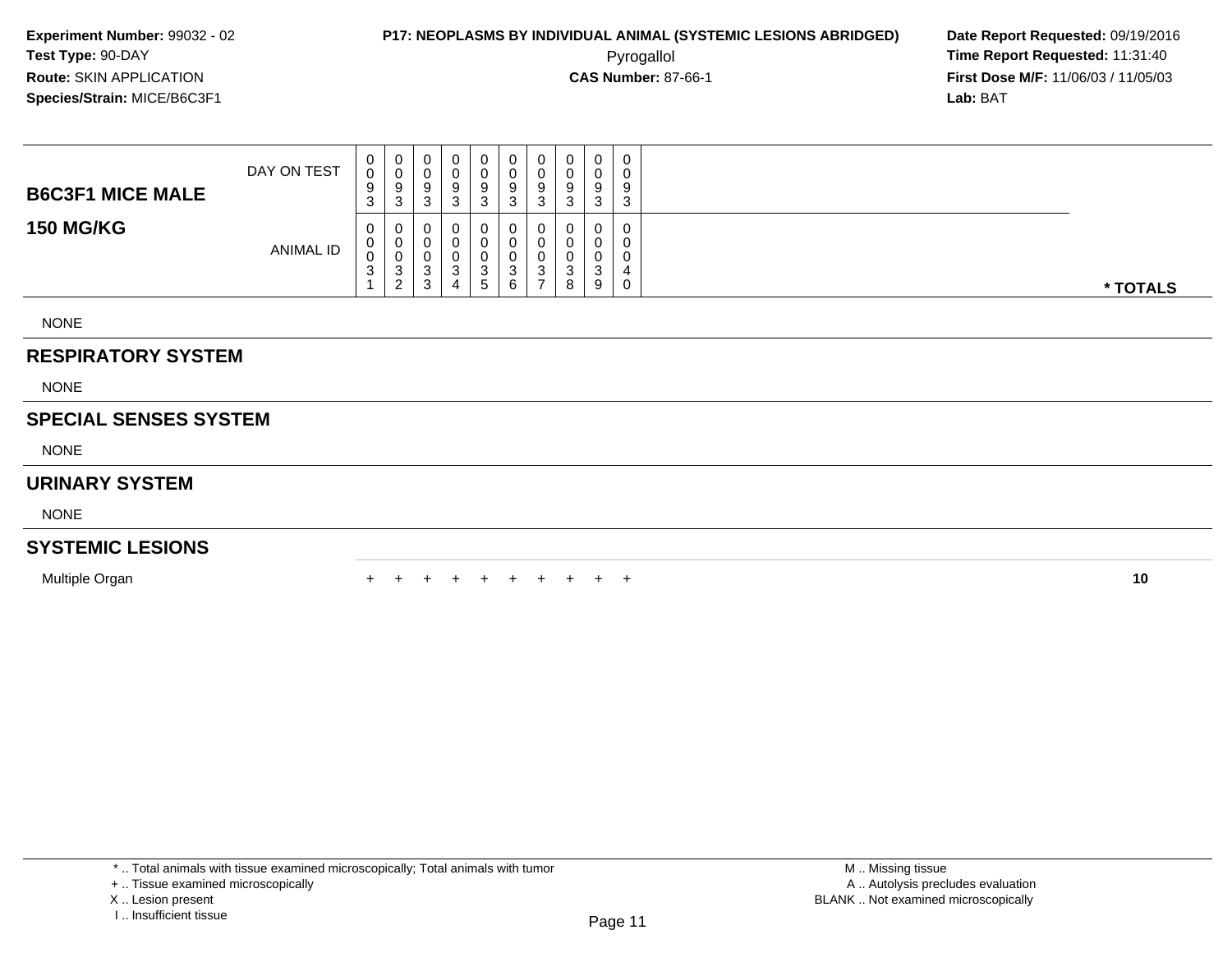| <b>B6C3F1 MICE MALE</b>                                                          | DAY ON TEST                                                                     | 0<br>$\pmb{0}$<br>$\boldsymbol{9}$                                  | $\mathbf 0$<br>$\mathbf 0$<br>$\boldsymbol{9}$                             | $\mathsf{O}\xspace$<br>$\mathsf{O}\xspace$<br>$\boldsymbol{9}$                        | $\mathbf 0$<br>0<br>9                                                            | $\pmb{0}$<br>$\mathbf 0$<br>9                                   | $\mathbf 0$<br>$\pmb{0}$<br>$\boldsymbol{9}$                                                 | $\pmb{0}$<br>$\mathbf 0$<br>9                                              | 0<br>$\mathbf 0$<br>9                                     | 0<br>$\mathbf 0$<br>9                                                                      | $\mathsf 0$<br>$\mathbf 0$<br>9                                                      |  |  |                                                                                               |  |          |
|----------------------------------------------------------------------------------|---------------------------------------------------------------------------------|---------------------------------------------------------------------|----------------------------------------------------------------------------|---------------------------------------------------------------------------------------|----------------------------------------------------------------------------------|-----------------------------------------------------------------|----------------------------------------------------------------------------------------------|----------------------------------------------------------------------------|-----------------------------------------------------------|--------------------------------------------------------------------------------------------|--------------------------------------------------------------------------------------|--|--|-----------------------------------------------------------------------------------------------|--|----------|
| <b>300 MG/KG</b>                                                                 | <b>ANIMAL ID</b>                                                                | 3<br>$\mathbf 0$<br>$\mathbf 0$<br>$\mathbf 0$<br>4<br>$\mathbf{1}$ | $\mathbf{3}$<br>$\mathbf 0$<br>$\mathbf 0$<br>$\mathbf 0$<br>$\frac{4}{2}$ | $\sqrt{3}$<br>$\pmb{0}$<br>$\mathbf 0$<br>$\mathbf 0$<br>$\overline{4}$<br>$\sqrt{3}$ | $\mathbf{3}$<br>$\mathbf 0$<br>$\mathbf 0$<br>$\mathbf 0$<br>4<br>$\overline{4}$ | $\mathbf 3$<br>$\pmb{0}$<br>$\mathbf 0$<br>0<br>4<br>$\sqrt{5}$ | $\sqrt{3}$<br>$\pmb{0}$<br>$\pmb{0}$<br>$\mathbf 0$<br>$\begin{array}{c} 4 \\ 6 \end{array}$ | $\mathbf{3}$<br>$\mathbf 0$<br>$\mathbf 0$<br>$\mathbf 0$<br>$\frac{4}{7}$ | $\mathbf{3}$<br>0<br>$\mathbf 0$<br>$\mathbf 0$<br>4<br>8 | $\mathbf{3}$<br>$\mathbf 0$<br>$\mathbf 0$<br>$\mathbf 0$<br>$\overline{4}$<br>$\mathsf g$ | $\sqrt{3}$<br>$\mathsf 0$<br>$\mathbf 0$<br>$\mathbf 0$<br>$\sqrt{5}$<br>$\mathbf 0$ |  |  |                                                                                               |  |          |
|                                                                                  |                                                                                 |                                                                     |                                                                            |                                                                                       |                                                                                  |                                                                 |                                                                                              |                                                                            |                                                           |                                                                                            |                                                                                      |  |  |                                                                                               |  | * TOTALS |
| <b>ALIMENTARY SYSTEM</b><br><b>NONE</b>                                          |                                                                                 |                                                                     |                                                                            |                                                                                       |                                                                                  |                                                                 |                                                                                              |                                                                            |                                                           |                                                                                            |                                                                                      |  |  |                                                                                               |  |          |
| <b>CARDIOVASCULAR SYSTEM</b>                                                     |                                                                                 |                                                                     |                                                                            |                                                                                       |                                                                                  |                                                                 |                                                                                              |                                                                            |                                                           |                                                                                            |                                                                                      |  |  |                                                                                               |  |          |
| <b>NONE</b>                                                                      |                                                                                 |                                                                     |                                                                            |                                                                                       |                                                                                  |                                                                 |                                                                                              |                                                                            |                                                           |                                                                                            |                                                                                      |  |  |                                                                                               |  |          |
| <b>ENDOCRINE SYSTEM</b>                                                          |                                                                                 |                                                                     |                                                                            |                                                                                       |                                                                                  |                                                                 |                                                                                              |                                                                            |                                                           |                                                                                            |                                                                                      |  |  |                                                                                               |  |          |
| <b>Thyroid Gland</b>                                                             |                                                                                 | $+$                                                                 | $+$                                                                        | $\pm$                                                                                 | $\pm$                                                                            | $+$                                                             | $+$                                                                                          | $+$                                                                        | $+$                                                       | $+$                                                                                        | $+$                                                                                  |  |  |                                                                                               |  | 10       |
| <b>GENERAL BODY SYSTEM</b>                                                       |                                                                                 |                                                                     |                                                                            |                                                                                       |                                                                                  |                                                                 |                                                                                              |                                                                            |                                                           |                                                                                            |                                                                                      |  |  |                                                                                               |  |          |
| <b>NONE</b>                                                                      |                                                                                 |                                                                     |                                                                            |                                                                                       |                                                                                  |                                                                 |                                                                                              |                                                                            |                                                           |                                                                                            |                                                                                      |  |  |                                                                                               |  |          |
| <b>GENITAL SYSTEM</b>                                                            |                                                                                 |                                                                     |                                                                            |                                                                                       |                                                                                  |                                                                 |                                                                                              |                                                                            |                                                           |                                                                                            |                                                                                      |  |  |                                                                                               |  |          |
| <b>NONE</b>                                                                      |                                                                                 |                                                                     |                                                                            |                                                                                       |                                                                                  |                                                                 |                                                                                              |                                                                            |                                                           |                                                                                            |                                                                                      |  |  |                                                                                               |  |          |
| <b>HEMATOPOIETIC SYSTEM</b>                                                      |                                                                                 |                                                                     |                                                                            |                                                                                       |                                                                                  |                                                                 |                                                                                              |                                                                            |                                                           |                                                                                            |                                                                                      |  |  |                                                                                               |  |          |
| Spleen                                                                           |                                                                                 |                                                                     |                                                                            |                                                                                       |                                                                                  |                                                                 | $\ddot{}$                                                                                    | $\ddot{}$                                                                  | $\pm$                                                     | $+$                                                                                        | $\overline{+}$                                                                       |  |  |                                                                                               |  | 10       |
| <b>INTEGUMENTARY SYSTEM</b>                                                      |                                                                                 |                                                                     |                                                                            |                                                                                       |                                                                                  |                                                                 |                                                                                              |                                                                            |                                                           |                                                                                            |                                                                                      |  |  |                                                                                               |  |          |
| Skin                                                                             |                                                                                 |                                                                     |                                                                            |                                                                                       |                                                                                  | $\div$                                                          | $+$                                                                                          | $\pm$                                                                      | $+$                                                       | $+$                                                                                        | $+$                                                                                  |  |  |                                                                                               |  | 10       |
| <b>MUSCULOSKELETAL SYSTEM</b>                                                    |                                                                                 |                                                                     |                                                                            |                                                                                       |                                                                                  |                                                                 |                                                                                              |                                                                            |                                                           |                                                                                            |                                                                                      |  |  |                                                                                               |  |          |
| <b>NONE</b>                                                                      |                                                                                 |                                                                     |                                                                            |                                                                                       |                                                                                  |                                                                 |                                                                                              |                                                                            |                                                           |                                                                                            |                                                                                      |  |  |                                                                                               |  |          |
| <b>NERVOUS SYSTEM</b>                                                            |                                                                                 |                                                                     |                                                                            |                                                                                       |                                                                                  |                                                                 |                                                                                              |                                                                            |                                                           |                                                                                            |                                                                                      |  |  |                                                                                               |  |          |
| +  Tissue examined microscopically<br>X  Lesion present<br>I Insufficient tissue | *  Total animals with tissue examined microscopically; Total animals with tumor |                                                                     |                                                                            |                                                                                       |                                                                                  |                                                                 |                                                                                              |                                                                            |                                                           |                                                                                            | Page 12                                                                              |  |  | M  Missing tissue<br>A  Autolysis precludes evaluation<br>BLANK  Not examined microscopically |  |          |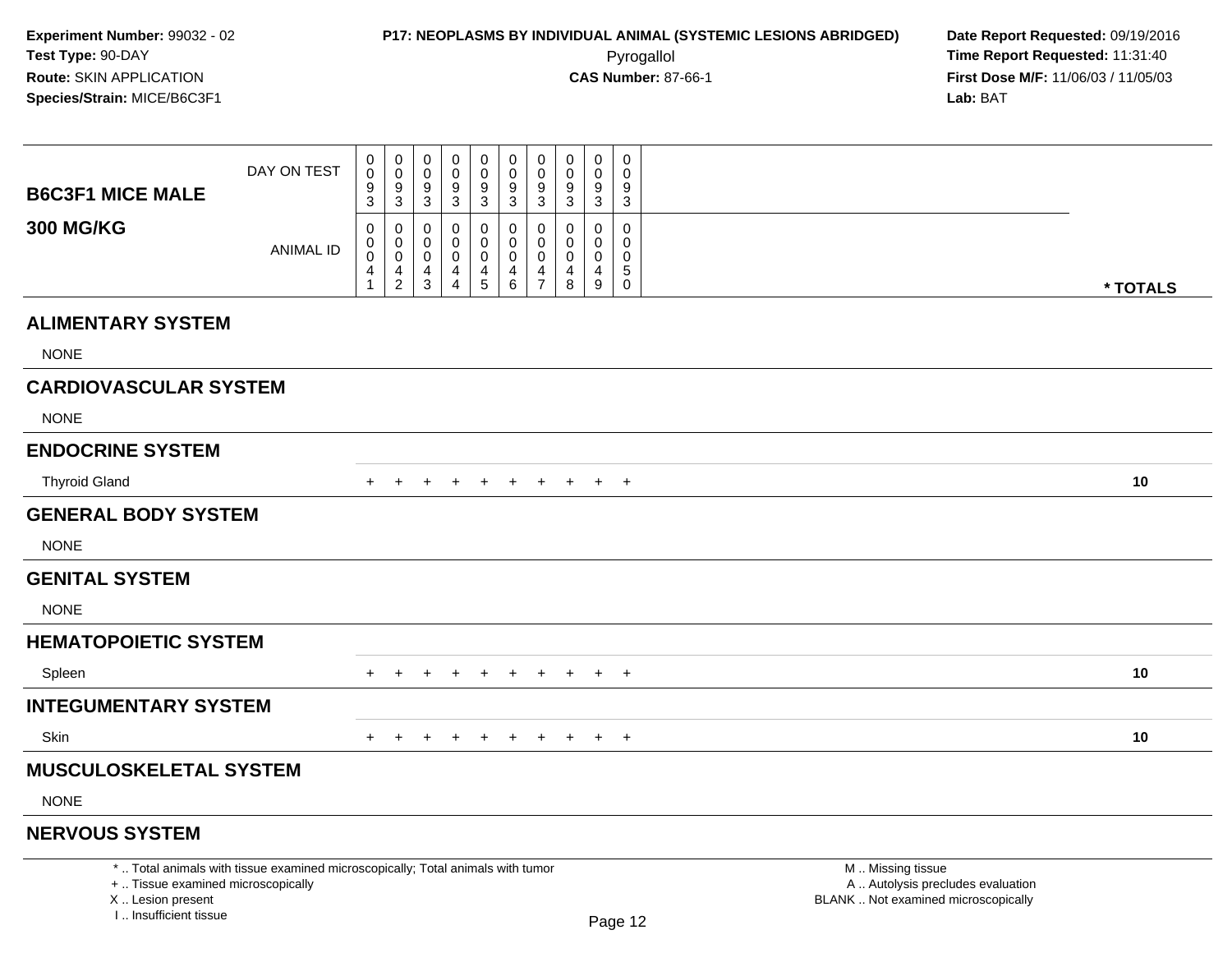**First Dose M/F:** 11/06/03 / 11/05/03<br>**Lab:** BAT **Lab:** BAT

| <b>B6C3F1 MICE MALE</b>   | DAY ON TEST | $_0^0$<br>9<br>3                | 0<br>$\pmb{0}$<br>9<br>3           | 0<br>0<br>9<br>3      | 0<br>0<br>9<br>⌒<br>ۍ | U<br>9<br>3         | 0<br>0<br>9<br>3      | 0<br>9<br>3 | 0<br>9<br>3           | 0<br>0<br>9<br>3 | $\overline{0}$<br>0<br>9<br>3    |          |
|---------------------------|-------------|---------------------------------|------------------------------------|-----------------------|-----------------------|---------------------|-----------------------|-------------|-----------------------|------------------|----------------------------------|----------|
| <b>300 MG/KG</b>          | ANIMAL ID   | 0<br>0<br>$\boldsymbol{0}$<br>4 | 0<br>0<br>0<br>4<br>$\overline{2}$ | 0<br>0<br>0<br>4<br>3 | 0<br>0<br>0<br>4<br>4 | - 0<br>0<br>4<br>-5 | 0<br>0<br>0<br>4<br>6 | 0<br>0      | 0<br>0<br>υ<br>4<br>8 | 0<br>0<br>4<br>9 | 0<br>0<br>0<br><sub>5</sub><br>0 | * TOTALS |
| <b>NONE</b>               |             |                                 |                                    |                       |                       |                     |                       |             |                       |                  |                                  |          |
| <b>RESPIRATORY SYSTEM</b> |             |                                 |                                    |                       |                       |                     |                       |             |                       |                  |                                  |          |
| <b>NONE</b>               |             |                                 |                                    |                       |                       |                     |                       |             |                       |                  |                                  |          |

NONE

### **SPECIAL SENSES SYSTEM**

NONE

#### **URINARY SYSTEM**

NONE

#### **SYSTEMIC LESIONS**

Multiple Organn  $+$ 

<sup>+</sup> <sup>+</sup> <sup>+</sup> <sup>+</sup> <sup>+</sup> <sup>+</sup> <sup>+</sup> <sup>+</sup> <sup>+</sup> **<sup>10</sup>**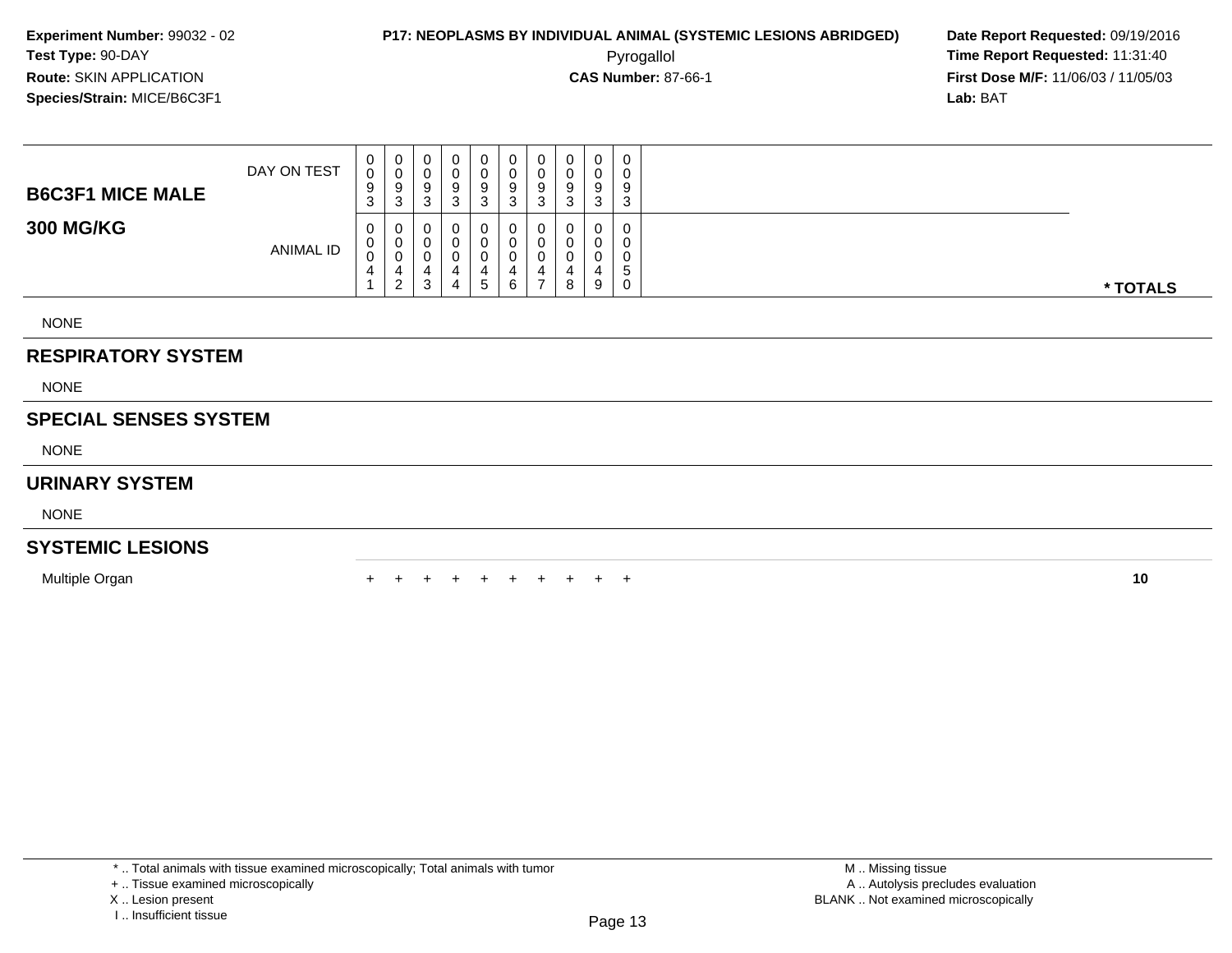I .. Insufficient tissue

### **P17: NEOPLASMS BY INDIVIDUAL ANIMAL (SYSTEMIC LESIONS ABRIDGED) Date Report Requested:** 09/19/2016 Pyrogallol **Time Report Requested:** 11:31:40

| <b>B6C3F1 MICE MALE</b>                                 | DAY ON TEST                                                                     | 0<br>0<br>$\boldsymbol{9}$<br>3             | $\pmb{0}$<br>$\pmb{0}$<br>$\frac{9}{3}$                        | $\mathbf 0$<br>$\mathbf 0$<br>$9\,$<br>3                     | $\mathbf 0$<br>$\mathbf 0$<br>9<br>$\mathbf{3}$                        | $\pmb{0}$<br>$\mathbf 0$<br>$\overline{9}$<br>3        | $\mathsf{O}\xspace$<br>$\mathbf 0$<br>$\boldsymbol{9}$<br>$\mathbf{3}$    | $\pmb{0}$<br>0<br>$\boldsymbol{9}$<br>3              | $\mathbf 0$<br>$\mathbf 0$<br>$\frac{9}{3}$                                        | $\pmb{0}$<br>$\mathbf 0$<br>$\boldsymbol{9}$<br>$\mathbf{3}$ | $\mathbf 0$<br>$\mathbf 0$<br>$9\,$<br>$\mathfrak{S}$                    |                                                                                               |          |
|---------------------------------------------------------|---------------------------------------------------------------------------------|---------------------------------------------|----------------------------------------------------------------|--------------------------------------------------------------|------------------------------------------------------------------------|--------------------------------------------------------|---------------------------------------------------------------------------|------------------------------------------------------|------------------------------------------------------------------------------------|--------------------------------------------------------------|--------------------------------------------------------------------------|-----------------------------------------------------------------------------------------------|----------|
| <b>600 MG/KG</b>                                        | <b>ANIMAL ID</b>                                                                | $\mathbf 0$<br>$\mathbf 0$<br>$\frac{0}{5}$ | $\begin{smallmatrix}0\\0\\0\end{smallmatrix}$<br>$\frac{5}{2}$ | $\mathbf 0$<br>$\mathbf 0$<br>$\mathbf 0$<br>$\sqrt{5}$<br>3 | 0<br>$\mathbf 0$<br>$\pmb{0}$<br>$\,$ 5 $\,$<br>$\boldsymbol{\Lambda}$ | $\mathbf 0$<br>$\pmb{0}$<br>$\pmb{0}$<br>$\frac{5}{5}$ | $\mathsf 0$<br>$\mathbf 0$<br>$\mathbf 0$<br>$\sqrt{5}$<br>$6\phantom{1}$ | $\pmb{0}$<br>$\pmb{0}$<br>$\pmb{0}$<br>$\frac{5}{7}$ | $\mathbf 0$<br>$\mathbf 0$<br>$\mathbf 0$<br>$\begin{array}{c} 5 \\ 8 \end{array}$ | $\pmb{0}$<br>$\mathbf 0$<br>$\mathbf 0$<br>$\sqrt{5}$<br>9   | $\mathsf{O}\xspace$<br>0<br>$\boldsymbol{0}$<br>6<br>$\mathsf{O}\xspace$ |                                                                                               | * TOTALS |
| <b>ALIMENTARY SYSTEM</b>                                |                                                                                 |                                             |                                                                |                                                              |                                                                        |                                                        |                                                                           |                                                      |                                                                                    |                                                              |                                                                          |                                                                                               |          |
| Esophagus                                               |                                                                                 | $\ddot{}$                                   | ÷                                                              |                                                              |                                                                        |                                                        | $\ddot{}$                                                                 | $\pm$                                                |                                                                                    | $\pm$                                                        | $^{+}$                                                                   |                                                                                               | 10       |
| Gallbladder                                             |                                                                                 |                                             |                                                                |                                                              |                                                                        |                                                        |                                                                           |                                                      |                                                                                    |                                                              | $+$                                                                      |                                                                                               | 10       |
| Intestine Large, Cecum                                  |                                                                                 |                                             |                                                                |                                                              |                                                                        |                                                        |                                                                           |                                                      |                                                                                    |                                                              | $+$                                                                      |                                                                                               | 10       |
| Intestine Large, Colon                                  |                                                                                 |                                             |                                                                |                                                              |                                                                        |                                                        |                                                                           |                                                      |                                                                                    |                                                              | $\ddot{}$                                                                |                                                                                               | 10       |
| Intestine Large, Rectum                                 |                                                                                 |                                             |                                                                |                                                              |                                                                        |                                                        |                                                                           |                                                      |                                                                                    |                                                              | $\overline{+}$                                                           |                                                                                               | 10       |
| Intestine Small, Duodenum                               |                                                                                 | $\div$                                      |                                                                |                                                              |                                                                        |                                                        |                                                                           |                                                      |                                                                                    | ÷                                                            | $+$                                                                      |                                                                                               | 10       |
| Intestine Small, Ileum                                  |                                                                                 |                                             |                                                                |                                                              |                                                                        |                                                        |                                                                           |                                                      |                                                                                    |                                                              | $+$                                                                      |                                                                                               | 10       |
| Intestine Small, Jejunum                                |                                                                                 |                                             |                                                                |                                                              |                                                                        |                                                        |                                                                           |                                                      |                                                                                    |                                                              | $\overline{+}$                                                           |                                                                                               | 10       |
| Liver                                                   |                                                                                 |                                             |                                                                |                                                              |                                                                        |                                                        |                                                                           |                                                      |                                                                                    |                                                              | $+$                                                                      |                                                                                               | 10       |
| Pancreas                                                |                                                                                 |                                             |                                                                |                                                              |                                                                        |                                                        |                                                                           |                                                      |                                                                                    |                                                              | $+$                                                                      |                                                                                               | 10       |
| Salivary Glands                                         |                                                                                 |                                             |                                                                |                                                              |                                                                        |                                                        |                                                                           |                                                      |                                                                                    | ÷                                                            | $+$                                                                      |                                                                                               | 10       |
| Stomach, Forestomach                                    |                                                                                 |                                             |                                                                |                                                              |                                                                        |                                                        |                                                                           |                                                      |                                                                                    |                                                              | $\ddot{}$                                                                |                                                                                               | 10       |
| Stomach, Glandular                                      |                                                                                 |                                             |                                                                |                                                              |                                                                        |                                                        |                                                                           |                                                      |                                                                                    | $\ddot{}$                                                    | $+$                                                                      |                                                                                               | 10       |
| <b>CARDIOVASCULAR SYSTEM</b>                            |                                                                                 |                                             |                                                                |                                                              |                                                                        |                                                        |                                                                           |                                                      |                                                                                    |                                                              |                                                                          |                                                                                               |          |
| <b>Blood Vessel</b>                                     |                                                                                 |                                             |                                                                |                                                              |                                                                        |                                                        |                                                                           |                                                      |                                                                                    |                                                              | $\ddot{}$                                                                |                                                                                               | 10       |
| Heart                                                   |                                                                                 |                                             |                                                                |                                                              |                                                                        |                                                        |                                                                           |                                                      |                                                                                    |                                                              | $+$                                                                      |                                                                                               | 10       |
| +  Tissue examined microscopically<br>X  Lesion present | *  Total animals with tissue examined microscopically; Total animals with tumor |                                             |                                                                |                                                              |                                                                        |                                                        |                                                                           |                                                      |                                                                                    |                                                              |                                                                          | M  Missing tissue<br>A  Autolysis precludes evaluation<br>BLANK  Not examined microscopically |          |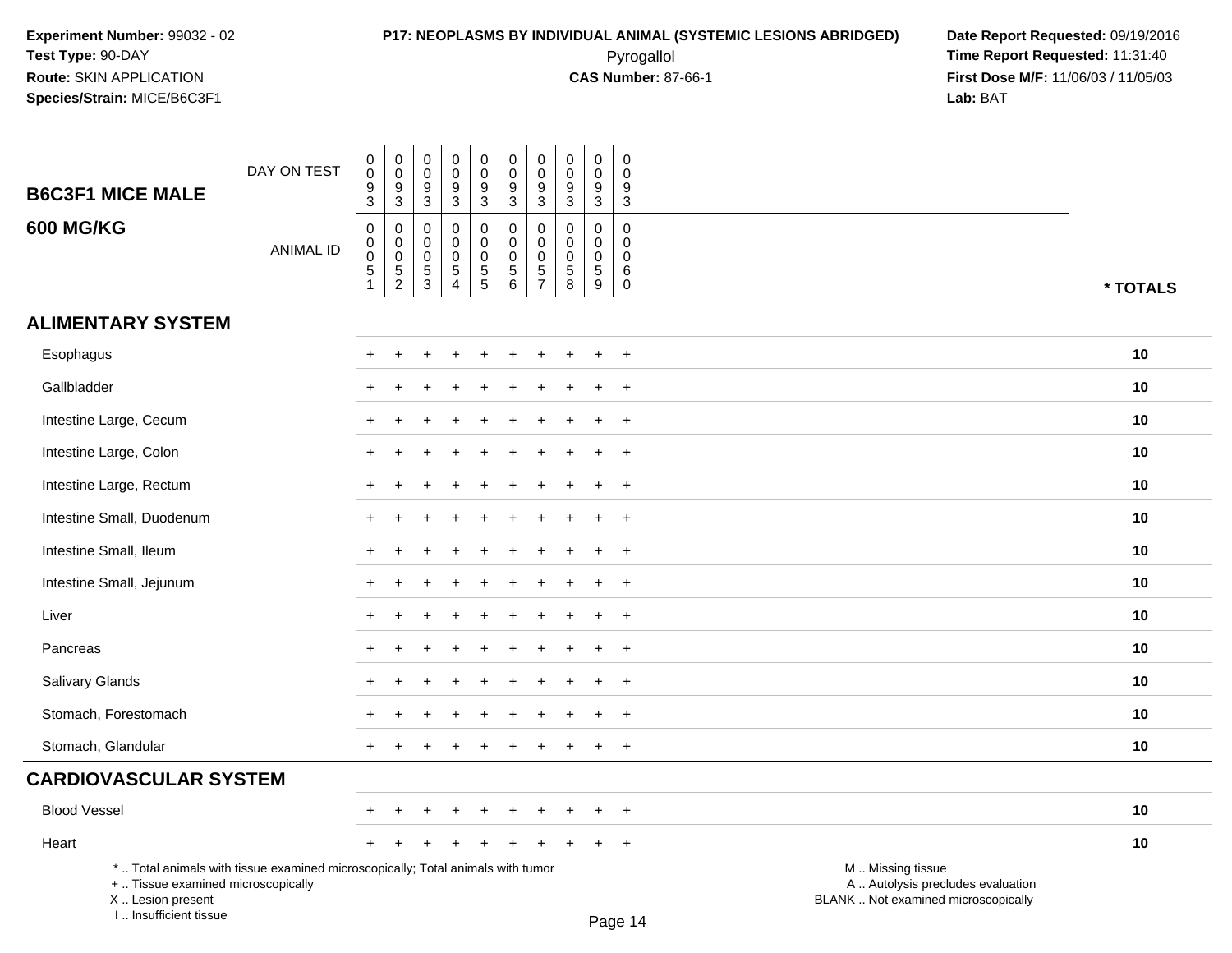### **P17: NEOPLASMS BY INDIVIDUAL ANIMAL (SYSTEMIC LESIONS ABRIDGED) Date Report Requested:** 09/19/2016 Pyrogallol **Time Report Requested:** 11:31:40

**First Dose M/F:** 11/06/03 / 11/05/03<br>**Lab:** BAT **Lab:** BAT

| <b>B6C3F1 MICE MALE</b>    | DAY ON TEST | $_{\rm 0}^{\rm 0}$<br>9<br>$\ensuremath{\mathsf{3}}$                | $_{\rm 0}^{\rm 0}$<br>$\boldsymbol{9}$<br>$\overline{3}$            | $_{\rm 0}^{\rm 0}$<br>9<br>$\sqrt{3}$ | $_{\rm 0}^{\rm 0}$<br>$\frac{9}{3}$                          | $_{\rm 0}^{\rm 0}$<br>$^9_3$                 | $_{\rm 0}^{\rm 0}$<br>$\frac{9}{3}$                      | $\pmb{0}$<br>$\ddot{\mathbf{0}}$<br>$\boldsymbol{9}$<br>$\sqrt{3}$ | $_{\rm 0}^{\rm 0}$<br>9<br>$\ensuremath{\mathsf{3}}$ | $\pmb{0}$<br>$\overline{0}$<br>9<br>3 | $\mathsf{O}$<br>0<br>9<br>$\sqrt{3}$ |          |
|----------------------------|-------------|---------------------------------------------------------------------|---------------------------------------------------------------------|---------------------------------------|--------------------------------------------------------------|----------------------------------------------|----------------------------------------------------------|--------------------------------------------------------------------|------------------------------------------------------|---------------------------------------|--------------------------------------|----------|
| <b>600 MG/KG</b>           | ANIMAL ID   | 0<br>$\pmb{0}$<br>$\ddot{\mathbf{0}}$<br>$\sqrt{5}$<br>$\mathbf{1}$ | 0<br>$\boldsymbol{0}$<br>$\pmb{0}$<br>$\mathbf 5$<br>$\overline{2}$ | 0<br>0<br>$\,0\,$<br>$\mathbf 5$<br>3 | 0<br>0<br>$\pmb{0}$<br>$\mathbf 5$<br>$\boldsymbol{\Lambda}$ | 0<br>$\pmb{0}$<br>$\pmb{0}$<br>$\frac{5}{5}$ | $\mathbf 0$<br>$\mathsf 0$<br>$\pmb{0}$<br>$\frac{5}{6}$ | 0<br>$\pmb{0}$<br>$\pmb{0}$<br>$\mathbf 5$<br>$\overline{7}$       | 0<br>$\pmb{0}$<br>0<br>5<br>8                        | 0<br>0<br>0<br>5<br>9                 | 0<br>0<br>0<br>6<br>$\mathbf 0$      | * TOTALS |
| <b>ENDOCRINE SYSTEM</b>    |             |                                                                     |                                                                     |                                       |                                                              |                                              |                                                          |                                                                    |                                                      |                                       |                                      |          |
| <b>Adrenal Cortex</b>      |             |                                                                     |                                                                     |                                       |                                                              | $\ddot{}$                                    | ÷                                                        | $\pm$                                                              |                                                      |                                       | $+$                                  | 10       |
| Adrenal Medulla            |             |                                                                     |                                                                     |                                       |                                                              |                                              |                                                          |                                                                    |                                                      |                                       | $\overline{+}$                       | 10       |
| Islets, Pancreatic         |             |                                                                     |                                                                     |                                       |                                                              |                                              |                                                          |                                                                    |                                                      |                                       | $^{+}$                               | 10       |
| Parathyroid Gland          |             | $+$                                                                 | $+$                                                                 | М                                     | $+$                                                          | $+$                                          | M                                                        | $+$                                                                | M                                                    | $M +$                                 |                                      | 6        |
| <b>Pituitary Gland</b>     |             | $\pm$                                                               |                                                                     |                                       |                                                              | $\div$                                       | ÷                                                        | $\pm$                                                              | $\div$                                               | ÷.                                    | $^{+}$                               | 10       |
| <b>Thyroid Gland</b>       |             |                                                                     |                                                                     |                                       |                                                              |                                              |                                                          |                                                                    |                                                      |                                       | $+$                                  | 10       |
| <b>GENERAL BODY SYSTEM</b> |             |                                                                     |                                                                     |                                       |                                                              |                                              |                                                          |                                                                    |                                                      |                                       |                                      |          |
| <b>NONE</b>                |             |                                                                     |                                                                     |                                       |                                                              |                                              |                                                          |                                                                    |                                                      |                                       |                                      |          |
| <b>GENITAL SYSTEM</b>      |             |                                                                     |                                                                     |                                       |                                                              |                                              |                                                          |                                                                    |                                                      |                                       |                                      |          |

#### Epididymis <sup>+</sup> <sup>+</sup> <sup>+</sup> <sup>+</sup> <sup>+</sup> <sup>+</sup> <sup>+</sup> <sup>+</sup> <sup>+</sup> <sup>+</sup> **<sup>10</sup>** Preputial Glandd  $+$  <sup>+</sup> <sup>+</sup> <sup>+</sup> <sup>+</sup> <sup>+</sup> <sup>+</sup> <sup>+</sup> <sup>+</sup> <sup>+</sup> **<sup>10</sup>** Prostate $e$  + <sup>+</sup> <sup>+</sup> <sup>+</sup> <sup>+</sup> <sup>+</sup> <sup>+</sup> <sup>+</sup> <sup>+</sup> <sup>+</sup> **<sup>10</sup>** Seminal Vesicle $e$  + <sup>+</sup> <sup>+</sup> <sup>+</sup> <sup>+</sup> <sup>+</sup> <sup>+</sup> <sup>+</sup> <sup>+</sup> <sup>+</sup> **<sup>10</sup>** Testes <sup>+</sup> <sup>+</sup> <sup>+</sup> <sup>+</sup> <sup>+</sup> <sup>+</sup> <sup>+</sup> <sup>+</sup> <sup>+</sup> <sup>+</sup> **<sup>10</sup> HEMATOPOIETIC SYSTEM**Bone Marrow <sup>+</sup> <sup>+</sup> <sup>+</sup> <sup>+</sup> <sup>+</sup> <sup>+</sup> <sup>+</sup> <sup>+</sup> <sup>+</sup> <sup>+</sup> **<sup>10</sup>** \* .. Total animals with tissue examined microscopically; Total animals with tumor

+ .. Tissue examined microscopically

X .. Lesion present

I .. Insufficient tissue

M .. Missing tissue

y the contract of the contract of the contract of the contract of the contract of  $\mathsf A$  . Autolysis precludes evaluation

Lesion present BLANK .. Not examined microscopically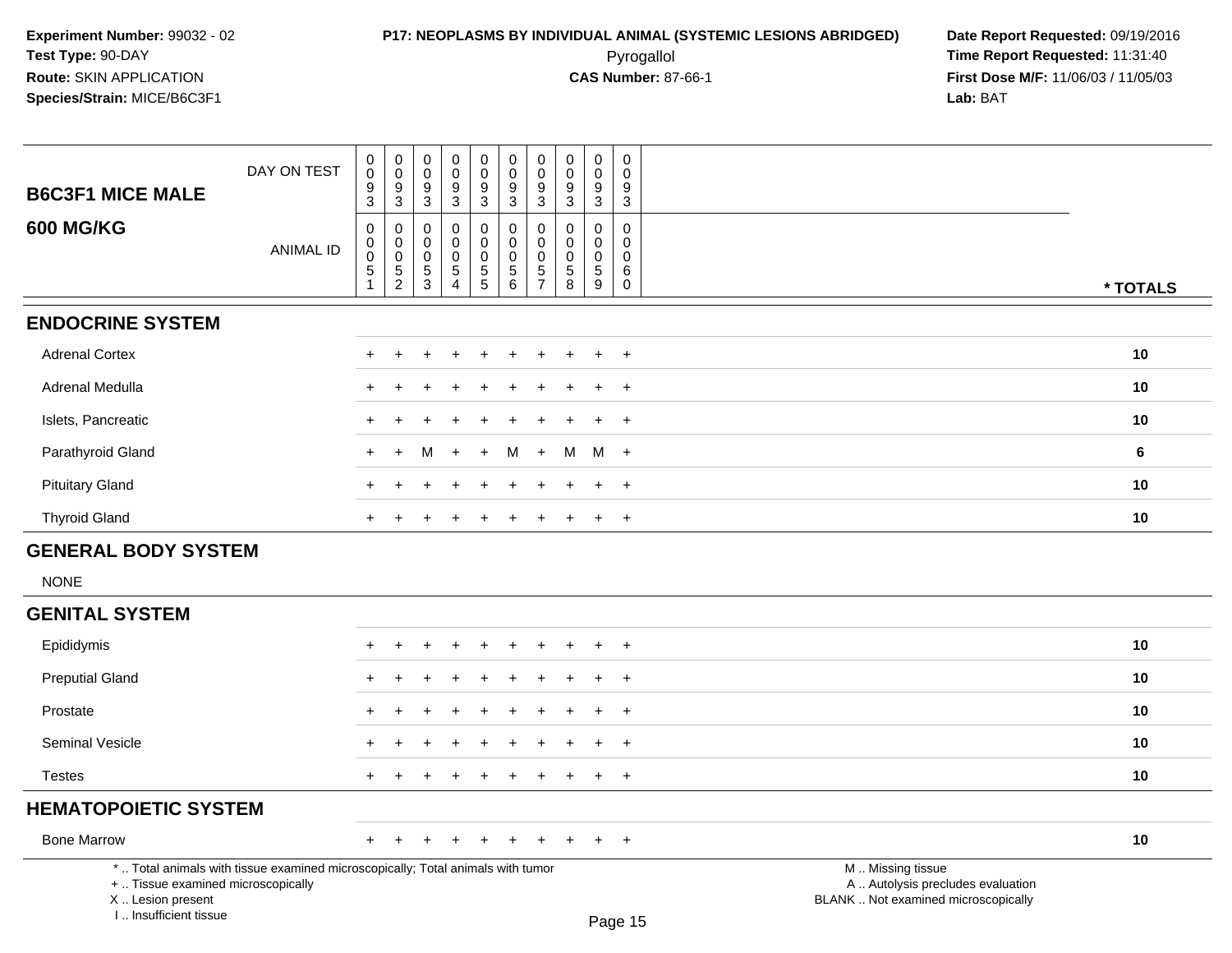### **P17: NEOPLASMS BY INDIVIDUAL ANIMAL (SYSTEMIC LESIONS ABRIDGED) Date Report Requested:** 09/19/2016 Pyrogallol **Time Report Requested:** 11:31:40

| <b>B6C3F1 MICE MALE</b>                                                                                                                                             | DAY ON TEST      | $\pmb{0}$<br>$\mathbf 0$<br>9                                            | 0<br>$\mathbf 0$<br>9                              | 0<br>$\mathsf 0$<br>9                     | $\pmb{0}$<br>$\pmb{0}$<br>9                                           | $\mathbf 0$<br>$\mathsf{O}\xspace$<br>$\boldsymbol{9}$                     | $\pmb{0}$<br>$\mathbf 0$<br>9                                   | $\pmb{0}$<br>$\boldsymbol{0}$<br>9      | $\pmb{0}$<br>$\mathsf 0$<br>$\boldsymbol{9}$                 | $\pmb{0}$<br>$\mathbf 0$<br>9                                            | $\pmb{0}$<br>$\mathbf 0$<br>9                     |                                                                                               |             |
|---------------------------------------------------------------------------------------------------------------------------------------------------------------------|------------------|--------------------------------------------------------------------------|----------------------------------------------------|-------------------------------------------|-----------------------------------------------------------------------|----------------------------------------------------------------------------|-----------------------------------------------------------------|-----------------------------------------|--------------------------------------------------------------|--------------------------------------------------------------------------|---------------------------------------------------|-----------------------------------------------------------------------------------------------|-------------|
| <b>600 MG/KG</b>                                                                                                                                                    | <b>ANIMAL ID</b> | $\mathbf{3}$<br>$\boldsymbol{0}$<br>$\,0\,$<br>$\mathbf 0$<br>$\sqrt{5}$ | $\mathfrak{S}$<br>0<br>$\mathbf 0$<br>$\,0\,$<br>5 | $\mathbf{3}$<br>0<br>0<br>0<br>$\sqrt{5}$ | $\sqrt{3}$<br>$\pmb{0}$<br>$\mathbf 0$<br>$\pmb{0}$<br>$\overline{5}$ | $\mathbf{3}$<br>$\mathbf 0$<br>$\mathbf 0$<br>$\mathbf 0$<br>$\frac{5}{5}$ | $\mathfrak{S}$<br>0<br>$\mathbf 0$<br>$\mathbf 0$<br>$\sqrt{5}$ | $\mathbf{3}$<br>0<br>$\Omega$<br>0<br>5 | $\mathbf{3}$<br>0<br>$\mathbf 0$<br>$\pmb{0}$<br>$\,$ 5 $\,$ | $\mathbf{3}$<br>$\mathbf 0$<br>$\Omega$<br>$\mathbf 0$<br>$\overline{5}$ | $\mathbf{3}$<br>$\mathbf 0$<br>$\Omega$<br>0<br>6 |                                                                                               |             |
|                                                                                                                                                                     |                  | $\mathbf{1}$                                                             | $\overline{2}$                                     | 3                                         | $\overline{4}$                                                        |                                                                            | 6                                                               | $\overline{7}$                          | 8                                                            | 9                                                                        | 0                                                 |                                                                                               | * TOTALS    |
| Lymph Node, Mandibular                                                                                                                                              |                  |                                                                          |                                                    |                                           |                                                                       |                                                                            |                                                                 |                                         |                                                              | $\ddot{}$                                                                | $\ddot{}$                                         |                                                                                               | 10          |
| Lymph Node, Mesenteric                                                                                                                                              |                  |                                                                          |                                                    |                                           |                                                                       |                                                                            |                                                                 |                                         |                                                              | $\div$                                                                   | $\ddot{}$                                         |                                                                                               | 10          |
| Spleen                                                                                                                                                              |                  |                                                                          |                                                    |                                           |                                                                       |                                                                            |                                                                 |                                         |                                                              |                                                                          | $+$                                               |                                                                                               | 10          |
| Thymus                                                                                                                                                              |                  | $+$                                                                      | $\ddot{}$                                          |                                           | $\div$                                                                | $\pm$                                                                      | ÷                                                               | $\div$                                  |                                                              | $+$                                                                      | $+$                                               |                                                                                               | 10          |
| <b>INTEGUMENTARY SYSTEM</b>                                                                                                                                         |                  |                                                                          |                                                    |                                           |                                                                       |                                                                            |                                                                 |                                         |                                                              |                                                                          |                                                   |                                                                                               |             |
| Mammary Gland                                                                                                                                                       |                  | M                                                                        | M                                                  | M                                         | M                                                                     | M                                                                          | М                                                               | M                                       | M                                                            | M M                                                                      |                                                   |                                                                                               | $\mathbf 0$ |
| Skin                                                                                                                                                                |                  | $+$                                                                      | $\ddot{}$                                          |                                           |                                                                       | ÷                                                                          | $\pm$                                                           | $\ddot{}$                               | $\pm$                                                        | $\ddot{}$                                                                | $+$                                               |                                                                                               | 10          |
| <b>MUSCULOSKELETAL SYSTEM</b>                                                                                                                                       |                  |                                                                          |                                                    |                                           |                                                                       |                                                                            |                                                                 |                                         |                                                              |                                                                          |                                                   |                                                                                               |             |
| <b>Bone</b>                                                                                                                                                         |                  | ÷.                                                                       |                                                    |                                           | $\div$                                                                | $\div$                                                                     | $\div$                                                          | $\div$                                  |                                                              | $+$                                                                      | $+$                                               |                                                                                               | 10          |
| <b>NERVOUS SYSTEM</b>                                                                                                                                               |                  |                                                                          |                                                    |                                           |                                                                       |                                                                            |                                                                 |                                         |                                                              |                                                                          |                                                   |                                                                                               |             |
| <b>Brain</b>                                                                                                                                                        |                  |                                                                          |                                                    |                                           |                                                                       |                                                                            |                                                                 |                                         |                                                              | $\ddot{}$                                                                | $\overline{+}$                                    |                                                                                               | 10          |
| <b>RESPIRATORY SYSTEM</b>                                                                                                                                           |                  |                                                                          |                                                    |                                           |                                                                       |                                                                            |                                                                 |                                         |                                                              |                                                                          |                                                   |                                                                                               |             |
| Lung                                                                                                                                                                |                  |                                                                          |                                                    |                                           |                                                                       |                                                                            |                                                                 |                                         |                                                              | $\div$                                                                   | $+$                                               |                                                                                               | 10          |
| Nose                                                                                                                                                                |                  |                                                                          |                                                    |                                           |                                                                       |                                                                            |                                                                 |                                         |                                                              | $\ddot{}$                                                                | $\overline{+}$                                    |                                                                                               | 10          |
| Trachea                                                                                                                                                             |                  | $\pm$                                                                    | $\ddot{}$                                          |                                           | $\ddot{}$                                                             | $\ddot{}$                                                                  | ÷                                                               | ÷                                       | $\div$                                                       | $\ddot{}$                                                                | $+$                                               |                                                                                               | 10          |
| <b>SPECIAL SENSES SYSTEM</b>                                                                                                                                        |                  |                                                                          |                                                    |                                           |                                                                       |                                                                            |                                                                 |                                         |                                                              |                                                                          |                                                   |                                                                                               |             |
| Eye                                                                                                                                                                 |                  | $+$                                                                      | $\pm$                                              |                                           | $\pm$                                                                 | $\pm$                                                                      | $\ddot{}$                                                       | $\pm$                                   |                                                              | $\ddot{}$                                                                | $+$                                               |                                                                                               | 10          |
| *  Total animals with tissue examined microscopically; Total animals with tumor<br>+  Tissue examined microscopically<br>X  Lesion present<br>I Insufficient tissue |                  |                                                                          |                                                    |                                           |                                                                       |                                                                            |                                                                 |                                         |                                                              |                                                                          | D <sub>2</sub> 200                                | M  Missing tissue<br>A  Autolysis precludes evaluation<br>BLANK  Not examined microscopically |             |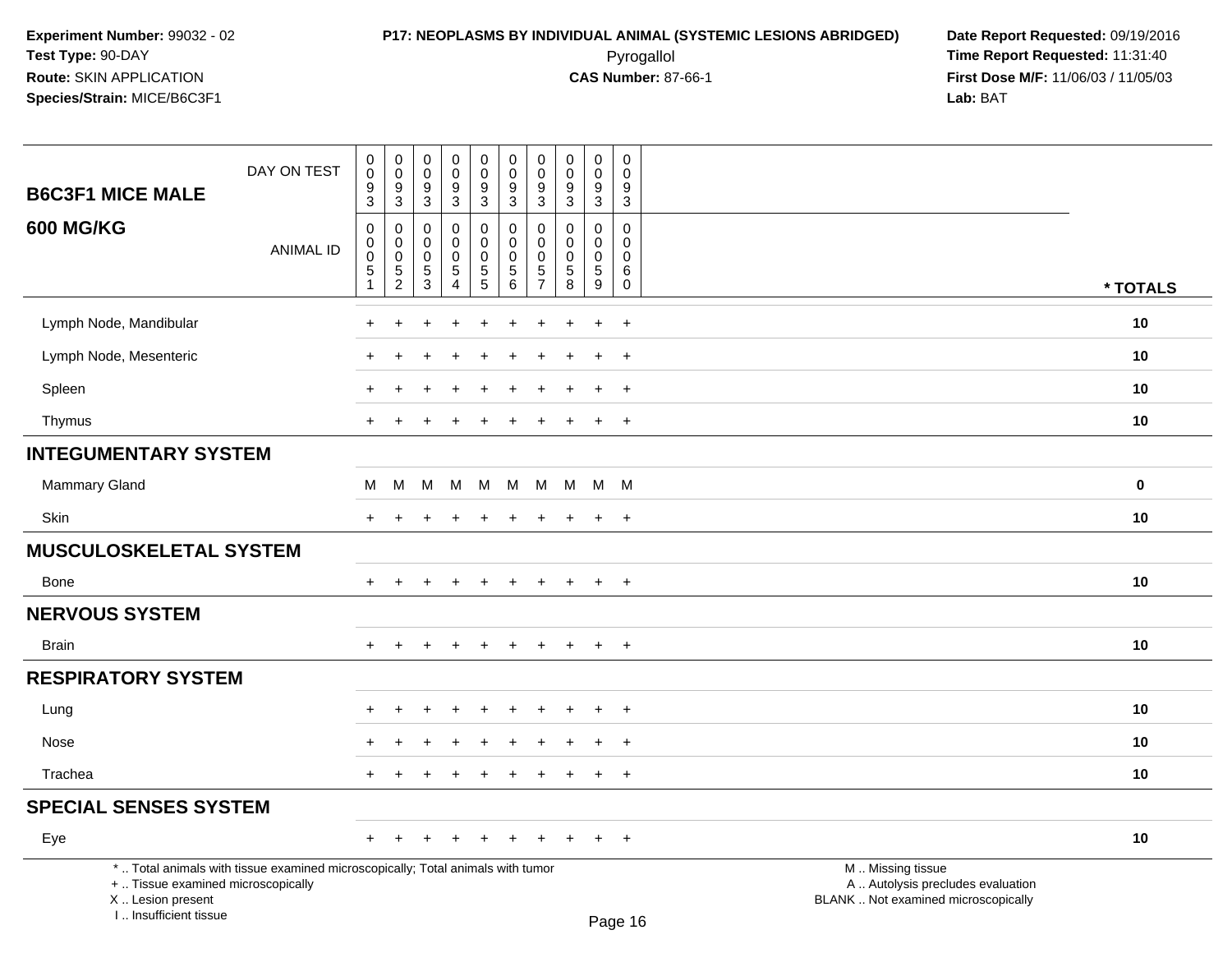# **P17: NEOPLASMS BY INDIVIDUAL ANIMAL (SYSTEMIC LESIONS ABRIDGED) Date Report Requested:** 09/19/2016

 Pyrogallol **Time Report Requested:** 11:31:40 **First Dose M/F:** 11/06/03 / 11/05/03<br>Lab: BAT **Lab:** BAT

|                         | DAY ON TEST | $\mathbf 0$<br>$\mathbf 0$<br>$\boldsymbol{9}$ | $\mathbf 0$<br>$\pmb{0}$<br>9 | $_{\rm 0}^{\rm 0}$<br>9                 | $\begin{smallmatrix}0\0\end{smallmatrix}$<br>9 | $_{\rm 0}^{\rm 0}$<br>$\boldsymbol{9}$                  | $\begin{smallmatrix} 0\\0 \end{smallmatrix}$<br>$\boldsymbol{9}$       | $\mathbf 0$<br>$\pmb{0}$<br>9 | $\pmb{0}$<br>0<br>9 | $\mathbf 0$<br>0<br>9 | $\mathbf 0$<br>$\,0\,$<br>9 |          |
|-------------------------|-------------|------------------------------------------------|-------------------------------|-----------------------------------------|------------------------------------------------|---------------------------------------------------------|------------------------------------------------------------------------|-------------------------------|---------------------|-----------------------|-----------------------------|----------|
| <b>B6C3F1 MICE MALE</b> |             | $\mathbf{3}$                                   | 3                             | $\mathbf{3}$                            | $\mathbf{3}$                                   | 3                                                       | $\mathbf{3}$                                                           | 3                             | 3                   | 3                     | 3                           |          |
| <b>600 MG/KG</b>        | ANIMAL ID   | $\mathbf 0$<br>$\pmb{0}$<br>$\pmb{0}$<br>5     | $\pmb{0}$<br>$\pmb{0}$<br>5   | $\mathbf 0$<br>$\pmb{0}$<br>$\mathbf 5$ | 0<br>0<br>$\mathbf{0}$<br>$\mathbf 5$          | 0<br>$\pmb{0}$<br>$\begin{array}{c} 0 \\ 5 \end{array}$ | $\boldsymbol{0}$<br>$\pmb{0}$<br>$\begin{array}{c} 0 \\ 5 \end{array}$ | 0<br>0<br>5                   |                     | 0<br>0<br>5           | 0<br>0<br>0<br>6            |          |
|                         |             |                                                | $\overline{2}$                | 3                                       | 4                                              | $\sqrt{5}$                                              | 6                                                                      |                               | 8                   | 9                     | $\mathbf 0$                 | * TOTALS |
| Harderian Gland         |             | $+$                                            |                               | $+$                                     | $\pm$                                          | $\pm$                                                   | $+$                                                                    | $\pm$                         | $+$                 | $+$ $+$               |                             | 10       |
| <b>URINARY SYSTEM</b>   |             |                                                |                               |                                         |                                                |                                                         |                                                                        |                               |                     |                       |                             |          |
| Kidney                  |             | $+$                                            |                               |                                         | $\ddot{}$                                      | $\ddot{}$                                               | $+$                                                                    | $\pm$                         | $+$                 | $+$                   | $+$                         | 10       |
| <b>Urinary Bladder</b>  |             | $+$                                            |                               | ÷                                       | $\pm$                                          | $\pm$                                                   | $\pm$                                                                  | $\pm$                         | $+$                 | $+$ $+$               |                             | 10       |
| <b>SYSTEMIC LESIONS</b> |             |                                                |                               |                                         |                                                |                                                         |                                                                        |                               |                     |                       |                             |          |
| Multiple Organ          |             |                                                |                               |                                         |                                                |                                                         | $+$                                                                    |                               |                     | $+$                   | $+$                         | 10       |

\*\*\* END OF MALE DATA \*\*\*

\* .. Total animals with tissue examined microscopically; Total animals with tumor

X .. Lesion present

<sup>+ ..</sup> Tissue examined microscopically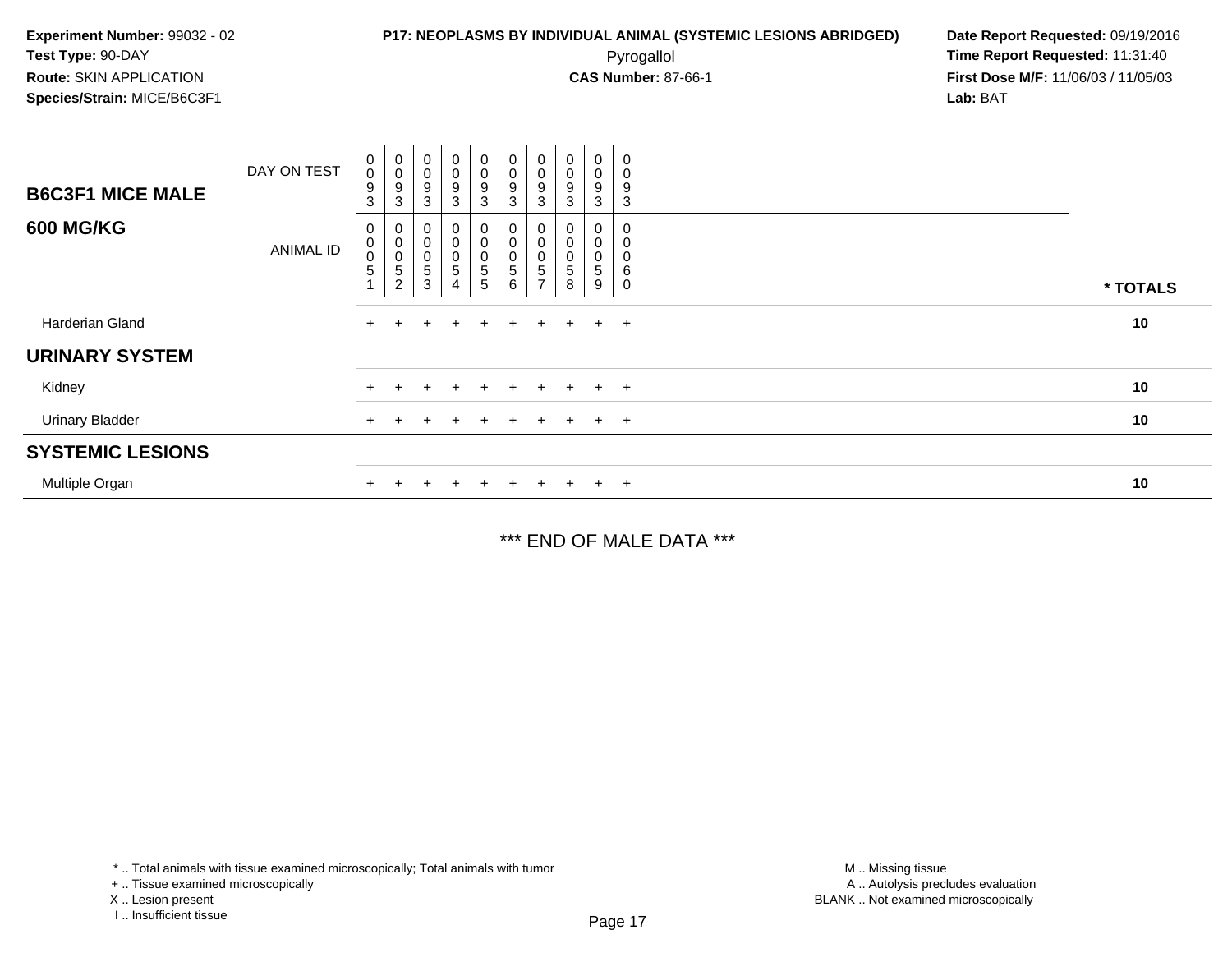I .. Insufficient tissue

### **P17: NEOPLASMS BY INDIVIDUAL ANIMAL (SYSTEMIC LESIONS ABRIDGED) Date Report Requested:** 09/19/2016 Pyrogallol **Time Report Requested:** 11:31:40

| <b>B6C3F1 MICE FEMALE</b>                                                                                                                  | DAY ON TEST      | $\pmb{0}$<br>$\overline{0}$<br>$\frac{9}{3}$           | $_{\rm 0}^{\rm 0}$<br>$\frac{9}{3}$                                      | $\mathbf 0$<br>$\mathbf 0$<br>$^9_3$    | $\pmb{0}$<br>$\pmb{0}$<br>$9\,$<br>$\sqrt{3}$                          | $\pmb{0}$<br>$\ddot{\mathbf{0}}$<br>$\frac{9}{3}$ | $\begin{smallmatrix} 0\\0 \end{smallmatrix}$<br>$\frac{9}{3}$ | $\mathbf 0$<br>$\ddot{\mathbf{0}}$<br>$\boldsymbol{9}$<br>3      | $\pmb{0}$<br>$\pmb{0}$<br>$\frac{9}{3}$   | $_{\rm 0}^{\rm 0}$<br>$\boldsymbol{9}$<br>$\overline{3}$ | $\mathsf 0$<br>$\mathbf 0$<br>$\boldsymbol{9}$<br>$\mathbf{3}$ |                                                                                               |          |
|--------------------------------------------------------------------------------------------------------------------------------------------|------------------|--------------------------------------------------------|--------------------------------------------------------------------------|-----------------------------------------|------------------------------------------------------------------------|---------------------------------------------------|---------------------------------------------------------------|------------------------------------------------------------------|-------------------------------------------|----------------------------------------------------------|----------------------------------------------------------------|-----------------------------------------------------------------------------------------------|----------|
| 0 MG/KG                                                                                                                                    | <b>ANIMAL ID</b> | 0<br>$\mathbf 0$<br>$\pmb{0}$<br>$\,6$<br>$\mathbf{1}$ | $\pmb{0}$<br>$\pmb{0}$<br>$\mathsf{O}\xspace$<br>$\,6$<br>$\overline{c}$ | $\pmb{0}$<br>0<br>$\mathbf 0$<br>6<br>3 | $\mathbf 0$<br>$\mathbf 0$<br>$\mathbf 0$<br>$\,6\,$<br>$\overline{A}$ | 0<br>$\pmb{0}$<br>$\pmb{0}$<br>$\frac{6}{5}$      | $\pmb{0}$<br>$\pmb{0}$<br>$\mathbf 0$<br>$\,6$<br>6           | $\mathbf 0$<br>$\mathbf 0$<br>$\mathbf 0$<br>6<br>$\overline{7}$ | $\mathbf 0$<br>$\mathbf 0$<br>0<br>6<br>8 | $\pmb{0}$<br>$\mathbf 0$<br>$\mathbf 0$<br>$\,6\,$<br>9  | 0<br>$\Omega$<br>$\mathbf 0$<br>$\overline{7}$<br>$\mathbf 0$  |                                                                                               | * TOTALS |
| <b>ALIMENTARY SYSTEM</b>                                                                                                                   |                  |                                                        |                                                                          |                                         |                                                                        |                                                   |                                                               |                                                                  |                                           |                                                          |                                                                |                                                                                               |          |
| Esophagus                                                                                                                                  |                  | $\pm$                                                  | $\div$                                                                   |                                         | ÷                                                                      | $\ddot{}$                                         |                                                               | $\div$                                                           |                                           | $\div$                                                   | $+$                                                            |                                                                                               | 10       |
| Gallbladder                                                                                                                                |                  |                                                        |                                                                          |                                         |                                                                        |                                                   |                                                               |                                                                  |                                           |                                                          | $+$                                                            |                                                                                               | 10       |
| Intestine Large, Cecum                                                                                                                     |                  |                                                        |                                                                          |                                         |                                                                        |                                                   |                                                               |                                                                  |                                           |                                                          | $+$                                                            |                                                                                               | 10       |
| Intestine Large, Colon                                                                                                                     |                  |                                                        |                                                                          |                                         |                                                                        |                                                   |                                                               |                                                                  |                                           |                                                          | $\ddot{}$                                                      |                                                                                               | 10       |
| Intestine Large, Rectum                                                                                                                    |                  |                                                        |                                                                          |                                         |                                                                        |                                                   |                                                               |                                                                  |                                           |                                                          | $\overline{+}$                                                 |                                                                                               | 10       |
| Intestine Small, Duodenum                                                                                                                  |                  | $+$                                                    |                                                                          |                                         |                                                                        |                                                   |                                                               |                                                                  |                                           |                                                          | $+$                                                            |                                                                                               | 10       |
| Intestine Small, Ileum                                                                                                                     |                  | $+$                                                    |                                                                          |                                         |                                                                        |                                                   |                                                               |                                                                  |                                           |                                                          | $\overline{+}$                                                 |                                                                                               | 10       |
| Intestine Small, Jejunum                                                                                                                   |                  | $\div$                                                 |                                                                          |                                         |                                                                        |                                                   |                                                               |                                                                  |                                           |                                                          | $\ddot{}$                                                      |                                                                                               | 10       |
| Liver                                                                                                                                      |                  |                                                        |                                                                          |                                         |                                                                        |                                                   |                                                               |                                                                  |                                           |                                                          | $\div$                                                         |                                                                                               | 10       |
| Pancreas                                                                                                                                   |                  |                                                        |                                                                          |                                         |                                                                        |                                                   |                                                               |                                                                  |                                           |                                                          | $\overline{ }$                                                 |                                                                                               | 10       |
| <b>Salivary Glands</b>                                                                                                                     |                  |                                                        |                                                                          |                                         |                                                                        |                                                   |                                                               |                                                                  |                                           |                                                          | $+$                                                            |                                                                                               | 10       |
| Stomach, Forestomach                                                                                                                       |                  |                                                        |                                                                          |                                         |                                                                        |                                                   |                                                               |                                                                  |                                           |                                                          | $\ddot{}$                                                      |                                                                                               | 10       |
| Stomach, Glandular                                                                                                                         |                  |                                                        |                                                                          |                                         |                                                                        |                                                   |                                                               |                                                                  |                                           |                                                          | $+$                                                            |                                                                                               | 10       |
| <b>CARDIOVASCULAR SYSTEM</b>                                                                                                               |                  |                                                        |                                                                          |                                         |                                                                        |                                                   |                                                               |                                                                  |                                           |                                                          |                                                                |                                                                                               |          |
| <b>Blood Vessel</b>                                                                                                                        |                  |                                                        |                                                                          |                                         |                                                                        |                                                   |                                                               |                                                                  |                                           |                                                          | $\ddot{}$                                                      |                                                                                               | 10       |
| Heart                                                                                                                                      |                  | $+$                                                    |                                                                          |                                         |                                                                        |                                                   |                                                               |                                                                  |                                           |                                                          | $+$                                                            |                                                                                               | 10       |
| *  Total animals with tissue examined microscopically; Total animals with tumor<br>+  Tissue examined microscopically<br>X  Lesion present |                  |                                                        |                                                                          |                                         |                                                                        |                                                   |                                                               |                                                                  |                                           |                                                          |                                                                | M  Missing tissue<br>A  Autolysis precludes evaluation<br>BLANK  Not examined microscopically |          |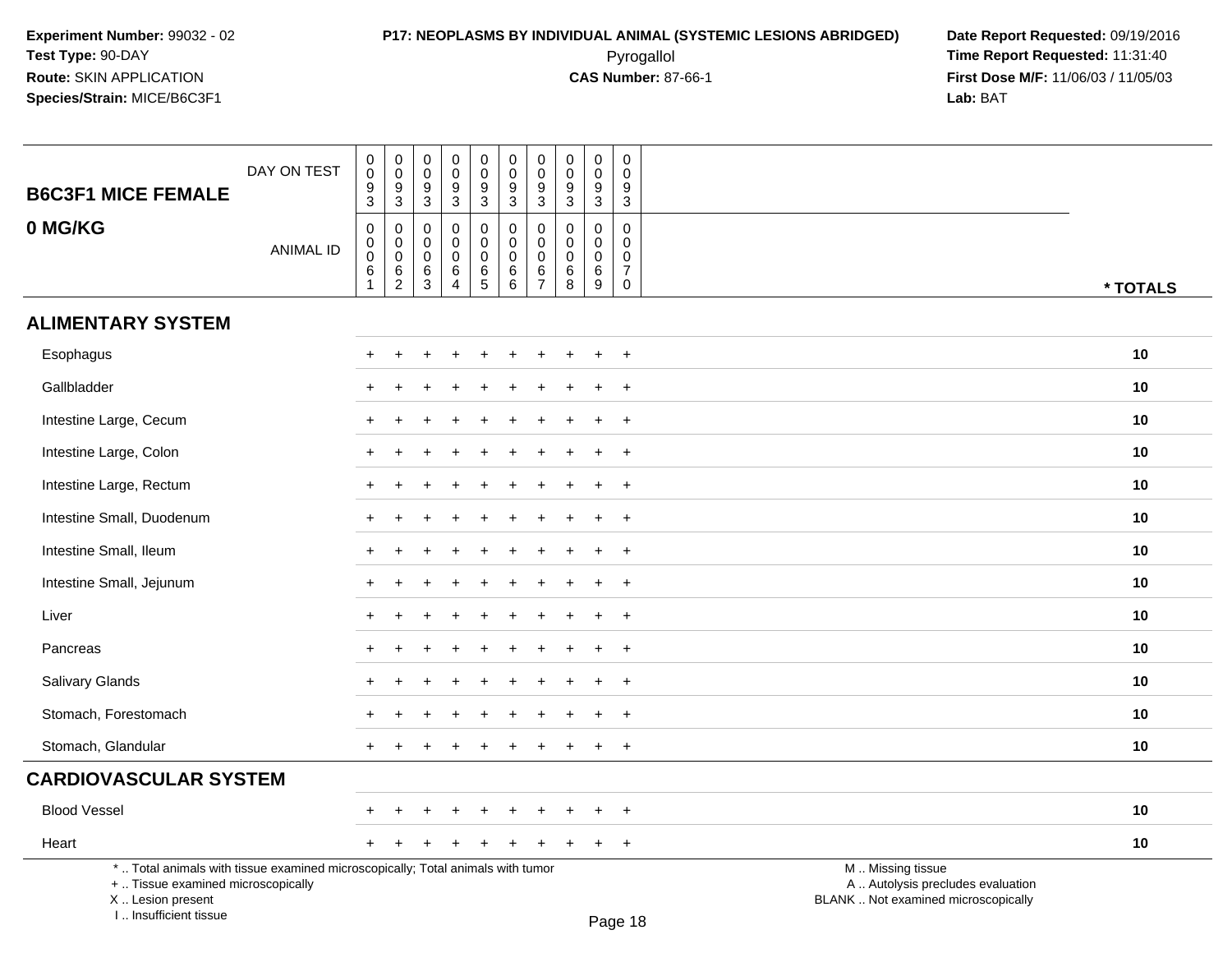## **P17: NEOPLASMS BY INDIVIDUAL ANIMAL (SYSTEMIC LESIONS ABRIDGED)** Date Report Requested: 09/19/2016<br>Pyrogallol **Pyrogallol Pyrogallol Decay and Alle Report Requested:** 11:31:40 Pyrogallol **Time Report Requested:** 11:31:40

| <b>B6C3F1 MICE FEMALE</b>                                                                                                                                           | DAY ON TEST      | 0<br>$\overline{0}$<br>9<br>$\overline{3}$          | $_{\rm 0}^{\rm 0}$<br>$\frac{9}{3}$                              | $\pmb{0}$<br>$\pmb{0}$<br>$\boldsymbol{9}$<br>$\mathbf{3}$ | $_{\rm 0}^{\rm 0}$<br>$\boldsymbol{9}$<br>$\overline{3}$   | $\begin{smallmatrix} 0\\0 \end{smallmatrix}$<br>9<br>$\overline{3}$ | $_{\rm 0}^{\rm 0}$<br>9<br>$\overline{3}$                  | $_{\rm 0}^{\rm 0}$<br>$\boldsymbol{9}$<br>$\overline{3}$           | $\pmb{0}$<br>$\mathbf 0$<br>$\boldsymbol{9}$<br>3 | $\mathbf 0$<br>$\mathbf 0$<br>$\boldsymbol{9}$<br>$\overline{3}$ | $\pmb{0}$<br>$\mathbf 0$<br>9<br>3                             |                                                                                               |          |
|---------------------------------------------------------------------------------------------------------------------------------------------------------------------|------------------|-----------------------------------------------------|------------------------------------------------------------------|------------------------------------------------------------|------------------------------------------------------------|---------------------------------------------------------------------|------------------------------------------------------------|--------------------------------------------------------------------|---------------------------------------------------|------------------------------------------------------------------|----------------------------------------------------------------|-----------------------------------------------------------------------------------------------|----------|
| 0 MG/KG                                                                                                                                                             | <b>ANIMAL ID</b> | $\pmb{0}$<br>$\pmb{0}$<br>$\pmb{0}$<br>$\,6\,$<br>1 | $\pmb{0}$<br>$\mathbf 0$<br>$\ddot{\mathbf{0}}$<br>$\frac{6}{2}$ | 0<br>$\mathbf 0$<br>0<br>$\,6$<br>3                        | 0<br>$\mathbf 0$<br>$\pmb{0}$<br>$\,6\,$<br>$\overline{4}$ | $\pmb{0}$<br>0<br>$\mathsf{O}$<br>$6\phantom{a}$<br>5               | $\mathsf{O}$<br>$\mathbf 0$<br>$\mathbf 0$<br>$\,6\,$<br>6 | $\pmb{0}$<br>$\mathbf 0$<br>$\pmb{0}$<br>$\,6\,$<br>$\overline{7}$ | 0<br>$\mathbf 0$<br>$\mathbf 0$<br>$\,6\,$<br>8   | $\pmb{0}$<br>$\mathbf 0$<br>$\mathbf 0$<br>$6\phantom{1}6$<br>9  | $\pmb{0}$<br>$\mathbf 0$<br>$\mathbf 0$<br>$\overline{7}$<br>0 |                                                                                               | * TOTALS |
| <b>ENDOCRINE SYSTEM</b>                                                                                                                                             |                  |                                                     |                                                                  |                                                            |                                                            |                                                                     |                                                            |                                                                    |                                                   |                                                                  |                                                                |                                                                                               |          |
| <b>Adrenal Cortex</b>                                                                                                                                               |                  |                                                     |                                                                  |                                                            |                                                            |                                                                     |                                                            |                                                                    |                                                   |                                                                  | $\overline{1}$                                                 |                                                                                               | 10       |
| Adrenal Medulla                                                                                                                                                     |                  |                                                     |                                                                  |                                                            |                                                            |                                                                     |                                                            |                                                                    |                                                   |                                                                  | $\ddot{}$                                                      |                                                                                               | 10       |
| Islets, Pancreatic                                                                                                                                                  |                  | +                                                   |                                                                  |                                                            |                                                            |                                                                     |                                                            |                                                                    |                                                   |                                                                  | $\ddot{}$                                                      |                                                                                               | 10       |
| Parathyroid Gland                                                                                                                                                   |                  | $\ddot{}$                                           | $\ddot{}$                                                        | м                                                          | M                                                          | $\ddot{}$                                                           | $\ddot{}$                                                  |                                                                    |                                                   |                                                                  | $+$                                                            |                                                                                               | 8        |
| <b>Pituitary Gland</b>                                                                                                                                              |                  | ÷                                                   |                                                                  |                                                            |                                                            |                                                                     |                                                            |                                                                    |                                                   |                                                                  | $+$                                                            |                                                                                               | 10       |
| <b>Thyroid Gland</b>                                                                                                                                                |                  | $+$                                                 |                                                                  |                                                            |                                                            |                                                                     | $\ddot{}$                                                  | $\ddot{}$                                                          | $\pm$                                             | $\pm$                                                            | $^{+}$                                                         |                                                                                               | 10       |
| <b>GENERAL BODY SYSTEM</b>                                                                                                                                          |                  |                                                     |                                                                  |                                                            |                                                            |                                                                     |                                                            |                                                                    |                                                   |                                                                  |                                                                |                                                                                               |          |
| <b>NONE</b>                                                                                                                                                         |                  |                                                     |                                                                  |                                                            |                                                            |                                                                     |                                                            |                                                                    |                                                   |                                                                  |                                                                |                                                                                               |          |
| <b>GENITAL SYSTEM</b>                                                                                                                                               |                  |                                                     |                                                                  |                                                            |                                                            |                                                                     |                                                            |                                                                    |                                                   |                                                                  |                                                                |                                                                                               |          |
| <b>Clitoral Gland</b>                                                                                                                                               |                  |                                                     |                                                                  |                                                            |                                                            |                                                                     |                                                            |                                                                    |                                                   |                                                                  | $\overline{1}$                                                 |                                                                                               | 10       |
| Ovary                                                                                                                                                               |                  |                                                     |                                                                  |                                                            |                                                            |                                                                     |                                                            |                                                                    |                                                   |                                                                  | $\ddot{}$                                                      |                                                                                               | 10       |
| <b>Uterus</b>                                                                                                                                                       |                  |                                                     |                                                                  |                                                            |                                                            |                                                                     |                                                            |                                                                    |                                                   |                                                                  | $\ddot{}$                                                      |                                                                                               | 10       |
| <b>HEMATOPOIETIC SYSTEM</b>                                                                                                                                         |                  |                                                     |                                                                  |                                                            |                                                            |                                                                     |                                                            |                                                                    |                                                   |                                                                  |                                                                |                                                                                               |          |
| <b>Bone Marrow</b>                                                                                                                                                  |                  |                                                     |                                                                  |                                                            |                                                            |                                                                     |                                                            |                                                                    |                                                   |                                                                  | $\overline{1}$                                                 |                                                                                               | 10       |
| Lymph Node, Mandibular                                                                                                                                              |                  |                                                     |                                                                  |                                                            |                                                            |                                                                     |                                                            |                                                                    |                                                   |                                                                  | $\overline{1}$                                                 |                                                                                               | 10       |
| Lymph Node, Mesenteric                                                                                                                                              |                  |                                                     |                                                                  |                                                            |                                                            |                                                                     |                                                            |                                                                    |                                                   |                                                                  | $\overline{1}$                                                 |                                                                                               | 10       |
| *  Total animals with tissue examined microscopically; Total animals with tumor<br>+  Tissue examined microscopically<br>X  Lesion present<br>I Insufficient tissue |                  |                                                     |                                                                  |                                                            |                                                            |                                                                     |                                                            |                                                                    |                                                   |                                                                  | Page 19                                                        | M  Missing tissue<br>A  Autolysis precludes evaluation<br>BLANK  Not examined microscopically |          |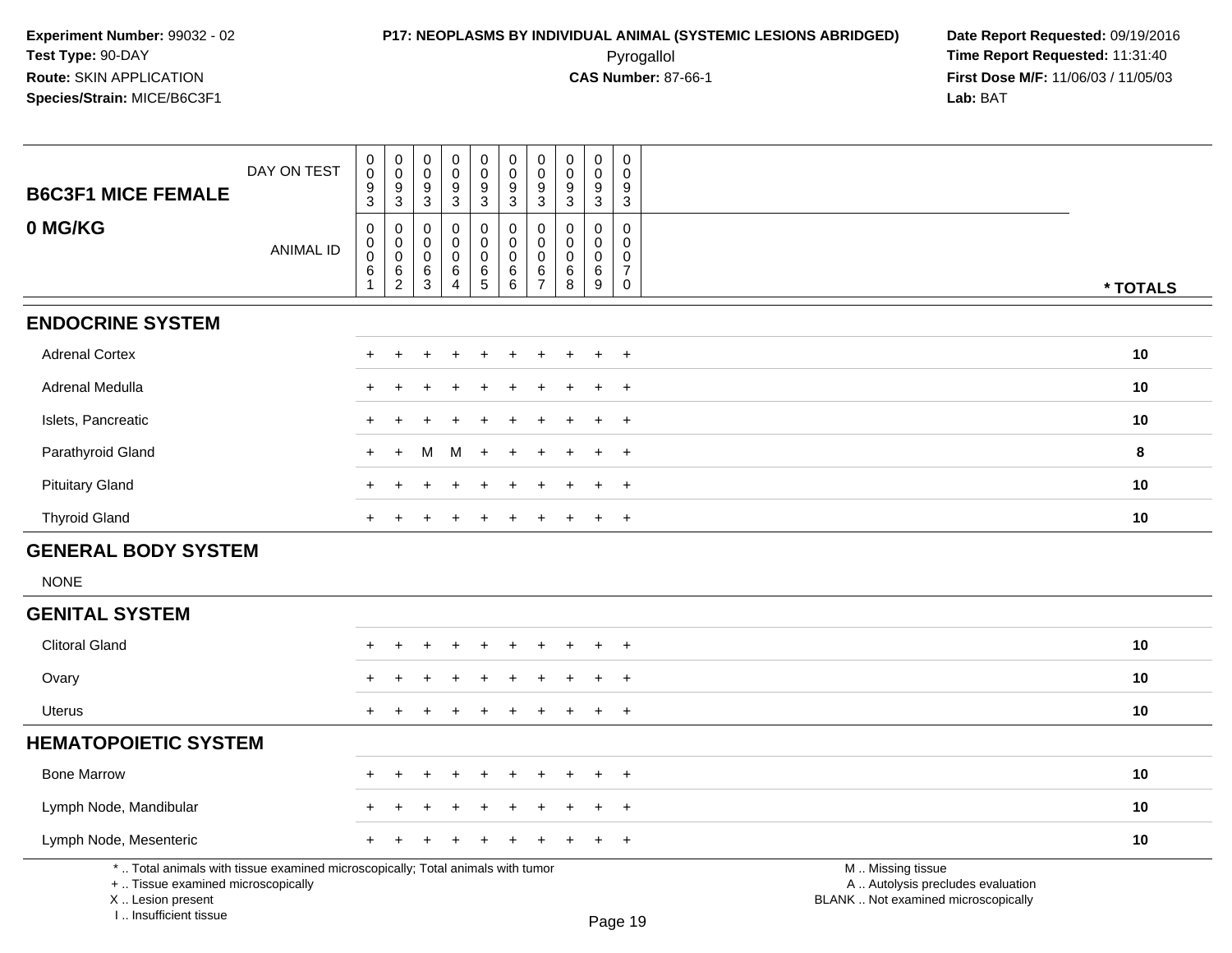### **P17: NEOPLASMS BY INDIVIDUAL ANIMAL (SYSTEMIC LESIONS ABRIDGED) Date Report Requested: 09/19/2016<br>Pyrogallol <b>Pyrogallol Pyrogallol December 2016** Time Report Requested: 11:31:40 Pyrogallol **Time Report Requested:** 11:31:40

**First Dose M/F:** 11/06/03 / 11/05/03<br>**Lab:** BAT **Lab:** BAT

| <b>B6C3F1 MICE FEMALE</b>                                                                                             | DAY ON TEST      | $\pmb{0}$<br>$\overline{0}$<br>$\boldsymbol{9}$<br>$\overline{3}$ | $\mathbf 0$<br>$\ddot{\mathbf{0}}$<br>$\boldsymbol{9}$<br>$\overline{3}$ | $\begin{smallmatrix} 0\\0 \end{smallmatrix}$<br>$\boldsymbol{9}$<br>$\overline{3}$ | $\begin{smallmatrix}0\0\0\end{smallmatrix}$<br>$\frac{9}{3}$ | $_{\rm 0}^{\rm 0}$<br>$\frac{9}{3}$                                                      | $\begin{smallmatrix}0\\0\end{smallmatrix}$<br>$\frac{9}{3}$ | $\pmb{0}$<br>$\mathbf 0$<br>9<br>$\mathfrak{Z}$ | $\pmb{0}$<br>$\pmb{0}$<br>$\boldsymbol{9}$<br>$\overline{3}$ | $\mathbf 0$<br>$\overline{0}$<br>9<br>$\overline{3}$ | $\mathbf 0$<br>$\mathbf 0$<br>$\boldsymbol{9}$<br>$\overline{3}$                   |                                                        |  |
|-----------------------------------------------------------------------------------------------------------------------|------------------|-------------------------------------------------------------------|--------------------------------------------------------------------------|------------------------------------------------------------------------------------|--------------------------------------------------------------|------------------------------------------------------------------------------------------|-------------------------------------------------------------|-------------------------------------------------|--------------------------------------------------------------|------------------------------------------------------|------------------------------------------------------------------------------------|--------------------------------------------------------|--|
| 0 MG/KG                                                                                                               | <b>ANIMAL ID</b> | $\mathbf 0$<br>0<br>$\mathbf 0$<br>$\,6$<br>$\overline{1}$        | $\mathbf 0$<br>$\mathbf 0$<br>$\mathbf 0$<br>$\frac{6}{2}$               | $\mathbf 0$<br>0<br>$\mathbf 0$<br>6<br>$\overline{3}$                             | 0<br>$\mathsf{O}$<br>$\mathbf 0$<br>6<br>$\overline{4}$      | 0<br>$\mathsf{O}\xspace$<br>$\mathsf{O}\xspace$<br>$\begin{array}{c} 6 \\ 5 \end{array}$ | $\mathbf 0$<br>$\mathbf 0$<br>$\mathbf 0$<br>$^6_6$         | 0<br>0<br>$\Omega$<br>6<br>$\overline{7}$       | 0<br>$\Omega$<br>$\mathbf 0$<br>$\,6$<br>$\overline{8}$      | 0<br>0<br>$\mathbf 0$<br>$^6_9$                      | $\mathbf 0$<br>$\mathbf 0$<br>$\mathbf 0$<br>$\overline{7}$<br>$\mathsf{O}\xspace$ | * TOTALS                                               |  |
|                                                                                                                       |                  |                                                                   |                                                                          |                                                                                    |                                                              |                                                                                          |                                                             |                                                 |                                                              |                                                      | $\ddot{}$                                                                          | 10                                                     |  |
| Spleen<br>Thymus                                                                                                      |                  |                                                                   |                                                                          |                                                                                    |                                                              |                                                                                          |                                                             |                                                 |                                                              |                                                      |                                                                                    | 10                                                     |  |
| <b>INTEGUMENTARY SYSTEM</b>                                                                                           |                  |                                                                   |                                                                          |                                                                                    |                                                              |                                                                                          |                                                             |                                                 |                                                              | $\div$                                               | $\div$                                                                             |                                                        |  |
| <b>Mammary Gland</b>                                                                                                  |                  |                                                                   |                                                                          |                                                                                    |                                                              |                                                                                          |                                                             |                                                 |                                                              | $\div$                                               |                                                                                    | 10                                                     |  |
|                                                                                                                       |                  |                                                                   |                                                                          |                                                                                    |                                                              |                                                                                          |                                                             |                                                 |                                                              |                                                      | $\overline{+}$                                                                     |                                                        |  |
| Skin                                                                                                                  |                  |                                                                   |                                                                          |                                                                                    |                                                              |                                                                                          |                                                             |                                                 |                                                              | $\ddot{}$                                            | $\overline{+}$                                                                     | 10                                                     |  |
| <b>MUSCULOSKELETAL SYSTEM</b>                                                                                         |                  |                                                                   |                                                                          |                                                                                    |                                                              |                                                                                          |                                                             |                                                 |                                                              |                                                      |                                                                                    |                                                        |  |
| Bone                                                                                                                  |                  | $\ddot{}$                                                         |                                                                          |                                                                                    |                                                              |                                                                                          |                                                             |                                                 |                                                              | $\ddot{}$                                            | $\ddot{}$                                                                          | 10                                                     |  |
| <b>NERVOUS SYSTEM</b>                                                                                                 |                  |                                                                   |                                                                          |                                                                                    |                                                              |                                                                                          |                                                             |                                                 |                                                              |                                                      |                                                                                    |                                                        |  |
| <b>Brain</b>                                                                                                          |                  | $+$                                                               | $\ddot{}$                                                                |                                                                                    | $\ddot{}$                                                    | $\ddot{}$                                                                                | $\ddot{}$                                                   | $\ddot{}$                                       | $+$                                                          | $+$                                                  | $+$                                                                                | 10                                                     |  |
| <b>RESPIRATORY SYSTEM</b>                                                                                             |                  |                                                                   |                                                                          |                                                                                    |                                                              |                                                                                          |                                                             |                                                 |                                                              |                                                      |                                                                                    |                                                        |  |
| Lung<br>Alveolar/Bronchiolar Adenoma                                                                                  |                  | +                                                                 | $\ddot{}$<br>Χ                                                           |                                                                                    |                                                              |                                                                                          |                                                             |                                                 |                                                              |                                                      | $\ddot{}$                                                                          | 10<br>$\mathbf{1}$                                     |  |
| Nose                                                                                                                  |                  |                                                                   |                                                                          |                                                                                    |                                                              |                                                                                          |                                                             |                                                 |                                                              |                                                      | $\overline{ }$                                                                     | 10                                                     |  |
| Trachea                                                                                                               |                  |                                                                   |                                                                          |                                                                                    |                                                              |                                                                                          |                                                             |                                                 |                                                              | $\div$                                               | $\div$                                                                             | 10                                                     |  |
| <b>SPECIAL SENSES SYSTEM</b>                                                                                          |                  |                                                                   |                                                                          |                                                                                    |                                                              |                                                                                          |                                                             |                                                 |                                                              |                                                      |                                                                                    |                                                        |  |
| Ear                                                                                                                   |                  |                                                                   | $\ddot{}$                                                                |                                                                                    |                                                              |                                                                                          |                                                             |                                                 |                                                              | M                                                    |                                                                                    | $\mathbf{1}$                                           |  |
| Eye                                                                                                                   |                  |                                                                   |                                                                          |                                                                                    |                                                              |                                                                                          |                                                             |                                                 |                                                              |                                                      | $\ddot{}$                                                                          | 10                                                     |  |
| *  Total animals with tissue examined microscopically; Total animals with tumor<br>+  Tissue examined microscopically |                  |                                                                   |                                                                          |                                                                                    |                                                              |                                                                                          |                                                             |                                                 |                                                              |                                                      |                                                                                    | M  Missing tissue<br>A  Autolysis precludes evaluation |  |

crosco<sub>p</sub>

X .. Lesion present

I .. Insufficient tissue

Lesion present BLANK .. Not examined microscopically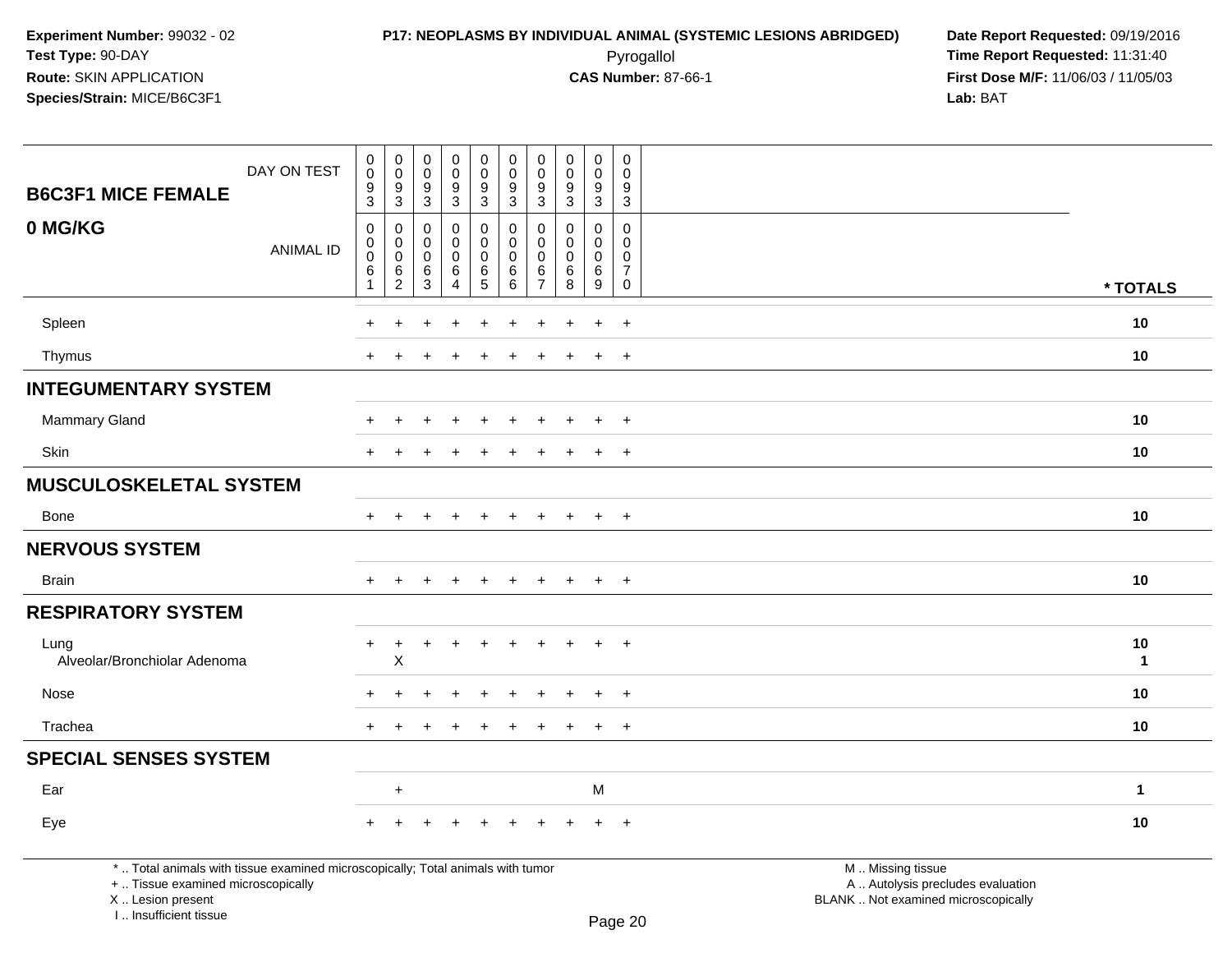### **P17: NEOPLASMS BY INDIVIDUAL ANIMAL (SYSTEMIC LESIONS ABRIDGED) Date Report Requested:** 09/19/2016 Pyrogallol **Time Report Requested:** 11:31:40

| <b>B6C3F1 MICE FEMALE</b> | DAY ON TEST      | 0<br>$\pmb{0}$<br>$\boldsymbol{9}$<br>3 | $\begin{matrix} 0 \\ 0 \end{matrix}$<br>9<br>3     | $\pmb{0}$<br>$\boldsymbol{9}$<br>3       | $\begin{smallmatrix}0\0\0\9\end{smallmatrix}$<br>$\mathbf{3}$ | 0<br>0<br>$\boldsymbol{9}$<br>3 | $\begin{smallmatrix}0\0\0\9\end{smallmatrix}$<br>$\sqrt{3}$                | U<br>0<br>$\boldsymbol{9}$<br>3 | $\mathbf 0$<br>$\boldsymbol{9}$<br>3 | 0<br>0<br>9<br>3 | 0<br>9<br>3         |          |
|---------------------------|------------------|-----------------------------------------|----------------------------------------------------|------------------------------------------|---------------------------------------------------------------|---------------------------------|----------------------------------------------------------------------------|---------------------------------|--------------------------------------|------------------|---------------------|----------|
| 0 MG/KG                   | <b>ANIMAL ID</b> | 0<br>0<br>$\mathbf 0$<br>$\,6\,$        | 0<br>$\pmb{0}$<br>$\pmb{0}$<br>6<br>$\overline{c}$ | $\mathbf 0$<br>$\mathbf 0$<br>$\,6$<br>3 | 0<br>$\pmb{0}$<br>$\begin{array}{c} 0 \\ 6 \\ 4 \end{array}$  | 0<br>0<br>0<br>6<br>5           | $\boldsymbol{0}$<br>$\pmb{0}$<br>$\begin{matrix} 0 \\ 6 \\ 6 \end{matrix}$ | 0<br>0<br>$rac{6}{7}$           | 0<br>6<br>8                          | 0<br>6<br>9      | $\overline{ }$<br>0 | * TOTALS |
| Harderian Gland           |                  | $\pm$                                   |                                                    | $+$                                      | $+$                                                           | $+$                             | $+$                                                                        | $+$                             |                                      | $+$ $+$ $+$      |                     | 10       |
| <b>URINARY SYSTEM</b>     |                  |                                         |                                                    |                                          |                                                               |                                 |                                                                            |                                 |                                      |                  |                     |          |
| Kidney                    |                  |                                         |                                                    |                                          | $\ddot{}$                                                     | $+$                             | $+$                                                                        | $+$                             | $+$                                  |                  | $+$ $+$             | 10       |
| <b>Urinary Bladder</b>    |                  | $+$                                     |                                                    |                                          | $+$                                                           | $+$                             | $+$                                                                        | $+$                             |                                      | $+$ $+$ $+$      |                     | 10       |
| <b>SYSTEMIC LESIONS</b>   |                  |                                         |                                                    |                                          |                                                               |                                 |                                                                            |                                 |                                      |                  |                     |          |
| Multiple Organ            |                  |                                         |                                                    |                                          | $\div$                                                        | $+$                             |                                                                            | $\div$                          | $+$                                  | $+$              | $+$                 | 10       |

<sup>+ ..</sup> Tissue examined microscopically

X .. Lesion present

I .. Insufficient tissue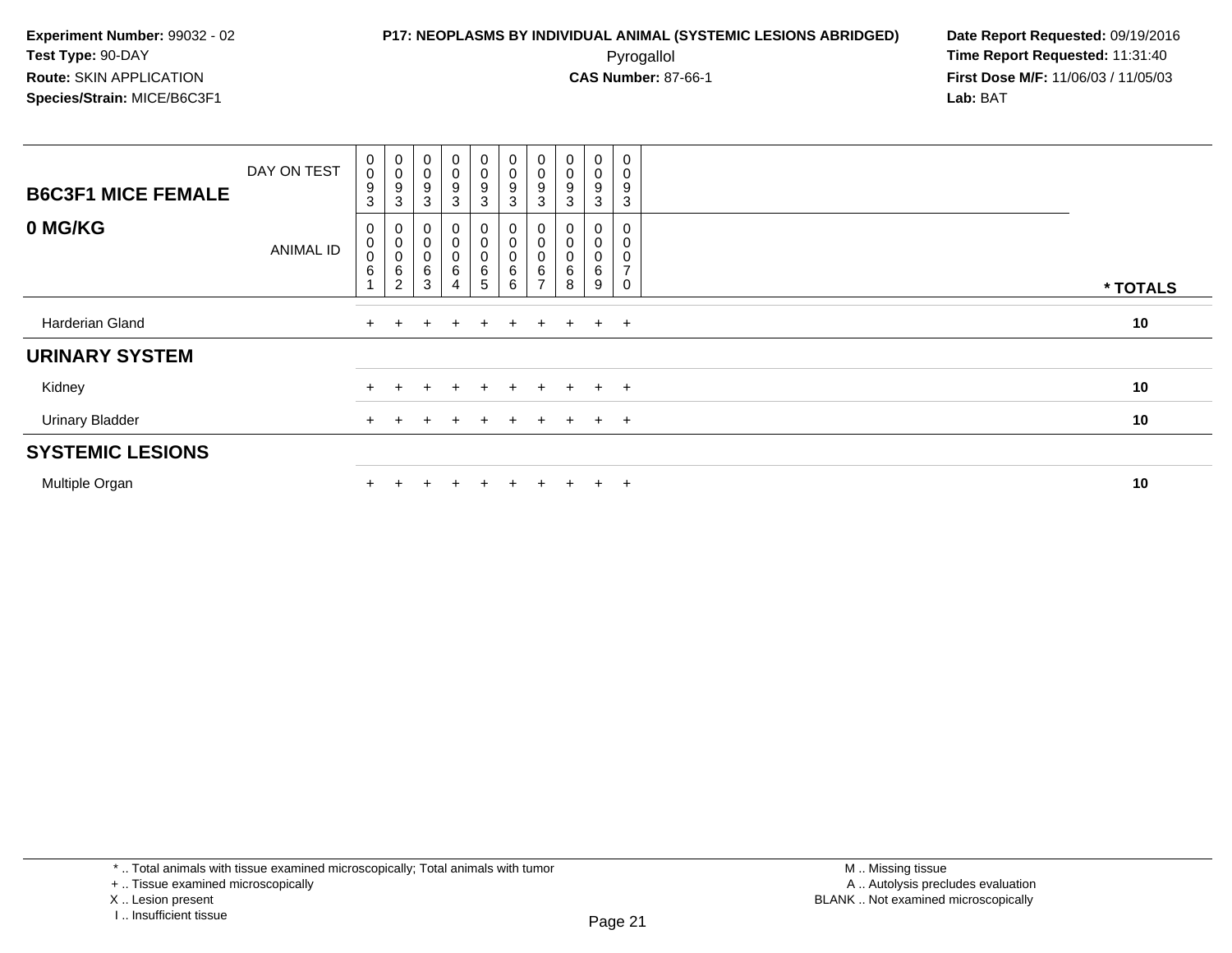I .. Insufficient tissue

| <b>B6C3F1 MICE FEMALE</b>                                                                                                                  | DAY ON TEST      | 0<br>0<br>9<br>3                     | 0<br>0<br>9<br>$\overline{3}$ | 0<br>$\mathbf 0$<br>9<br>$\mathbf{3}$                     | 0<br>$\mathbf 0$<br>9<br>3         | 0<br>$\mathbf 0$<br>9<br>$\mathbf{3}$                         | 0<br>0<br>9<br>$\mathbf{3}$                                    | 0<br>$\mathbf 0$<br>9<br>$\mathbf{3}$                                          | 0<br>$\mathbf 0$<br>9<br>3   | 0<br>$\mathbf 0$<br>9<br>3                | 0<br>$\Omega$<br>9<br>$\mathbf{3}$                              |                                                                                               |          |
|--------------------------------------------------------------------------------------------------------------------------------------------|------------------|--------------------------------------|-------------------------------|-----------------------------------------------------------|------------------------------------|---------------------------------------------------------------|----------------------------------------------------------------|--------------------------------------------------------------------------------|------------------------------|-------------------------------------------|-----------------------------------------------------------------|-----------------------------------------------------------------------------------------------|----------|
| <b>38 MG/KG</b>                                                                                                                            | <b>ANIMAL ID</b> | 0<br>$\Omega$<br>0<br>$\overline{7}$ | 0<br>0<br>0<br>$\frac{7}{2}$  | 0<br>$\mathbf 0$<br>0<br>$\boldsymbol{7}$<br>$\mathbf{3}$ | 0<br>0<br>0<br>$\overline{7}$<br>4 | 0<br>$\mathbf 0$<br>$\pmb{0}$<br>$\overline{7}$<br>$\sqrt{5}$ | 0<br>$\mathbf 0$<br>$\mathbf 0$<br>$\boldsymbol{7}$<br>$\,6\,$ | $\mathbf 0$<br>$\mathbf{0}$<br>$\mathbf 0$<br>$\overline{7}$<br>$\overline{7}$ | 0<br>$\Omega$<br>0<br>7<br>8 | 0<br>$\Omega$<br>0<br>$\overline{7}$<br>9 | $\mathsf{O}\xspace$<br>$\Omega$<br>$\mathbf 0$<br>8<br>$\Omega$ |                                                                                               | * TOTALS |
| <b>ALIMENTARY SYSTEM</b>                                                                                                                   |                  |                                      |                               |                                                           |                                    |                                                               |                                                                |                                                                                |                              |                                           |                                                                 |                                                                                               |          |
| <b>NONE</b>                                                                                                                                |                  |                                      |                               |                                                           |                                    |                                                               |                                                                |                                                                                |                              |                                           |                                                                 |                                                                                               |          |
| <b>CARDIOVASCULAR SYSTEM</b>                                                                                                               |                  |                                      |                               |                                                           |                                    |                                                               |                                                                |                                                                                |                              |                                           |                                                                 |                                                                                               |          |
| <b>NONE</b>                                                                                                                                |                  |                                      |                               |                                                           |                                    |                                                               |                                                                |                                                                                |                              |                                           |                                                                 |                                                                                               |          |
| <b>ENDOCRINE SYSTEM</b>                                                                                                                    |                  |                                      |                               |                                                           |                                    |                                                               |                                                                |                                                                                |                              |                                           |                                                                 |                                                                                               |          |
| <b>NONE</b>                                                                                                                                |                  |                                      |                               |                                                           |                                    |                                                               |                                                                |                                                                                |                              |                                           |                                                                 |                                                                                               |          |
| <b>GENERAL BODY SYSTEM</b>                                                                                                                 |                  |                                      |                               |                                                           |                                    |                                                               |                                                                |                                                                                |                              |                                           |                                                                 |                                                                                               |          |
| <b>NONE</b>                                                                                                                                |                  |                                      |                               |                                                           |                                    |                                                               |                                                                |                                                                                |                              |                                           |                                                                 |                                                                                               |          |
| <b>GENITAL SYSTEM</b>                                                                                                                      |                  |                                      |                               |                                                           |                                    |                                                               |                                                                |                                                                                |                              |                                           |                                                                 |                                                                                               |          |
| <b>NONE</b>                                                                                                                                |                  |                                      |                               |                                                           |                                    |                                                               |                                                                |                                                                                |                              |                                           |                                                                 |                                                                                               |          |
| <b>HEMATOPOIETIC SYSTEM</b>                                                                                                                |                  |                                      |                               |                                                           |                                    |                                                               |                                                                |                                                                                |                              |                                           |                                                                 |                                                                                               |          |
| Spleen                                                                                                                                     |                  | $+$                                  | $+$                           | $+$                                                       | $+$                                | $+$                                                           | $+$                                                            | $+$                                                                            | $+$                          |                                           | $+$ $+$                                                         |                                                                                               | 10       |
| <b>INTEGUMENTARY SYSTEM</b>                                                                                                                |                  |                                      |                               |                                                           |                                    |                                                               |                                                                |                                                                                |                              |                                           |                                                                 |                                                                                               |          |
| Skin                                                                                                                                       |                  |                                      | $\pm$                         | $+$                                                       | $\ddot{}$                          | $+$                                                           | $+$                                                            | $+$                                                                            | $+$                          |                                           | $+$ $+$                                                         |                                                                                               | 10       |
| <b>MUSCULOSKELETAL SYSTEM</b>                                                                                                              |                  |                                      |                               |                                                           |                                    |                                                               |                                                                |                                                                                |                              |                                           |                                                                 |                                                                                               |          |
| <b>NONE</b>                                                                                                                                |                  |                                      |                               |                                                           |                                    |                                                               |                                                                |                                                                                |                              |                                           |                                                                 |                                                                                               |          |
| <b>NERVOUS SYSTEM</b>                                                                                                                      |                  |                                      |                               |                                                           |                                    |                                                               |                                                                |                                                                                |                              |                                           |                                                                 |                                                                                               |          |
| *  Total animals with tissue examined microscopically; Total animals with tumor<br>+  Tissue examined microscopically<br>X  Lesion present |                  |                                      |                               |                                                           |                                    |                                                               |                                                                |                                                                                |                              |                                           |                                                                 | M  Missing tissue<br>A  Autolysis precludes evaluation<br>BLANK  Not examined microscopically |          |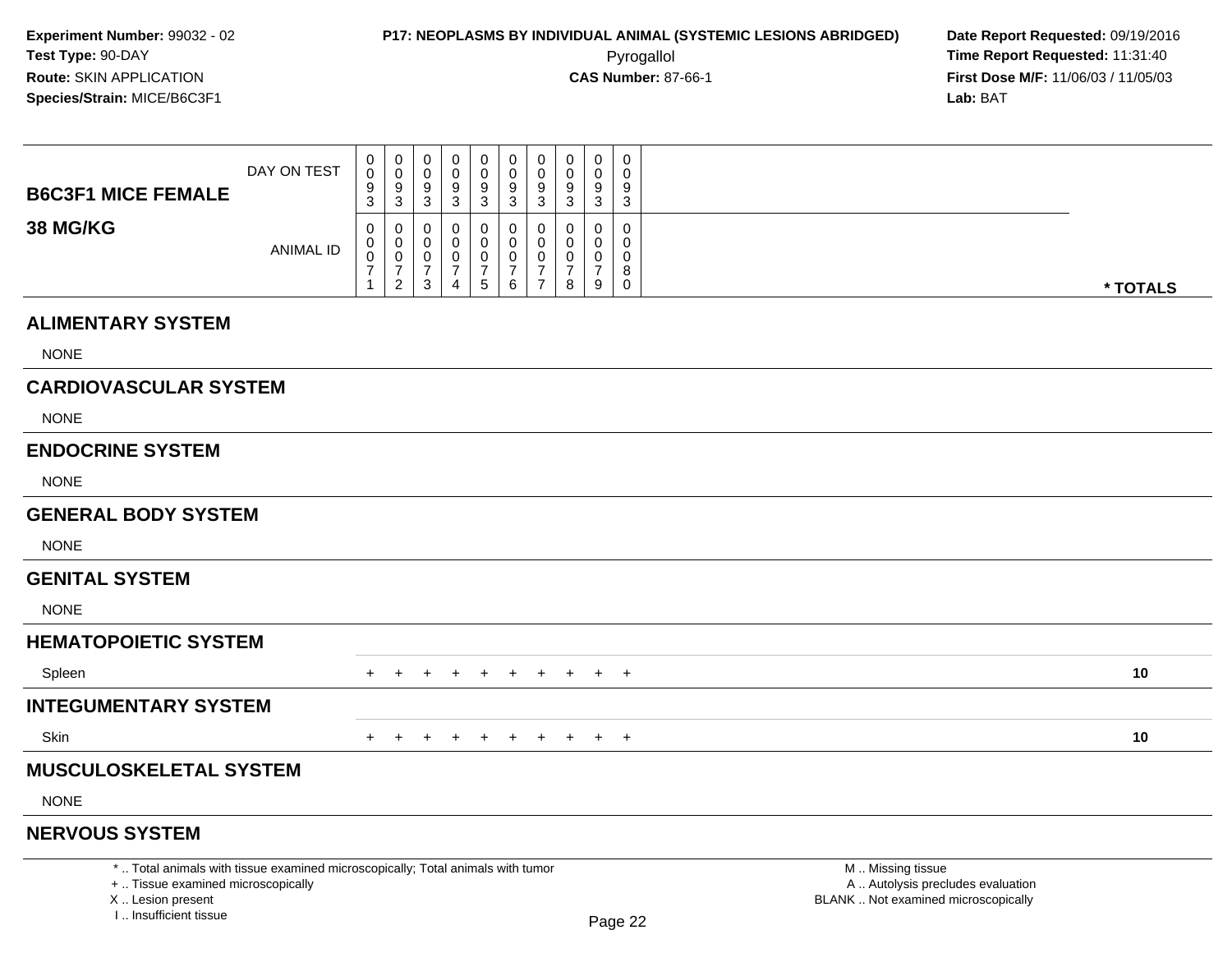**First Dose M/F:** 11/06/03 / 11/05/03<br>**Lab:** BAT **Lab:** BAT

| <b>B6C3F1 MICE FEMALE</b> | DAY ON TEST | $\mathbf{0}$<br>$\mathsf{O}$<br>9<br>3 | $\mathbf{0}$<br>0<br>9<br>3          | 0<br>U<br>9<br>3 | 0<br>0<br>9<br><sup>o</sup><br>J | - 0<br>– O<br>9<br>3 | 0<br>9<br>3 | 9<br>ۍ | υ<br>9<br>3      | 0<br>9<br>ົ<br>دت | 0<br>0<br>9<br>3      |          |
|---------------------------|-------------|----------------------------------------|--------------------------------------|------------------|----------------------------------|----------------------|-------------|--------|------------------|-------------------|-----------------------|----------|
| <b>38 MG/KG</b>           | ANIMAL ID   | $\mathbf{0}$<br>U<br>0                 | $\mathbf 0$<br>$\mathbf 0$<br>0<br>2 | 0<br>U<br>υ<br>3 | 0<br>0<br>0<br>4                 | 0<br><sub>5</sub>    | 0<br>6      | 0      | $\mathbf 0$<br>8 | 0<br>9            | 0<br>0<br>0<br>8<br>0 | * TOTALS |
| <b>NONE</b>               |             |                                        |                                      |                  |                                  |                      |             |        |                  |                   |                       |          |

### **RESPIRATORY SYSTEM**

NONE

### **SPECIAL SENSES SYSTEM**

NONE

### **URINARY SYSTEM**

NONE

### **SYSTEMIC LESIONS**

Multiple Organn  $+$ 

<sup>+</sup> <sup>+</sup> <sup>+</sup> <sup>+</sup> <sup>+</sup> <sup>+</sup> <sup>+</sup> <sup>+</sup> <sup>+</sup> **<sup>10</sup>**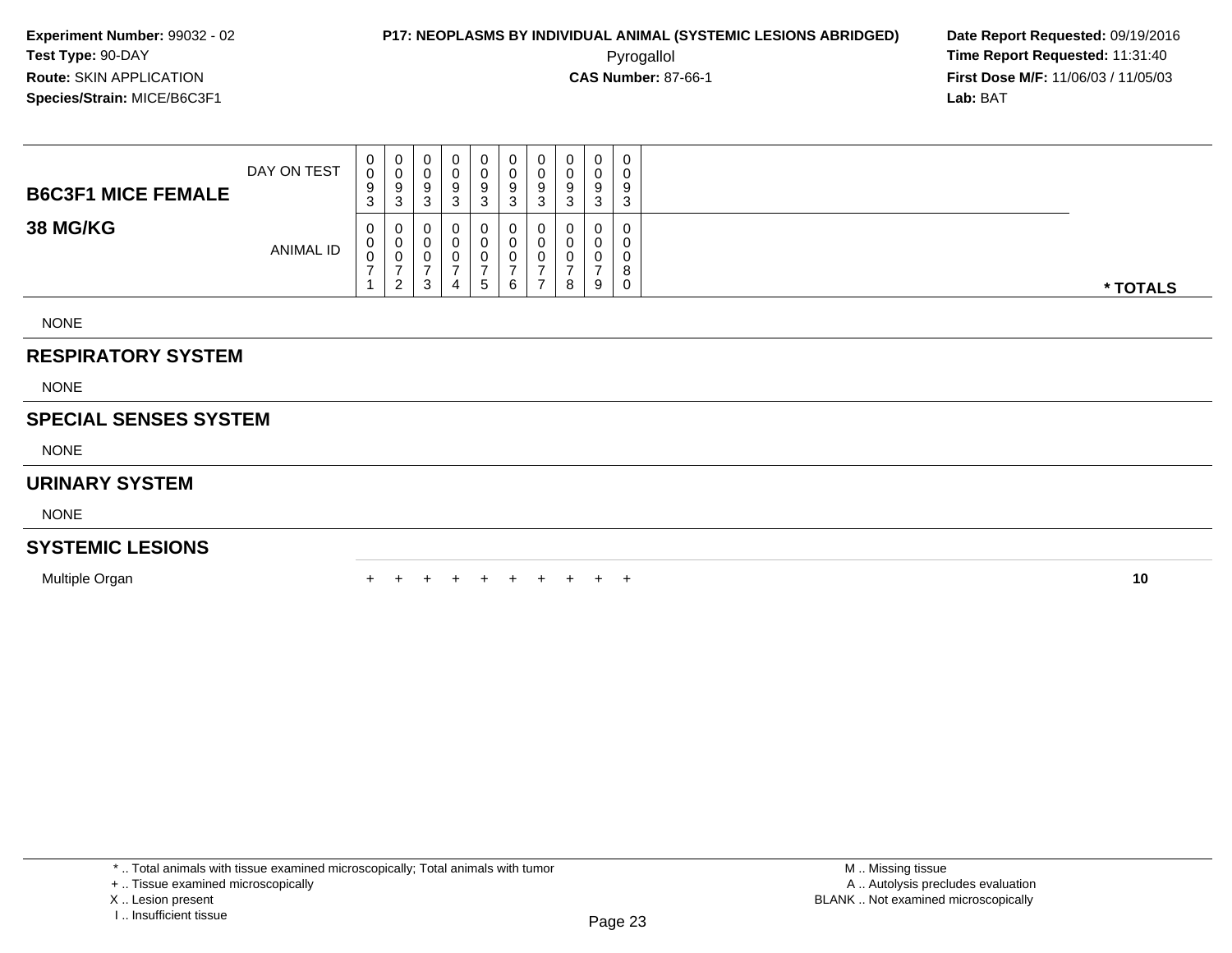I .. Insufficient tissue

| <b>B6C3F1 MICE FEMALE</b>                                                                                                                  | DAY ON TEST      | 0<br>0<br>9                                 | 0<br>0<br>9                                              | 0<br>0<br>9                                    | 0<br>$\mathbf 0$<br>9 | 0<br>0<br>9                                                         | 0<br>$\mathbf 0$<br>9                                     | $\mathbf 0$<br>$\overline{0}$<br>9                                            | 0<br>$\mathbf 0$<br>9                    | 0<br>$\mathbf 0$<br>9                                | 0<br>$\Omega$<br>9                                            |                                                                                               |          |
|--------------------------------------------------------------------------------------------------------------------------------------------|------------------|---------------------------------------------|----------------------------------------------------------|------------------------------------------------|-----------------------|---------------------------------------------------------------------|-----------------------------------------------------------|-------------------------------------------------------------------------------|------------------------------------------|------------------------------------------------------|---------------------------------------------------------------|-----------------------------------------------------------------------------------------------|----------|
| <b>75 MG/KG</b>                                                                                                                            | <b>ANIMAL ID</b> | 3<br>0<br>$\Omega$<br>$\mathbf 0$<br>8<br>1 | $\mathbf{3}$<br>0<br>0<br>0<br>$\,8\,$<br>$\overline{2}$ | 3<br>0<br>$\Omega$<br>0<br>8<br>$\overline{3}$ | 3<br>0<br>0<br>$^8_4$ | $\mathbf{3}$<br>$\mathbf 0$<br>$\mathbf 0$<br>$\mathbf 0$<br>$^8_5$ | $\mathbf{3}$<br>0<br>$\mathbf 0$<br>$\mathbf 0$<br>$^8_6$ | $\mathbf{3}$<br>$\mathbf 0$<br>$\Omega$<br>$\mathbf 0$<br>8<br>$\overline{7}$ | 3<br>0<br>$\Omega$<br>$\Omega$<br>8<br>8 | $\sqrt{3}$<br>0<br>$\mathbf{0}$<br>0<br>$\bf 8$<br>9 | $\mathbf{3}$<br>0<br>$\Omega$<br>$\Omega$<br>9<br>$\mathbf 0$ |                                                                                               | * TOTALS |
| <b>ALIMENTARY SYSTEM</b>                                                                                                                   |                  |                                             |                                                          |                                                |                       |                                                                     |                                                           |                                                                               |                                          |                                                      |                                                               |                                                                                               |          |
| <b>NONE</b>                                                                                                                                |                  |                                             |                                                          |                                                |                       |                                                                     |                                                           |                                                                               |                                          |                                                      |                                                               |                                                                                               |          |
| <b>CARDIOVASCULAR SYSTEM</b>                                                                                                               |                  |                                             |                                                          |                                                |                       |                                                                     |                                                           |                                                                               |                                          |                                                      |                                                               |                                                                                               |          |
| <b>NONE</b>                                                                                                                                |                  |                                             |                                                          |                                                |                       |                                                                     |                                                           |                                                                               |                                          |                                                      |                                                               |                                                                                               |          |
| <b>ENDOCRINE SYSTEM</b>                                                                                                                    |                  |                                             |                                                          |                                                |                       |                                                                     |                                                           |                                                                               |                                          |                                                      |                                                               |                                                                                               |          |
| <b>NONE</b>                                                                                                                                |                  |                                             |                                                          |                                                |                       |                                                                     |                                                           |                                                                               |                                          |                                                      |                                                               |                                                                                               |          |
| <b>GENERAL BODY SYSTEM</b>                                                                                                                 |                  |                                             |                                                          |                                                |                       |                                                                     |                                                           |                                                                               |                                          |                                                      |                                                               |                                                                                               |          |
| <b>NONE</b>                                                                                                                                |                  |                                             |                                                          |                                                |                       |                                                                     |                                                           |                                                                               |                                          |                                                      |                                                               |                                                                                               |          |
| <b>GENITAL SYSTEM</b>                                                                                                                      |                  |                                             |                                                          |                                                |                       |                                                                     |                                                           |                                                                               |                                          |                                                      |                                                               |                                                                                               |          |
| <b>NONE</b>                                                                                                                                |                  |                                             |                                                          |                                                |                       |                                                                     |                                                           |                                                                               |                                          |                                                      |                                                               |                                                                                               |          |
| <b>HEMATOPOIETIC SYSTEM</b>                                                                                                                |                  |                                             |                                                          |                                                |                       |                                                                     |                                                           |                                                                               |                                          |                                                      |                                                               |                                                                                               |          |
| Spleen                                                                                                                                     |                  | $+$                                         | $+$                                                      | $+$                                            | $+$                   | $+$                                                                 | $+$                                                       | $+$                                                                           | $+$                                      |                                                      | $+$ $+$                                                       |                                                                                               | 10       |
| <b>INTEGUMENTARY SYSTEM</b>                                                                                                                |                  |                                             |                                                          |                                                |                       |                                                                     |                                                           |                                                                               |                                          |                                                      |                                                               |                                                                                               |          |
| Skin                                                                                                                                       |                  | $+$                                         | $+$                                                      | $+$                                            | $+$                   | $+$                                                                 | $+$                                                       | $+$                                                                           |                                          | $+$ $+$ $+$                                          |                                                               |                                                                                               | 10       |
| <b>MUSCULOSKELETAL SYSTEM</b>                                                                                                              |                  |                                             |                                                          |                                                |                       |                                                                     |                                                           |                                                                               |                                          |                                                      |                                                               |                                                                                               |          |
| <b>NONE</b>                                                                                                                                |                  |                                             |                                                          |                                                |                       |                                                                     |                                                           |                                                                               |                                          |                                                      |                                                               |                                                                                               |          |
| <b>NERVOUS SYSTEM</b>                                                                                                                      |                  |                                             |                                                          |                                                |                       |                                                                     |                                                           |                                                                               |                                          |                                                      |                                                               |                                                                                               |          |
| *  Total animals with tissue examined microscopically; Total animals with tumor<br>+  Tissue examined microscopically<br>X  Lesion present |                  |                                             |                                                          |                                                |                       |                                                                     |                                                           |                                                                               |                                          |                                                      |                                                               | M  Missing tissue<br>A  Autolysis precludes evaluation<br>BLANK  Not examined microscopically |          |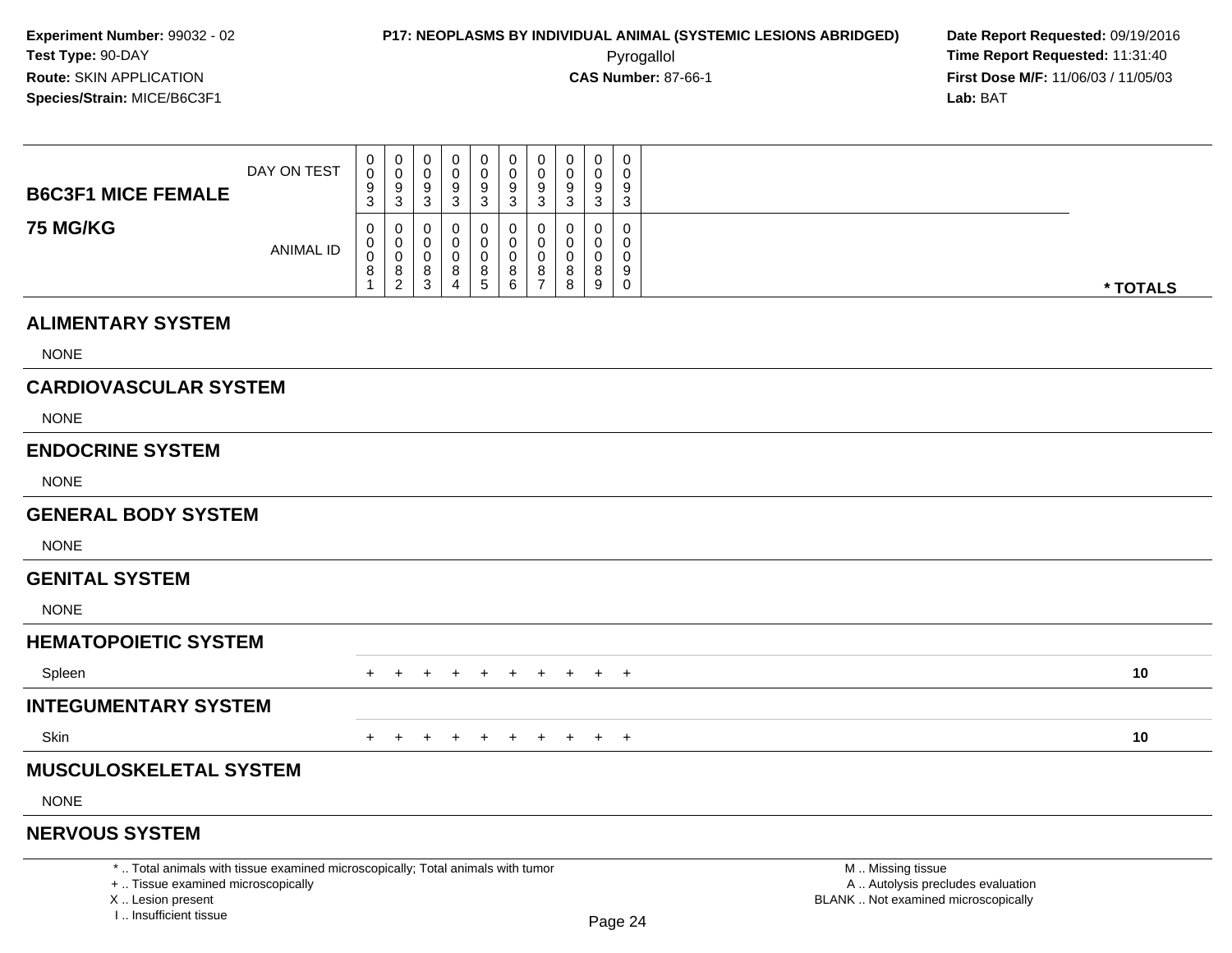**First Dose M/F:** 11/06/03 / 11/05/03<br>**Lab:** BAT **Lab:** BAT

| <b>B6C3F1 MICE FEMALE</b> | DAY ON TEST | $\mathbf{0}$<br>0<br>9<br>3 | 0<br>0<br>9<br>$\sim$<br>- J            | 0<br>◡<br>9<br>-3     | 0<br>0<br>9<br>ົ<br>C                     | a<br>$\sqrt{2}$<br>చ | 9<br>$\sim$<br>J | 0<br>U<br>-9<br>ົ<br>دت | U<br>υ<br>9<br>3      | 0<br>0<br>9<br>3                        | 0<br>0<br>9<br>3      |          |
|---------------------------|-------------|-----------------------------|-----------------------------------------|-----------------------|-------------------------------------------|----------------------|------------------|-------------------------|-----------------------|-----------------------------------------|-----------------------|----------|
| <b>75 MG/KG</b>           | ANIMAL ID   | 0<br>0<br>0<br>8            | 0<br>0<br>0<br>$\circ$<br>ົ<br><u>.</u> | U<br>υ<br>v<br>8<br>3 | $\mathbf 0$<br>$\mathbf 0$<br>0<br>8<br>4 | 8<br><sub>5</sub>    | 8<br>6           | $\circ$                 | U<br>U<br>υ<br>8<br>8 | $\mathbf 0$<br>$\Omega$<br>0<br>8<br>-9 | 0<br>0<br>U<br>9<br>0 | * TOTALS |
| <b>NONE</b>               |             |                             |                                         |                       |                                           |                      |                  |                         |                       |                                         |                       |          |

### **RESPIRATORY SYSTEM**

NONE

### **SPECIAL SENSES SYSTEM**

NONE

### **URINARY SYSTEM**

NONE

### **SYSTEMIC LESIONS**

Multiple Organn  $+$ 

<sup>+</sup> <sup>+</sup> <sup>+</sup> <sup>+</sup> <sup>+</sup> <sup>+</sup> <sup>+</sup> <sup>+</sup> <sup>+</sup> **<sup>10</sup>**

X .. Lesion present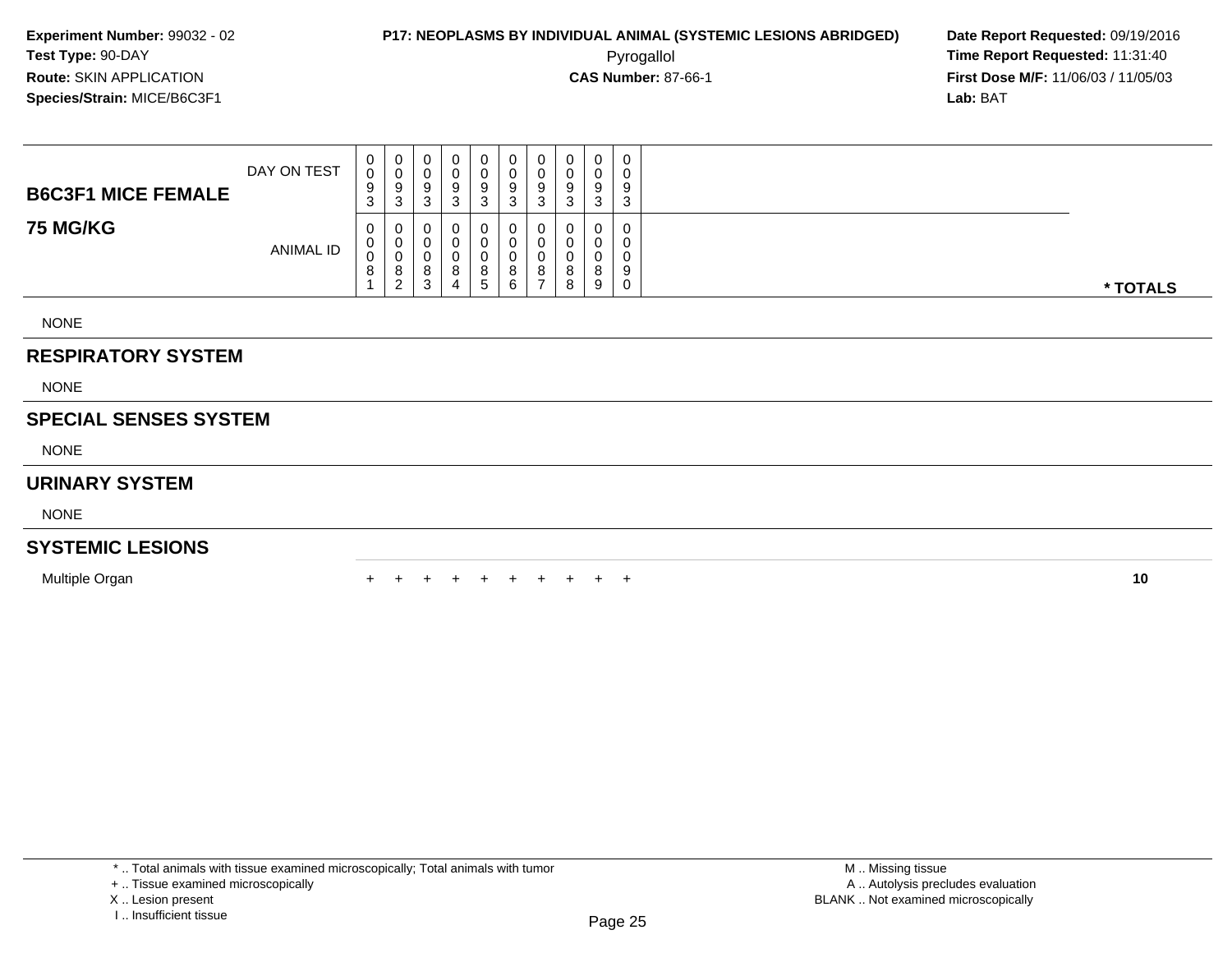000000000

**First Dose M/F:** 11/06/03 / 11/05/03<br>Lab: BAT **Lab:** BAT

| <b>B6C3F1 MICE FEMALE</b>                                                       | DAY ON TEST      | 0<br>9<br>3      | 0<br>$\boldsymbol{9}$<br>3                       | 0<br>9<br>3                      | 0<br>9<br>$\mathbf{3}$             | $\pmb{0}$<br>$\boldsymbol{9}$<br>$\mathbf{3}$ | 0<br>$\boldsymbol{9}$<br>$\mathbf{3}$                | $\pmb{0}$<br>$\boldsymbol{9}$<br>$\sqrt{3}$            | 0<br>$9\,$<br>3       | 0<br>9<br>3           | $\mathbf 0$<br>9<br>3 |                   |          |
|---------------------------------------------------------------------------------|------------------|------------------|--------------------------------------------------|----------------------------------|------------------------------------|-----------------------------------------------|------------------------------------------------------|--------------------------------------------------------|-----------------------|-----------------------|-----------------------|-------------------|----------|
| <b>150 MG/KG</b>                                                                | <b>ANIMAL ID</b> | 0<br>0<br>0<br>9 | 0<br>$\mathbf 0$<br>$\mathbf 0$<br>$\frac{9}{2}$ | 0<br>0<br>0<br>9<br>$\mathbf{3}$ | 0<br>0<br>0<br>9<br>$\overline{4}$ | 0<br>0<br>0<br>$\frac{9}{5}$                  | 0<br>0<br>0<br>$\begin{array}{c} 9 \\ 6 \end{array}$ | 0<br>$\mathbf 0$<br>$\mathbf 0$<br>9<br>$\overline{7}$ | 0<br>0<br>0<br>9<br>8 | 0<br>0<br>0<br>9<br>9 | 0<br>0<br>0<br>0      |                   | * TOTALS |
| <b>ALIMENTARY SYSTEM</b>                                                        |                  |                  |                                                  |                                  |                                    |                                               |                                                      |                                                        |                       |                       |                       |                   |          |
| <b>NONE</b>                                                                     |                  |                  |                                                  |                                  |                                    |                                               |                                                      |                                                        |                       |                       |                       |                   |          |
| <b>CARDIOVASCULAR SYSTEM</b>                                                    |                  |                  |                                                  |                                  |                                    |                                               |                                                      |                                                        |                       |                       |                       |                   |          |
| <b>NONE</b>                                                                     |                  |                  |                                                  |                                  |                                    |                                               |                                                      |                                                        |                       |                       |                       |                   |          |
| <b>ENDOCRINE SYSTEM</b>                                                         |                  |                  |                                                  |                                  |                                    |                                               |                                                      |                                                        |                       |                       |                       |                   |          |
| <b>NONE</b>                                                                     |                  |                  |                                                  |                                  |                                    |                                               |                                                      |                                                        |                       |                       |                       |                   |          |
| <b>GENERAL BODY SYSTEM</b>                                                      |                  |                  |                                                  |                                  |                                    |                                               |                                                      |                                                        |                       |                       |                       |                   |          |
| <b>NONE</b>                                                                     |                  |                  |                                                  |                                  |                                    |                                               |                                                      |                                                        |                       |                       |                       |                   |          |
| <b>GENITAL SYSTEM</b>                                                           |                  |                  |                                                  |                                  |                                    |                                               |                                                      |                                                        |                       |                       |                       |                   |          |
| <b>NONE</b>                                                                     |                  |                  |                                                  |                                  |                                    |                                               |                                                      |                                                        |                       |                       |                       |                   |          |
| <b>HEMATOPOIETIC SYSTEM</b>                                                     |                  |                  |                                                  |                                  |                                    |                                               |                                                      |                                                        |                       |                       |                       |                   |          |
| Spleen                                                                          |                  | $+$              | $+$                                              | $+$                              | $+$                                | $+$                                           | $+$                                                  | $+$ $-$                                                |                       |                       | $+$ $+$ $+$           |                   | 10       |
| <b>INTEGUMENTARY SYSTEM</b>                                                     |                  |                  |                                                  |                                  |                                    |                                               |                                                      |                                                        |                       |                       |                       |                   |          |
| Skin                                                                            |                  | +                |                                                  |                                  |                                    | $+$                                           | $+$                                                  | $+$                                                    | $+$                   |                       | $+$ $+$               |                   | 10       |
| <b>MUSCULOSKELETAL SYSTEM</b>                                                   |                  |                  |                                                  |                                  |                                    |                                               |                                                      |                                                        |                       |                       |                       |                   |          |
| <b>NONE</b>                                                                     |                  |                  |                                                  |                                  |                                    |                                               |                                                      |                                                        |                       |                       |                       |                   |          |
| <b>NERVOUS SYSTEM</b>                                                           |                  |                  |                                                  |                                  |                                    |                                               |                                                      |                                                        |                       |                       |                       |                   |          |
| *  Total animals with tissue examined microscopically; Total animals with tumor |                  |                  |                                                  |                                  |                                    |                                               |                                                      |                                                        |                       |                       |                       | M  Missing tissue |          |

+ .. Tissue examined microscopically

X .. Lesion present

I .. Insufficient tissue

y the contract of the contract of the contract of the contract of the contract of  $\mathsf A$  . Autolysis precludes evaluation Lesion present BLANK .. Not examined microscopically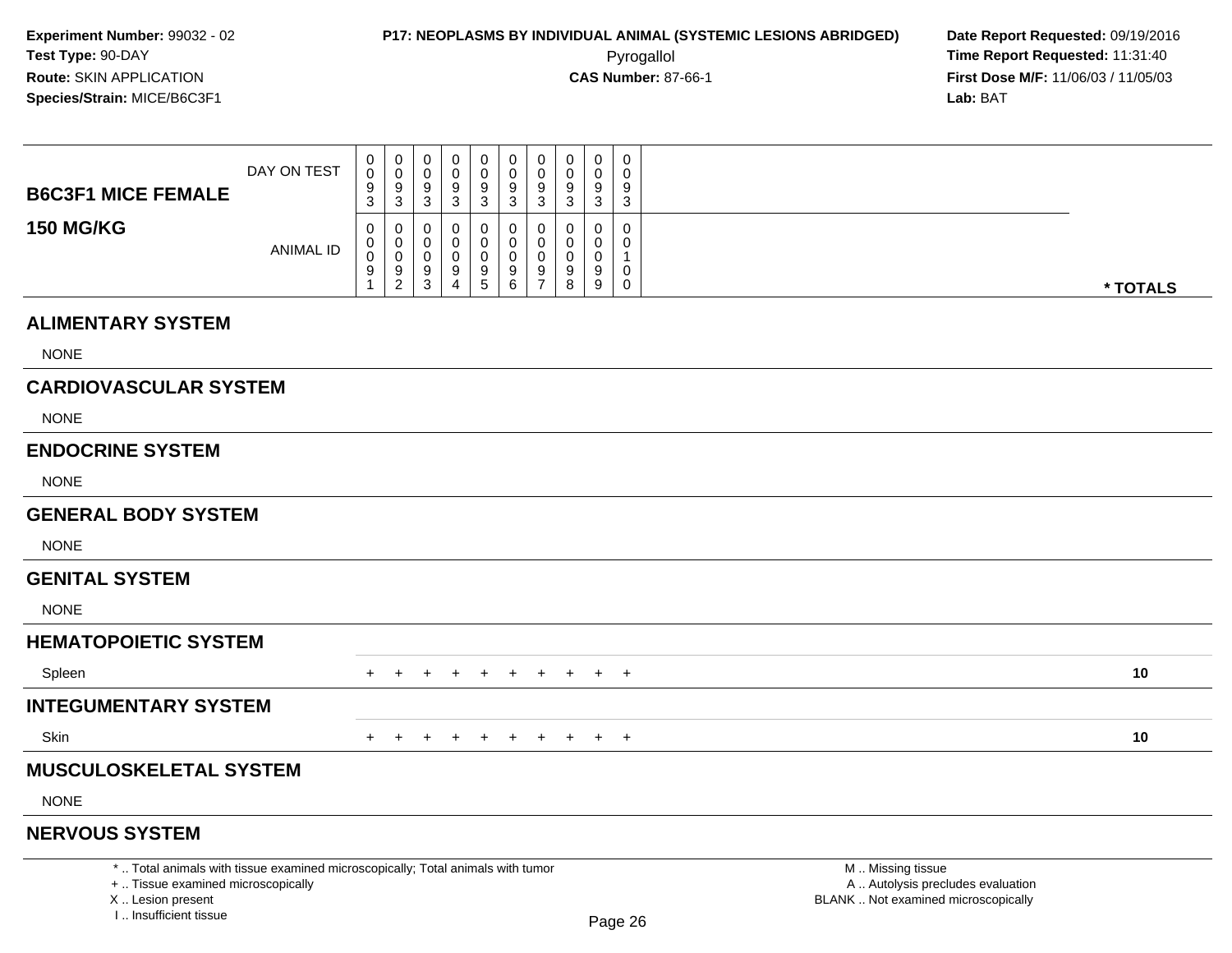**First Dose M/F:** 11/06/03 / 11/05/03<br>**Lab:** BAT **Lab:** BAT

| <b>B6C3F1 MICE FEMALE</b> | DAY ON TEST      | U<br>0<br>9<br>3           | U<br>3        | 0<br>υ<br>9<br>3      | U<br>9<br>ົ<br>J | 0<br>0<br>9<br>3       | 0<br>0<br>9<br>3      | U<br>υ<br>9<br>3 | v<br>9<br>ົ<br>P | 0<br>◡<br>9<br>3      | 0<br>0<br>9<br>3 |
|---------------------------|------------------|----------------------------|---------------|-----------------------|------------------|------------------------|-----------------------|------------------|------------------|-----------------------|------------------|
| <b>150 MG/KG</b>          | <b>ANIMAL ID</b> | 0<br>v<br>$\sim$<br>υ<br>9 | U<br>- 2<br>∠ | 0<br>0<br>υ<br>9<br>3 | J<br>9<br>4      | 0<br>0<br>0<br>9<br>.5 | 0<br>0<br>0<br>9<br>6 | υ<br>υ<br>9      | ັ                | 0<br>U<br>U<br>9<br>9 | 0<br>0<br>0<br>0 |

NONE

### **RESPIRATORY SYSTEM**

NONE

### **SPECIAL SENSES SYSTEM**

NONE

### **URINARY SYSTEM**

NONE

#### **SYSTEMIC LESIONS**

Multiple Organn  $+$ 

<sup>+</sup> <sup>+</sup> <sup>+</sup> <sup>+</sup> <sup>+</sup> <sup>+</sup> <sup>+</sup> <sup>+</sup> <sup>+</sup> **<sup>10</sup>**

X .. Lesion present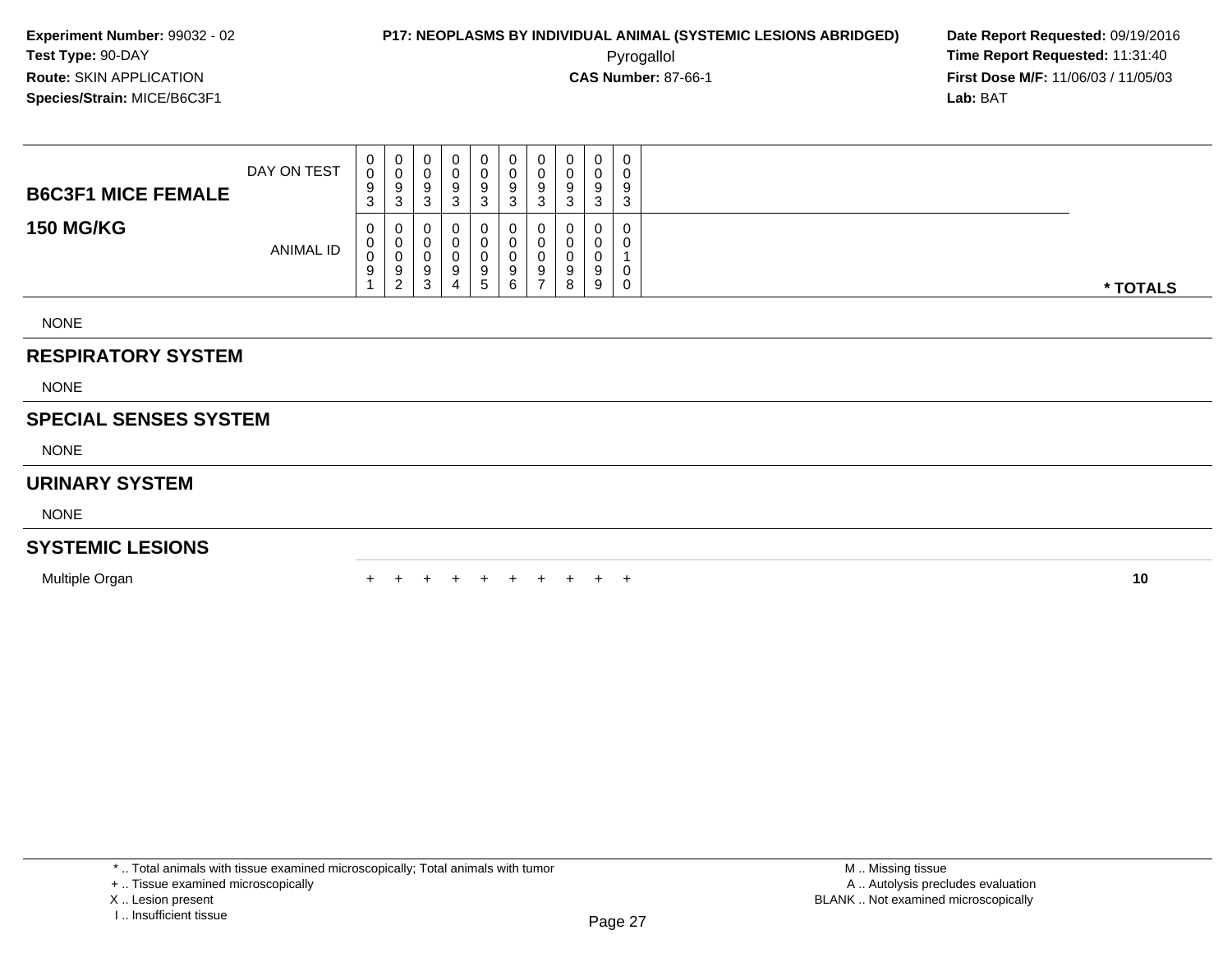I .. Insufficient tissue

**First Dose M/F:** 11/06/03 / 11/05/03<br>**Lab:** BAT **Lab:** BAT

| <b>B6C3F1 MICE FEMALE</b>                                                                                                                  | DAY ON TEST      | 0<br>0<br>9<br>3           | 0<br>$\mathsf{O}$<br>9<br>$\overline{3}$              | 0<br>$\mathbf 0$<br>9<br>$\mathbf{3}$                 | 0<br>0<br>9<br>3                        | 0<br>$\mathbf 0$<br>9<br>$\overline{3}$                           | 0<br>$\pmb{0}$<br>9<br>3                                | 0<br>$\mathbf 0$<br>9<br>3                                                    | 0<br>0<br>9<br>3        | 0<br>0<br>9<br>$\mathbf{3}$          | 0<br>$\Omega$<br>9<br>$\mathbf{3}$                          |                                                                                               |          |
|--------------------------------------------------------------------------------------------------------------------------------------------|------------------|----------------------------|-------------------------------------------------------|-------------------------------------------------------|-----------------------------------------|-------------------------------------------------------------------|---------------------------------------------------------|-------------------------------------------------------------------------------|-------------------------|--------------------------------------|-------------------------------------------------------------|-----------------------------------------------------------------------------------------------|----------|
| <b>300 MG/KG</b>                                                                                                                           | <b>ANIMAL ID</b> | 0<br>0<br>$\mathbf 1$<br>0 | 0<br>0<br>$\mathbf{1}$<br>$\pmb{0}$<br>$\overline{2}$ | 0<br>0<br>$\mathbf{1}$<br>$\pmb{0}$<br>$\mathfrak{S}$ | 0<br>0<br>$\mathbf 0$<br>$\overline{4}$ | 0<br>0<br>$\overline{1}$<br>$\begin{array}{c} 0 \\ 5 \end{array}$ | 0<br>$\mathbf 0$<br>$\mathbf 1$<br>$\pmb{0}$<br>$\,6\,$ | $\mathbf 0$<br>$\mathbf 0$<br>$\overline{1}$<br>$\mathbf 0$<br>$\overline{7}$ | $\Omega$<br>0<br>0<br>8 | 0<br>0<br>1<br>0<br>$\boldsymbol{9}$ | $\mathbf 0$<br>$\Omega$<br>1<br>$\mathbf{1}$<br>$\mathbf 0$ |                                                                                               | * TOTALS |
| <b>ALIMENTARY SYSTEM</b>                                                                                                                   |                  |                            |                                                       |                                                       |                                         |                                                                   |                                                         |                                                                               |                         |                                      |                                                             |                                                                                               |          |
| <b>NONE</b>                                                                                                                                |                  |                            |                                                       |                                                       |                                         |                                                                   |                                                         |                                                                               |                         |                                      |                                                             |                                                                                               |          |
| <b>CARDIOVASCULAR SYSTEM</b>                                                                                                               |                  |                            |                                                       |                                                       |                                         |                                                                   |                                                         |                                                                               |                         |                                      |                                                             |                                                                                               |          |
| <b>NONE</b>                                                                                                                                |                  |                            |                                                       |                                                       |                                         |                                                                   |                                                         |                                                                               |                         |                                      |                                                             |                                                                                               |          |
| <b>ENDOCRINE SYSTEM</b>                                                                                                                    |                  |                            |                                                       |                                                       |                                         |                                                                   |                                                         |                                                                               |                         |                                      |                                                             |                                                                                               |          |
| <b>NONE</b>                                                                                                                                |                  |                            |                                                       |                                                       |                                         |                                                                   |                                                         |                                                                               |                         |                                      |                                                             |                                                                                               |          |
| <b>GENERAL BODY SYSTEM</b>                                                                                                                 |                  |                            |                                                       |                                                       |                                         |                                                                   |                                                         |                                                                               |                         |                                      |                                                             |                                                                                               |          |
| <b>NONE</b>                                                                                                                                |                  |                            |                                                       |                                                       |                                         |                                                                   |                                                         |                                                                               |                         |                                      |                                                             |                                                                                               |          |
| <b>GENITAL SYSTEM</b>                                                                                                                      |                  |                            |                                                       |                                                       |                                         |                                                                   |                                                         |                                                                               |                         |                                      |                                                             |                                                                                               |          |
| <b>NONE</b>                                                                                                                                |                  |                            |                                                       |                                                       |                                         |                                                                   |                                                         |                                                                               |                         |                                      |                                                             |                                                                                               |          |
| <b>HEMATOPOIETIC SYSTEM</b>                                                                                                                |                  |                            |                                                       |                                                       |                                         |                                                                   |                                                         |                                                                               |                         |                                      |                                                             |                                                                                               |          |
| Spleen                                                                                                                                     |                  | $+$                        | $+$                                                   | $+$                                                   | $+$                                     | $+$                                                               | $+$                                                     | $+$                                                                           | $+$                     |                                      | $+$ $+$                                                     |                                                                                               | 10       |
| <b>INTEGUMENTARY SYSTEM</b>                                                                                                                |                  |                            |                                                       |                                                       |                                         |                                                                   |                                                         |                                                                               |                         |                                      |                                                             |                                                                                               |          |
| Skin                                                                                                                                       |                  |                            | $\pm$                                                 | $+$                                                   | $+$                                     | $+$                                                               | $+$                                                     | $+$ $+$                                                                       |                         |                                      | $+$ $+$                                                     |                                                                                               | 10       |
| <b>MUSCULOSKELETAL SYSTEM</b>                                                                                                              |                  |                            |                                                       |                                                       |                                         |                                                                   |                                                         |                                                                               |                         |                                      |                                                             |                                                                                               |          |
| <b>NONE</b>                                                                                                                                |                  |                            |                                                       |                                                       |                                         |                                                                   |                                                         |                                                                               |                         |                                      |                                                             |                                                                                               |          |
| <b>NERVOUS SYSTEM</b>                                                                                                                      |                  |                            |                                                       |                                                       |                                         |                                                                   |                                                         |                                                                               |                         |                                      |                                                             |                                                                                               |          |
| *  Total animals with tissue examined microscopically; Total animals with tumor<br>+  Tissue examined microscopically<br>X  Lesion present |                  |                            |                                                       |                                                       |                                         |                                                                   |                                                         |                                                                               |                         |                                      |                                                             | M  Missing tissue<br>A  Autolysis precludes evaluation<br>BLANK  Not examined microscopically |          |

Page 28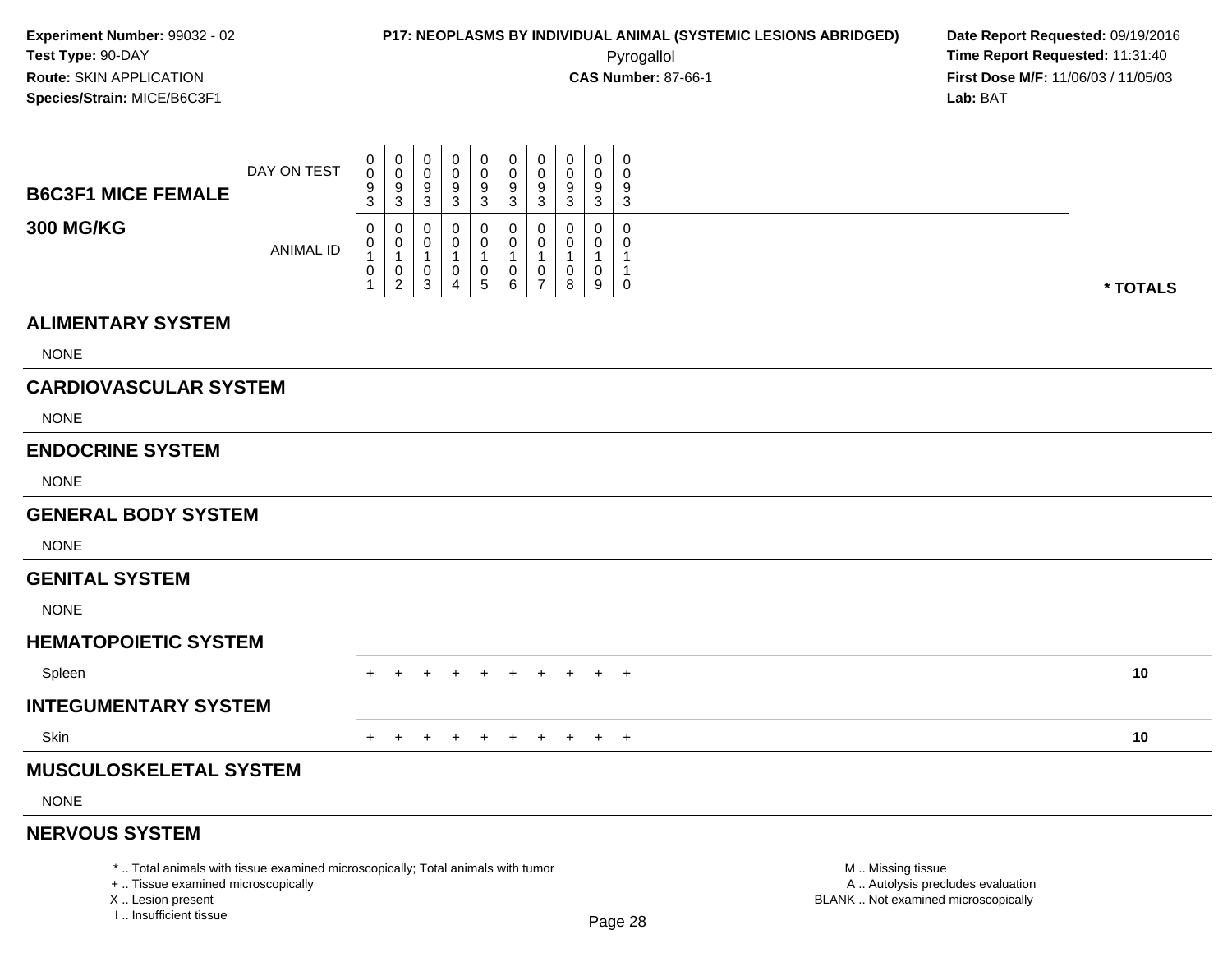**First Dose M/F:** 11/06/03 / 11/05/03<br>**Lab:** BAT **Lab:** BAT

| <b>B6C3F1 MICE FEMALE</b> | DAY ON TEST | $\begin{matrix} 0 \\ 0 \end{matrix}$<br>9<br>$\mathbf{3}$ | 0<br>0<br>9<br>3              | 0<br>$\mathbf 0$<br>9<br>3           | 0<br>υ<br>9<br>3           | 0<br>0<br>9<br>3                    | 0<br>$\boldsymbol{0}$<br>9<br>3 | 0<br>0<br>9<br>3              | 0<br>$\pmb{0}$<br>$\boldsymbol{9}$<br>3 | 0<br>$\sim$<br>U<br>9<br>3 | $\overline{0}$<br>$\mathbf 0$<br>9<br>3 |          |
|---------------------------|-------------|-----------------------------------------------------------|-------------------------------|--------------------------------------|----------------------------|-------------------------------------|---------------------------------|-------------------------------|-----------------------------------------|----------------------------|-----------------------------------------|----------|
| <b>300 MG/KG</b>          | ANIMAL ID   | $\mathbf 0$<br>0<br>0                                     | 0<br>0<br>0<br>$\overline{2}$ | 0<br>$\mathbf 0$<br>$\mathbf 0$<br>3 | 0<br>$\mathbf 0$<br>0<br>4 | $\mathbf 0$<br>0<br>$5\phantom{.0}$ | 0<br>0<br>0<br>6                | 0<br>0<br>0<br>$\overline{ }$ | 0<br>0<br>0<br>8                        | 0<br>0<br>0<br>9           | 0<br>$\mathbf 0$<br>0                   | * TOTALS |
| <b>NONE</b>               |             |                                                           |                               |                                      |                            |                                     |                                 |                               |                                         |                            |                                         |          |
| <b>RESPIRATORY SYSTEM</b> |             |                                                           |                               |                                      |                            |                                     |                                 |                               |                                         |                            |                                         |          |
| <b>NONE</b>               |             |                                                           |                               |                                      |                            |                                     |                                 |                               |                                         |                            |                                         |          |

### **SPECIAL SENSES SYSTEM**

NONE

### **URINARY SYSTEM**

NONE

#### **SYSTEMIC LESIONS**

Multiple Organn  $+$ 

<sup>+</sup> <sup>+</sup> <sup>+</sup> <sup>+</sup> <sup>+</sup> <sup>+</sup> <sup>+</sup> <sup>+</sup> <sup>+</sup> **<sup>10</sup>**

M .. Missing tissue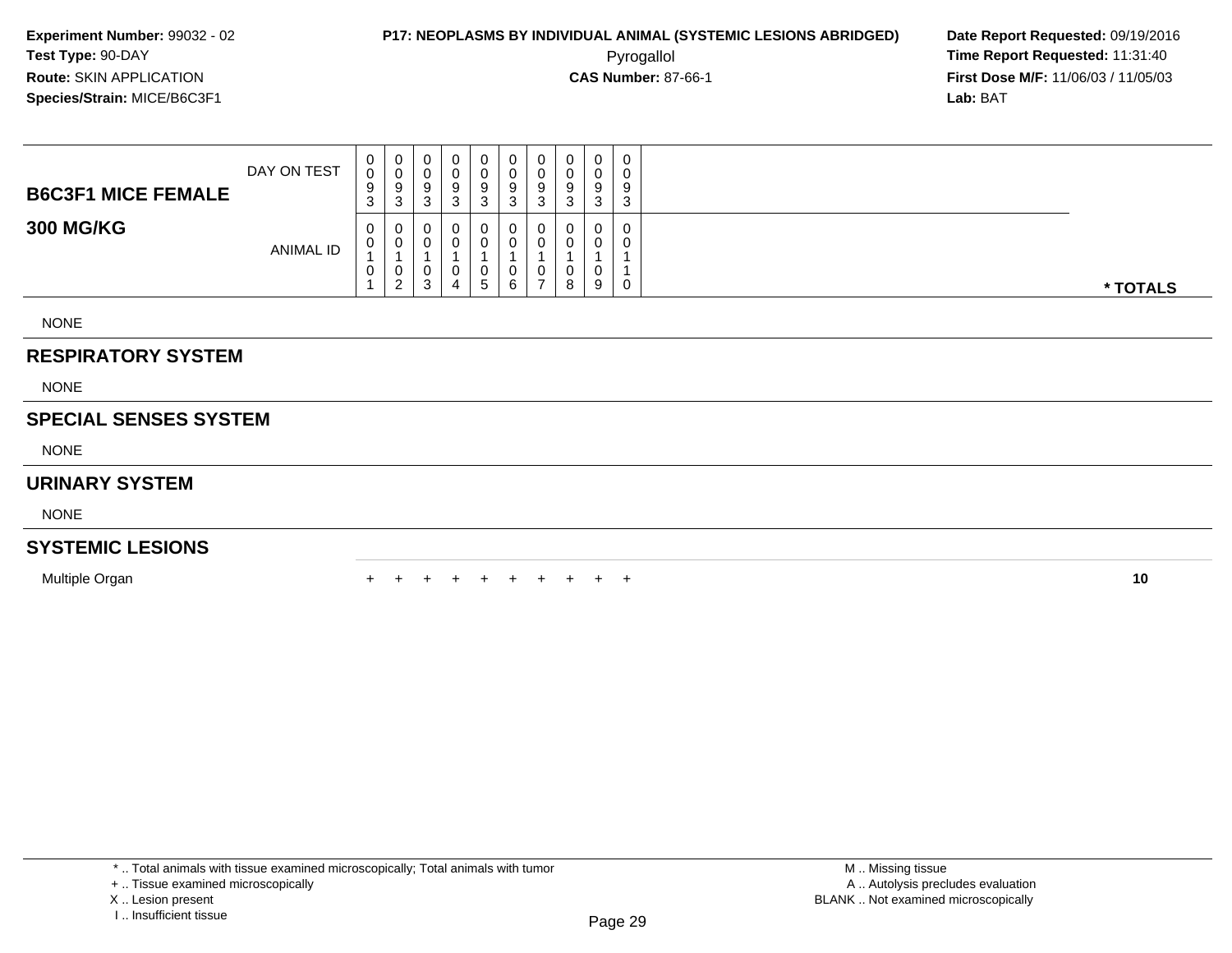### **P17: NEOPLASMS BY INDIVIDUAL ANIMAL (SYSTEMIC LESIONS ABRIDGED) Date Report Requested:** 09/19/2016 Pyrogallol **Time Report Requested:** 11:31:40

| <b>B6C3F1 MICE FEMALE</b>                                                                                                                                           | DAY ON TEST      | 0<br>$\pmb{0}$<br>9<br>$\mathfrak{S}$    | $\pmb{0}$<br>$\mathsf{O}\xspace$<br>$\boldsymbol{9}$<br>$\overline{3}$ | $\mathbf 0$<br>$\mathbf 0$<br>9<br>$\mathfrak{S}$     | $\mathbf 0$<br>$\mathbf 0$<br>9<br>$\sqrt{3}$                 | $\mathbf 0$<br>$\ddot{\mathbf{0}}$<br>$\boldsymbol{9}$<br>$\overline{3}$ | $\pmb{0}$<br>$\mathbf 0$<br>$\boldsymbol{9}$<br>$\sqrt{3}$ | $\pmb{0}$<br>$\mathbf 0$<br>9<br>$\mathbf{3}$                                | 0<br>$\mathbf 0$<br>9<br>3      | $\mathbf 0$<br>$\mathbf 0$<br>$\boldsymbol{9}$<br>$\overline{3}$               | $\mathbf 0$<br>$\Omega$<br>9<br>3                                        |                                                                                               |          |
|---------------------------------------------------------------------------------------------------------------------------------------------------------------------|------------------|------------------------------------------|------------------------------------------------------------------------|-------------------------------------------------------|---------------------------------------------------------------|--------------------------------------------------------------------------|------------------------------------------------------------|------------------------------------------------------------------------------|---------------------------------|--------------------------------------------------------------------------------|--------------------------------------------------------------------------|-----------------------------------------------------------------------------------------------|----------|
| <b>600 MG/KG</b>                                                                                                                                                    | <b>ANIMAL ID</b> | 0<br>$\pmb{0}$<br>$\mathbf{1}$<br>1<br>1 | 0<br>$\mathbf 0$<br>$\mathbf{1}$<br>$\mathbf{1}$<br>$\overline{2}$     | $\mathbf 0$<br>0<br>$\mathbf{1}$<br>$\mathbf{1}$<br>3 | $\mathbf 0$<br>$\mathbf 0$<br>$\mathbf 1$<br>$\mathbf 1$<br>4 | $\pmb{0}$<br>$\mathbf 0$<br>$\mathbf{1}$<br>$\mathbf{1}$<br>$\sqrt{5}$   | 0<br>0<br>$\mathbf{1}$<br>$\mathbf{1}$<br>$\,6\,$          | $\mathbf 0$<br>$\mathbf 0$<br>$\mathbf{1}$<br>$\mathbf{1}$<br>$\overline{7}$ | $\mathbf 0$<br>0<br>1<br>1<br>8 | $\mathbf 0$<br>$\mathbf 0$<br>$\mathbf{1}$<br>$\mathbf{1}$<br>$\boldsymbol{9}$ | $\Omega$<br>$\mathbf 0$<br>$\mathbf{1}$<br>$\overline{c}$<br>$\mathbf 0$ |                                                                                               | * TOTALS |
| <b>ALIMENTARY SYSTEM</b>                                                                                                                                            |                  |                                          |                                                                        |                                                       |                                                               |                                                                          |                                                            |                                                                              |                                 |                                                                                |                                                                          |                                                                                               |          |
| Esophagus                                                                                                                                                           |                  |                                          |                                                                        |                                                       |                                                               |                                                                          |                                                            |                                                                              |                                 |                                                                                | $\overline{1}$                                                           |                                                                                               | 10       |
| Gallbladder                                                                                                                                                         |                  |                                          |                                                                        |                                                       |                                                               |                                                                          |                                                            |                                                                              |                                 |                                                                                | $\overline{1}$                                                           |                                                                                               | 10       |
| Intestine Large, Cecum                                                                                                                                              |                  |                                          |                                                                        |                                                       |                                                               |                                                                          |                                                            |                                                                              |                                 |                                                                                | $\overline{1}$                                                           |                                                                                               | 10       |
| Intestine Large, Colon                                                                                                                                              |                  | ÷                                        |                                                                        |                                                       |                                                               |                                                                          |                                                            |                                                                              |                                 |                                                                                | $\overline{+}$                                                           |                                                                                               | 10       |
| Intestine Large, Rectum                                                                                                                                             |                  | $\ddot{}$                                |                                                                        | ÷                                                     |                                                               |                                                                          | $\div$                                                     |                                                                              | ÷                               | $\div$                                                                         | $+$                                                                      |                                                                                               | 10       |
| Intestine Small, Duodenum                                                                                                                                           |                  |                                          |                                                                        |                                                       |                                                               |                                                                          |                                                            |                                                                              |                                 |                                                                                | $\overline{1}$                                                           |                                                                                               | 10       |
| Intestine Small, Ileum                                                                                                                                              |                  |                                          |                                                                        |                                                       |                                                               |                                                                          |                                                            |                                                                              |                                 |                                                                                | $\overline{+}$                                                           |                                                                                               | 10       |
| Intestine Small, Jejunum                                                                                                                                            |                  |                                          |                                                                        |                                                       |                                                               |                                                                          |                                                            |                                                                              |                                 |                                                                                | $\div$                                                                   |                                                                                               | 10       |
| Liver                                                                                                                                                               |                  |                                          |                                                                        |                                                       |                                                               |                                                                          |                                                            |                                                                              |                                 |                                                                                | $\overline{1}$                                                           |                                                                                               | 10       |
| Pancreas                                                                                                                                                            |                  | $\ddot{}$                                |                                                                        |                                                       |                                                               |                                                                          |                                                            |                                                                              |                                 |                                                                                | $^{+}$                                                                   |                                                                                               | 10       |
| Salivary Glands                                                                                                                                                     |                  |                                          |                                                                        |                                                       |                                                               |                                                                          |                                                            |                                                                              |                                 |                                                                                | $\overline{+}$                                                           |                                                                                               | 10       |
| Stomach, Forestomach                                                                                                                                                |                  |                                          |                                                                        |                                                       |                                                               |                                                                          |                                                            |                                                                              |                                 |                                                                                | $\div$                                                                   |                                                                                               | 10       |
| Stomach, Glandular                                                                                                                                                  |                  | $\ddot{}$                                |                                                                        |                                                       |                                                               |                                                                          | $\div$                                                     | $\div$                                                                       |                                 | $\ddot{}$                                                                      | $+$                                                                      |                                                                                               | 10       |
| <b>CARDIOVASCULAR SYSTEM</b>                                                                                                                                        |                  |                                          |                                                                        |                                                       |                                                               |                                                                          |                                                            |                                                                              |                                 |                                                                                |                                                                          |                                                                                               |          |
| <b>Blood Vessel</b>                                                                                                                                                 |                  |                                          |                                                                        |                                                       |                                                               |                                                                          |                                                            |                                                                              |                                 |                                                                                | $\ddot{}$                                                                |                                                                                               | 10       |
| Heart                                                                                                                                                               |                  | $\ddot{}$                                |                                                                        |                                                       |                                                               |                                                                          |                                                            |                                                                              |                                 |                                                                                | $\ddot{}$                                                                |                                                                                               | 10       |
| *  Total animals with tissue examined microscopically; Total animals with tumor<br>+  Tissue examined microscopically<br>X  Lesion present<br>I Insufficient tissue |                  |                                          |                                                                        |                                                       |                                                               |                                                                          |                                                            |                                                                              |                                 |                                                                                | $D_{200}$ 20                                                             | M  Missing tissue<br>A  Autolysis precludes evaluation<br>BLANK  Not examined microscopically |          |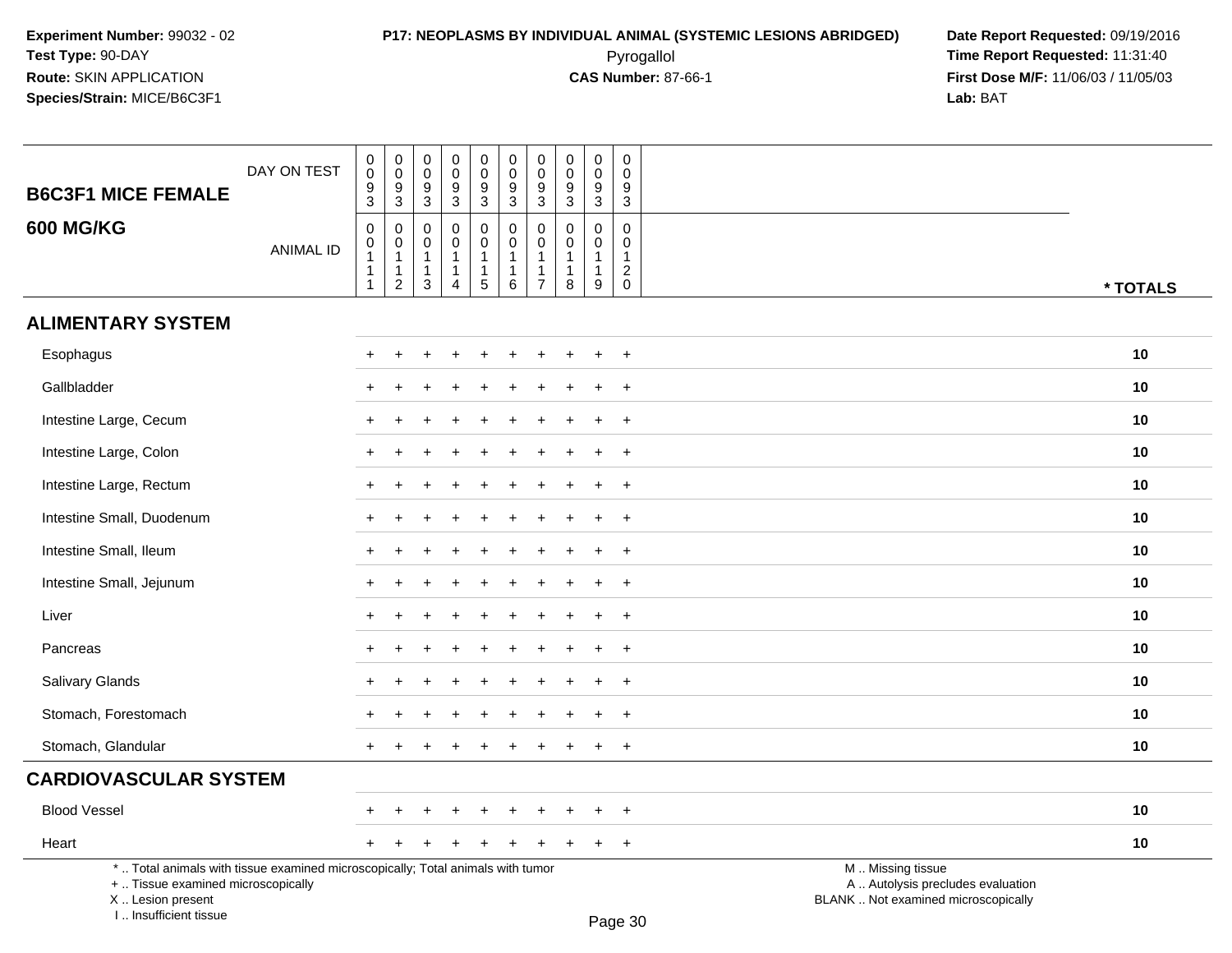## **P17: NEOPLASMS BY INDIVIDUAL ANIMAL (SYSTEMIC LESIONS ABRIDGED)** Date Report Requested: 09/19/2016<br>Pyrogallol **Pyrogallol Pyrogallol Decay and Alle Report Requested:** 11:31:40 Pyrogallol **Time Report Requested:** 11:31:40

| <b>B6C3F1 MICE FEMALE</b>                                                                                                                                             | DAY ON TEST      | $\pmb{0}$<br>$\mathbf 0$<br>$\frac{9}{3}$   | $\pmb{0}$<br>$\ddot{\mathbf{0}}$<br>$\frac{9}{3}$                                | $\pmb{0}$<br>$\mathbf 0$<br>$\boldsymbol{9}$<br>3                  | $_{\rm 0}^{\rm 0}$<br>$\overline{9}$<br>3                                  | $\begin{smallmatrix}0\0\0\end{smallmatrix}$<br>$\frac{9}{3}$  | $\mathbf 0$<br>$\mathsf{O}\xspace$<br>$\overline{9}$<br>3 <sup>1</sup> | $_{\rm 0}^{\rm 0}$<br>$\boldsymbol{9}$<br>$\overline{3}$                 | $\pmb{0}$<br>$\mathbf 0$<br>9<br>$\mathbf{3}$              | $\pmb{0}$<br>$\mathbf 0$<br>$\frac{9}{3}$                                | 0<br>$\mathbf 0$<br>9<br>3                                                  |                                                                                               |          |
|-----------------------------------------------------------------------------------------------------------------------------------------------------------------------|------------------|---------------------------------------------|----------------------------------------------------------------------------------|--------------------------------------------------------------------|----------------------------------------------------------------------------|---------------------------------------------------------------|------------------------------------------------------------------------|--------------------------------------------------------------------------|------------------------------------------------------------|--------------------------------------------------------------------------|-----------------------------------------------------------------------------|-----------------------------------------------------------------------------------------------|----------|
| <b>600 MG/KG</b>                                                                                                                                                      | <b>ANIMAL ID</b> | 0<br>$\mathbf 0$<br>$\mathbf{1}$<br>1<br>-1 | $\mathbf 0$<br>$\mathbf 0$<br>$\overline{1}$<br>$\overline{1}$<br>$\overline{2}$ | $\mathbf 0$<br>0<br>$\mathbf{1}$<br>$\mathbf{1}$<br>$\mathfrak{S}$ | $\mathbf 0$<br>$\pmb{0}$<br>$\mathbf{1}$<br>$\mathbf{1}$<br>$\overline{4}$ | $\mathsf 0$<br>$\pmb{0}$<br>$\mathbf{1}$<br>$\mathbf{1}$<br>5 | 0<br>$\mathbf 0$<br>$\mathbf{1}$<br>$\mathbf{1}$<br>$\,6\,$            | $\pmb{0}$<br>$\pmb{0}$<br>$\mathbf{1}$<br>$\mathbf{1}$<br>$\overline{7}$ | $\mathbf{0}$<br>0<br>$\overline{1}$<br>$\overline{1}$<br>8 | $\mathbf 0$<br>$\boldsymbol{0}$<br>$\mathbf{1}$<br>$\mathbf{1}$<br>$9\,$ | $\mathbf 0$<br>$\mathsf 0$<br>$\mathbf{1}$<br>$\overline{2}$<br>$\mathbf 0$ |                                                                                               | * TOTALS |
| <b>ENDOCRINE SYSTEM</b>                                                                                                                                               |                  |                                             |                                                                                  |                                                                    |                                                                            |                                                               |                                                                        |                                                                          |                                                            |                                                                          |                                                                             |                                                                                               |          |
| <b>Adrenal Cortex</b>                                                                                                                                                 |                  |                                             |                                                                                  |                                                                    |                                                                            |                                                               |                                                                        |                                                                          |                                                            |                                                                          | $\overline{ }$                                                              |                                                                                               | 10       |
|                                                                                                                                                                       |                  | ÷                                           |                                                                                  |                                                                    |                                                                            |                                                               |                                                                        |                                                                          |                                                            |                                                                          |                                                                             |                                                                                               |          |
| Adrenal Medulla                                                                                                                                                       |                  |                                             |                                                                                  |                                                                    |                                                                            |                                                               |                                                                        |                                                                          |                                                            |                                                                          | $\overline{1}$                                                              |                                                                                               | 10       |
| Islets, Pancreatic                                                                                                                                                    |                  | +                                           |                                                                                  |                                                                    |                                                                            |                                                               |                                                                        |                                                                          |                                                            |                                                                          | $\div$                                                                      |                                                                                               | 10       |
| Parathyroid Gland                                                                                                                                                     |                  | $+$                                         | M                                                                                | $\div$                                                             |                                                                            |                                                               |                                                                        |                                                                          |                                                            |                                                                          | $+$                                                                         |                                                                                               | 9        |
| <b>Pituitary Gland</b>                                                                                                                                                |                  | ÷                                           |                                                                                  |                                                                    |                                                                            |                                                               |                                                                        |                                                                          |                                                            |                                                                          | $+$                                                                         |                                                                                               | 10       |
| <b>Thyroid Gland</b>                                                                                                                                                  |                  | $+$                                         |                                                                                  |                                                                    |                                                                            | $\ddot{}$                                                     | $\ddot{}$                                                              | $\ddot{}$                                                                | $\pm$                                                      | $\pm$                                                                    | $+$                                                                         |                                                                                               | 10       |
| <b>GENERAL BODY SYSTEM</b>                                                                                                                                            |                  |                                             |                                                                                  |                                                                    |                                                                            |                                                               |                                                                        |                                                                          |                                                            |                                                                          |                                                                             |                                                                                               |          |
| <b>NONE</b>                                                                                                                                                           |                  |                                             |                                                                                  |                                                                    |                                                                            |                                                               |                                                                        |                                                                          |                                                            |                                                                          |                                                                             |                                                                                               |          |
| <b>GENITAL SYSTEM</b>                                                                                                                                                 |                  |                                             |                                                                                  |                                                                    |                                                                            |                                                               |                                                                        |                                                                          |                                                            |                                                                          |                                                                             |                                                                                               |          |
| <b>Clitoral Gland</b>                                                                                                                                                 |                  |                                             |                                                                                  |                                                                    |                                                                            |                                                               |                                                                        |                                                                          |                                                            |                                                                          | $\overline{1}$                                                              |                                                                                               | 10       |
| Ovary                                                                                                                                                                 |                  |                                             |                                                                                  |                                                                    |                                                                            |                                                               |                                                                        |                                                                          |                                                            |                                                                          | $\overline{1}$                                                              |                                                                                               | 10       |
| Uterus                                                                                                                                                                |                  |                                             |                                                                                  |                                                                    |                                                                            |                                                               |                                                                        |                                                                          |                                                            |                                                                          | $\overline{ }$                                                              |                                                                                               | 10       |
| <b>HEMATOPOIETIC SYSTEM</b>                                                                                                                                           |                  |                                             |                                                                                  |                                                                    |                                                                            |                                                               |                                                                        |                                                                          |                                                            |                                                                          |                                                                             |                                                                                               |          |
| <b>Bone Marrow</b>                                                                                                                                                    |                  |                                             |                                                                                  |                                                                    |                                                                            |                                                               |                                                                        |                                                                          |                                                            |                                                                          | $\overline{1}$                                                              |                                                                                               | 10       |
| Lymph Node, Mandibular                                                                                                                                                |                  |                                             |                                                                                  |                                                                    |                                                                            |                                                               |                                                                        |                                                                          |                                                            |                                                                          | $\overline{1}$                                                              |                                                                                               | 10       |
| Lymph Node, Mesenteric                                                                                                                                                |                  | +                                           |                                                                                  |                                                                    |                                                                            |                                                               |                                                                        |                                                                          |                                                            |                                                                          | $\ddot{}$                                                                   |                                                                                               | 10       |
| *  Total animals with tissue examined microscopically; Total animals with tumor<br>+  Tissue examined microscopically<br>X  Lesion present<br>I., Insufficient tissue |                  |                                             |                                                                                  |                                                                    |                                                                            |                                                               |                                                                        |                                                                          |                                                            |                                                                          | Page 31                                                                     | M  Missing tissue<br>A  Autolysis precludes evaluation<br>BLANK  Not examined microscopically |          |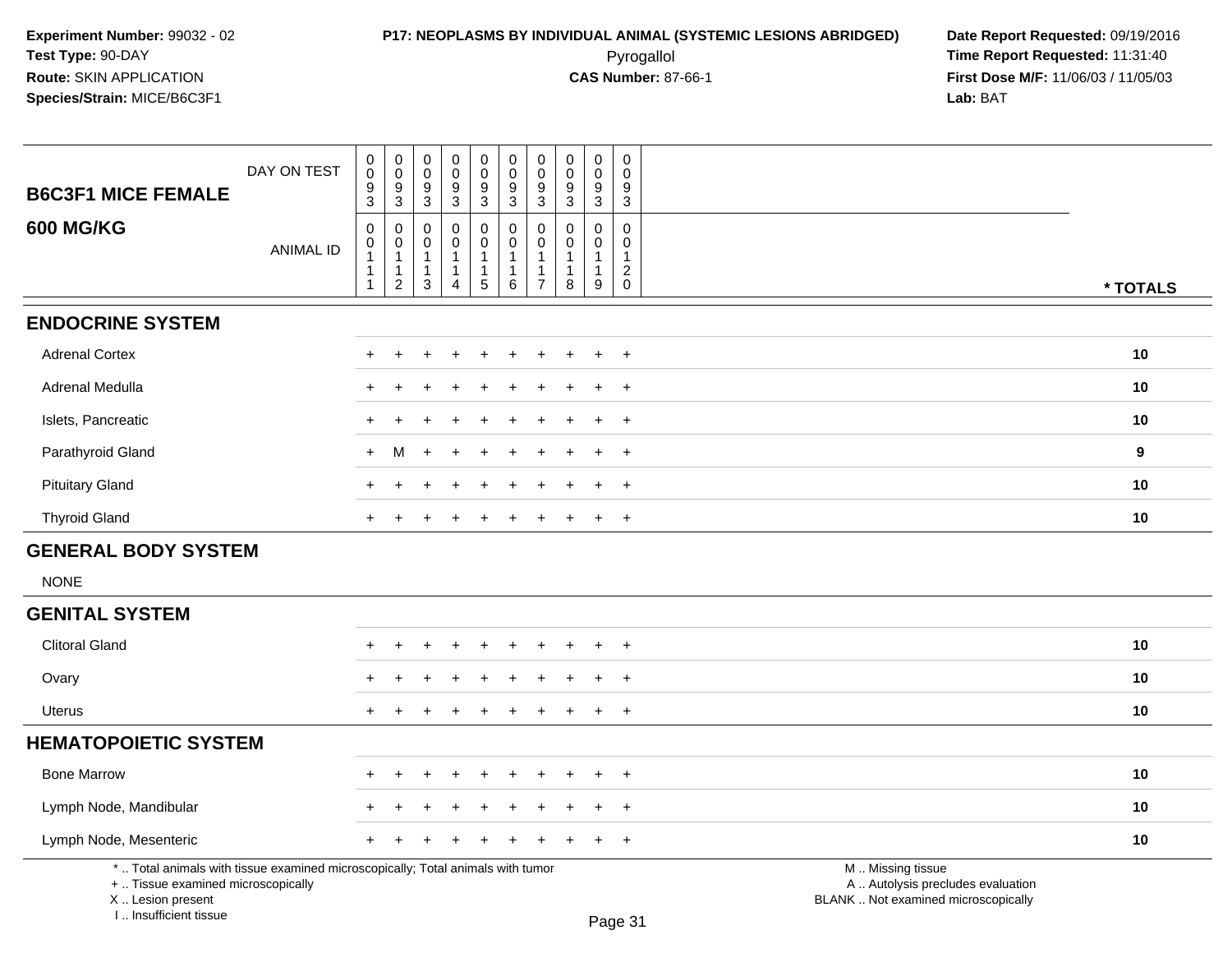### **P17: NEOPLASMS BY INDIVIDUAL ANIMAL (SYSTEMIC LESIONS ABRIDGED) Date Report Requested:** 09/19/2016 Pyrogallol **Time Report Requested:** 11:31:40

**First Dose M/F:** 11/06/03 / 11/05/03<br>Lab: BAT **Lab:** BAT

| <b>B6C3F1 MICE FEMALE</b>     | DAY ON TEST      | $\pmb{0}$<br>$\pmb{0}$<br>$\frac{9}{3}$                                      | $\overline{0}$<br>$\boldsymbol{0}$<br>$\frac{9}{3}$                      | $\pmb{0}$<br>$\pmb{0}$<br>9<br>3                                          | $\begin{smallmatrix}0\0\0\end{smallmatrix}$<br>$\frac{9}{3}$ | $\mathbf 0$<br>$\pmb{0}$<br>$\frac{9}{3}$                     | $\pmb{0}$<br>$\pmb{0}$<br>$\frac{9}{3}$                       | $\pmb{0}$<br>$\mathbf 0$<br>9<br>$\mathbf{3}$          | $\pmb{0}$<br>$\mathbf 0$<br>9<br>$\mathbf{3}$ | $\mathbf 0$<br>$\mathbf 0$<br>$\frac{9}{3}$                         | 0<br>$\mathbf 0$<br>9<br>$\mathsf 3$             |          |
|-------------------------------|------------------|------------------------------------------------------------------------------|--------------------------------------------------------------------------|---------------------------------------------------------------------------|--------------------------------------------------------------|---------------------------------------------------------------|---------------------------------------------------------------|--------------------------------------------------------|-----------------------------------------------|---------------------------------------------------------------------|--------------------------------------------------|----------|
| <b>600 MG/KG</b>              | <b>ANIMAL ID</b> | $\mathbf 0$<br>$\mathbf 0$<br>$\mathbf{1}$<br>$\mathbf{1}$<br>$\overline{1}$ | $\mathbf 0$<br>$\mathbf 0$<br>$\mathbf{1}$<br>$\mathbf{1}$<br>$\sqrt{2}$ | $\mathbf 0$<br>$\mathbf 0$<br>$\mathbf{1}$<br>$\mathbf{1}$<br>$\mathsf 3$ | 0<br>0<br>$\mathbf{1}$<br>$\mathbf{1}$<br>$\overline{4}$     | 0<br>$\mathbf 0$<br>$\mathbf{1}$<br>$\mathbf 1$<br>$\sqrt{5}$ | 0<br>$\mathbf 0$<br>$\mathbf{1}$<br>$\overline{1}$<br>$\,6\,$ | 0<br>$\Omega$<br>$\overline{1}$<br>1<br>$\overline{7}$ | 0<br>$\Omega$<br>1<br>$\mathbf 1$<br>8        | $\mathbf 0$<br>$\mathbf 0$<br>$\mathbf{1}$<br>$\mathbf{1}$<br>$9\,$ | 0<br>$\mathbf 0$<br>$\mathbf{1}$<br>$^2_{\rm 0}$ |          |
|                               |                  |                                                                              |                                                                          |                                                                           |                                                              |                                                               |                                                               |                                                        |                                               |                                                                     |                                                  | * TOTALS |
| Spleen                        |                  | ÷                                                                            |                                                                          |                                                                           |                                                              | ÷                                                             |                                                               | 4                                                      |                                               | $\ddot{}$                                                           | $\ddot{}$                                        | $10$     |
| Thymus                        |                  | $+$                                                                          | $\ddot{}$                                                                |                                                                           | $\ddot{}$                                                    | $\ddot{}$                                                     | $\ddot{}$                                                     | $\ddot{}$                                              | $\ddot{}$                                     | $\ddot{}$                                                           | $+$                                              | 10       |
| <b>INTEGUMENTARY SYSTEM</b>   |                  |                                                                              |                                                                          |                                                                           |                                                              |                                                               |                                                               |                                                        |                                               |                                                                     |                                                  |          |
| <b>Mammary Gland</b>          |                  | +                                                                            | $\div$                                                                   |                                                                           | $\ddot{}$                                                    | ٠                                                             | $\div$                                                        | +                                                      |                                               | $\ddot{}$                                                           | $+$                                              | 10       |
| Skin                          |                  | $+$                                                                          | ÷                                                                        |                                                                           | $\div$                                                       | $\ddot{}$                                                     | $\pm$                                                         | $\pm$                                                  | $\pm$                                         | $\ddot{}$                                                           | $+$                                              | 10       |
| <b>MUSCULOSKELETAL SYSTEM</b> |                  |                                                                              |                                                                          |                                                                           |                                                              |                                                               |                                                               |                                                        |                                               |                                                                     |                                                  |          |
| Bone                          |                  | $+$                                                                          | $\ddot{}$                                                                |                                                                           | $\ddot{}$                                                    | $\ddot{}$                                                     | $+$                                                           | $+$                                                    | $\ddot{}$                                     | $+$                                                                 | $+$                                              | 10       |
| <b>NERVOUS SYSTEM</b>         |                  |                                                                              |                                                                          |                                                                           |                                                              |                                                               |                                                               |                                                        |                                               |                                                                     |                                                  |          |
| <b>Brain</b>                  |                  | $+$                                                                          |                                                                          |                                                                           | $\div$                                                       | $\ddot{}$                                                     | $\ddot{}$                                                     | $\pm$                                                  | $\pm$                                         | $\ddot{}$                                                           | $+$                                              | 10       |
| <b>RESPIRATORY SYSTEM</b>     |                  |                                                                              |                                                                          |                                                                           |                                                              |                                                               |                                                               |                                                        |                                               |                                                                     |                                                  |          |
| Lung                          |                  | $\pm$                                                                        | $\ddot{}$                                                                |                                                                           | $\ddot{}$                                                    | $\ddot{}$                                                     | $\pm$                                                         | $\ddot{}$                                              | ÷                                             | $\ddot{}$                                                           | $+$                                              | 10       |
| Nose                          |                  | +                                                                            | ٠                                                                        |                                                                           | $\ddot{}$                                                    | +                                                             | $\ddot{}$                                                     | +                                                      |                                               | $\ddot{}$                                                           | $+$                                              | 10       |
| Trachea                       |                  | $+$                                                                          | $\ddot{}$                                                                |                                                                           | $\ddot{}$                                                    | $\ddot{}$                                                     | $\ddot{}$                                                     | +                                                      | $\ddot{}$                                     | $\ddot{}$                                                           | $+$                                              | 10       |
| <b>SPECIAL SENSES SYSTEM</b>  |                  |                                                                              |                                                                          |                                                                           |                                                              |                                                               |                                                               |                                                        |                                               |                                                                     |                                                  |          |
| Eye                           |                  | $\pm$                                                                        | $\ddot{}$                                                                | $\pm$                                                                     | $^{+}$                                                       | $+$                                                           | $+$                                                           | $\pm$                                                  | $\pm$                                         | $\pm$                                                               | $+$                                              | 10       |
| Harderian Gland               |                  | $+$                                                                          | $\div$                                                                   | ÷                                                                         | $\ddot{}$                                                    | $\ddot{}$                                                     | $\ddot{}$                                                     | $+$                                                    | $\pm$                                         | $+$                                                                 | $+$                                              | 10       |
| <b>URINARY SYSTEM</b>         |                  |                                                                              |                                                                          |                                                                           |                                                              |                                                               |                                                               |                                                        |                                               |                                                                     |                                                  |          |

\* .. Total animals with tissue examined microscopically; Total animals with tumor

+ .. Tissue examined microscopically

X .. Lesion present